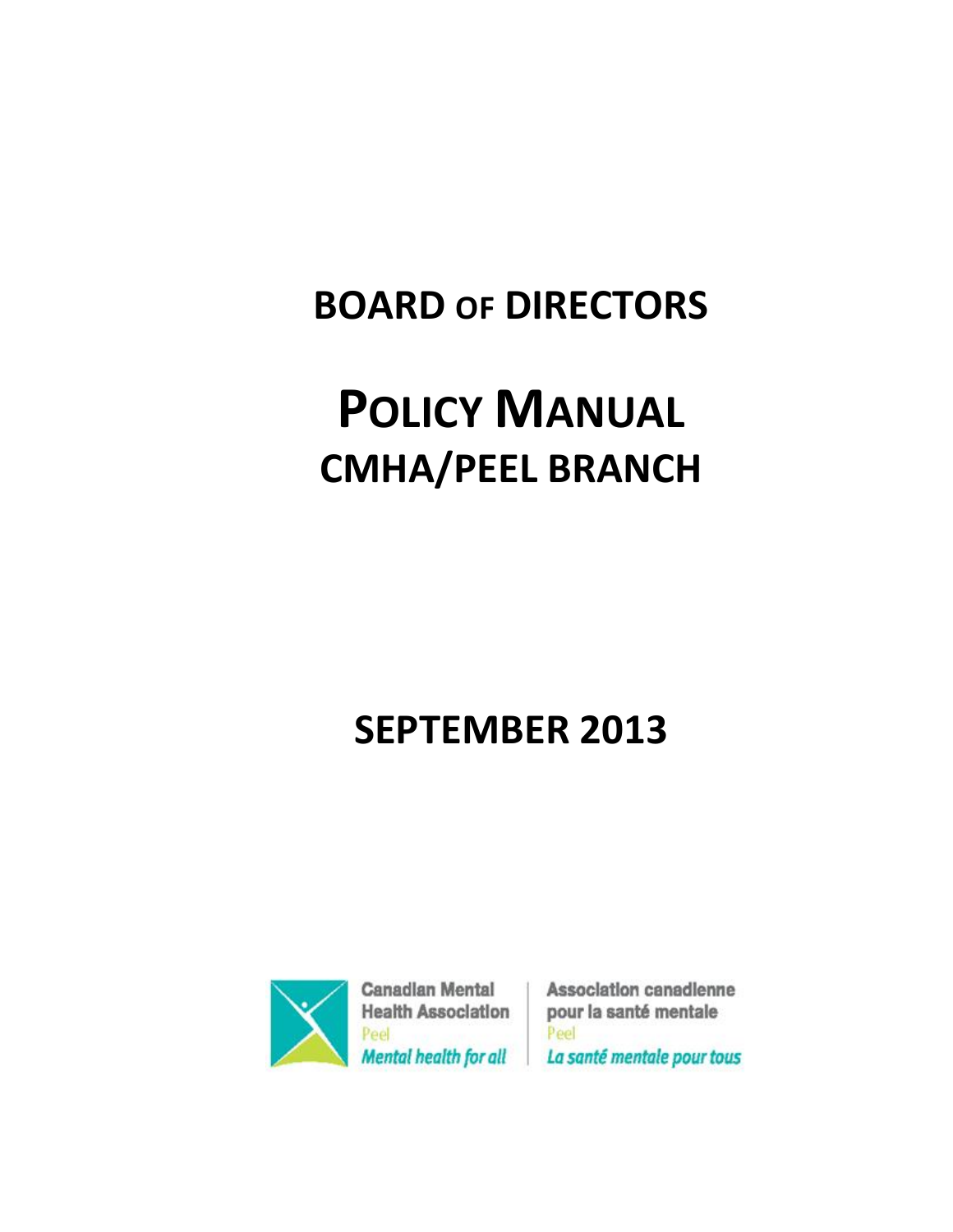

### Building your mental health, one mind at a time

### **BOARD OF DIRECTORS POLICY MANUAL GOVERNANCE POLICIES**

#### September 2013

#### **TABLE OF CONTENTS**

| <b>POLICY TYPE: ENDS</b> |                                        |  |  |  |
|--------------------------|----------------------------------------|--|--|--|
|                          |                                        |  |  |  |
|                          | POLICY TYPE: EXECUTIVE LIMITATIONS     |  |  |  |
| EL #1                    |                                        |  |  |  |
| $EL$ #2a                 |                                        |  |  |  |
| $EL$ #2 $b$              |                                        |  |  |  |
| $EL$ #2 $c$              |                                        |  |  |  |
| EL#2d                    |                                        |  |  |  |
| $EL$ #2e                 |                                        |  |  |  |
| EL#2f                    |                                        |  |  |  |
| $EL$ #2g                 |                                        |  |  |  |
| EL #2h                   |                                        |  |  |  |
| EL #2i                   |                                        |  |  |  |
| $EL$ #2j                 |                                        |  |  |  |
| EL#2k                    |                                        |  |  |  |
| EL#2I                    |                                        |  |  |  |
| EL#2m                    |                                        |  |  |  |
| EL#2n                    |                                        |  |  |  |
| EL #20                   |                                        |  |  |  |
|                          | <b>POLICY TYPE: GOVERNANCE PROCESS</b> |  |  |  |
| GP #1                    |                                        |  |  |  |
| GP#2a                    |                                        |  |  |  |
| $GP$ #2 $b$              |                                        |  |  |  |
| $GP$ #2 $c$              |                                        |  |  |  |
| GP#2d                    |                                        |  |  |  |
| GP#2e                    |                                        |  |  |  |
| GP#2f                    |                                        |  |  |  |
| GP#2g                    |                                        |  |  |  |
| GP#2h                    |                                        |  |  |  |
| GP#2i                    |                                        |  |  |  |
| GP#2j                    |                                        |  |  |  |
| GP#2k                    |                                        |  |  |  |
| GP#2I                    |                                        |  |  |  |
| GP#2m                    |                                        |  |  |  |
| GP#2n                    |                                        |  |  |  |
| GP#2o                    |                                        |  |  |  |
| GP# 2p                   |                                        |  |  |  |
|                          | POLICY TYPE: BOARD-STAFF RELATIONSHIP  |  |  |  |
| <b>BSR#1</b>             |                                        |  |  |  |
| BSR #2a                  |                                        |  |  |  |
| <b>BSR#2b</b>            |                                        |  |  |  |
| BSR#2c                   |                                        |  |  |  |
| <b>BSR #2d</b>           |                                        |  |  |  |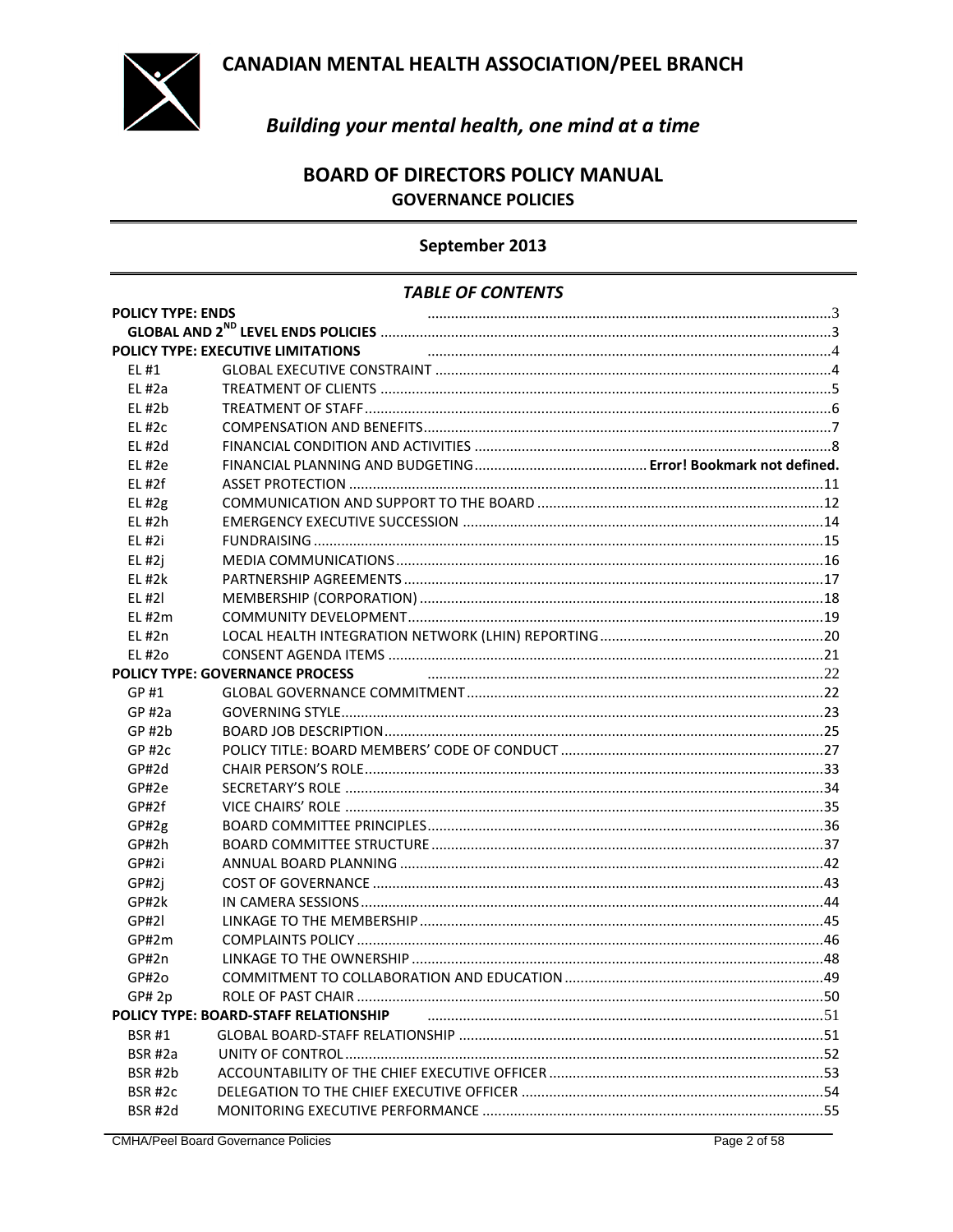<span id="page-2-0"></span>

### **POLICY TYPE: ENDS**

### **GLOBAL AND 2ND LEVEL ENDS POLICIES**

#### <span id="page-2-1"></span>*Date Approved by Board: Motion 7.4.23.13*

#### **#1. Global (first level) Ends Policy:**

CMHA/Peel exists so that everyone can experience good mental health and that those with mental illness and addictions can fully participate in the life of the community; we deliver the best possible results given available resources.

#### **#2. Second Level of Ends Policy:**

- (a) Those who are the most vulnerable have the supports they need to recover
- (b) The community supports and responds positively to people with mental health and addictions issues
- (c) The community has access to mental health and addictions resources
- (d) Public policy reflects priorities in mental health and addictions
- (e) Families and other caregivers of those with mental illness and addictions are supported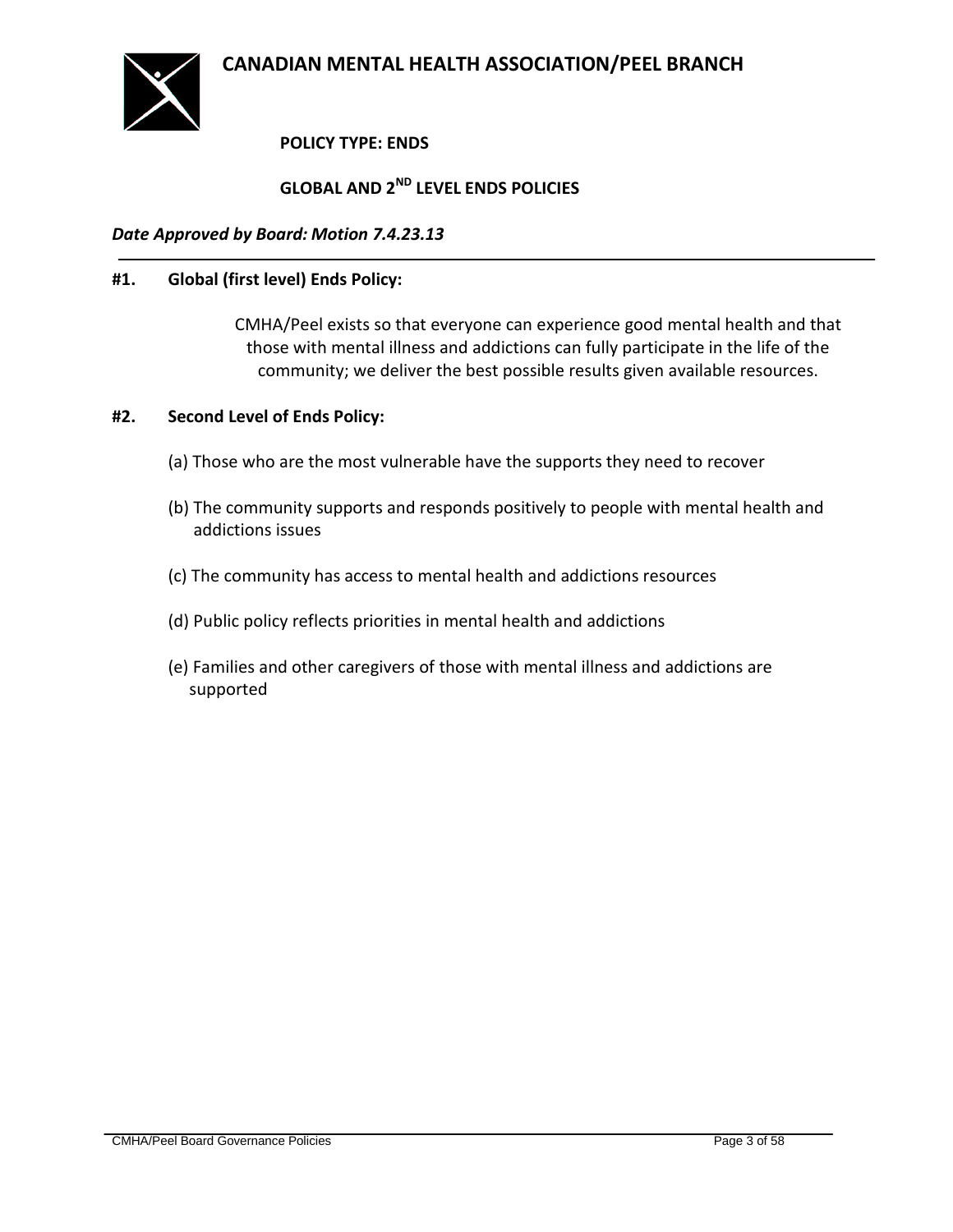

#### **POLICY TYPE: EXECUTIVE LIMITATIONS**

### <span id="page-3-1"></span><span id="page-3-0"></span>**EL #1 GLOBAL EXECUTIVE CONSTRAINT**

#### *Date Approved by Board: Motion 9.4.23.13*

The Chief Executive Officer shall not cause or allow any practice, activity, decision or organizational circumstance, which is either:

- unlawful
- imprudent
- in contravention of any act or regulation, including the Mental Health Act
- in violation of commonly accepted business and professional ethics
- in violation of the CMHA/Peel Values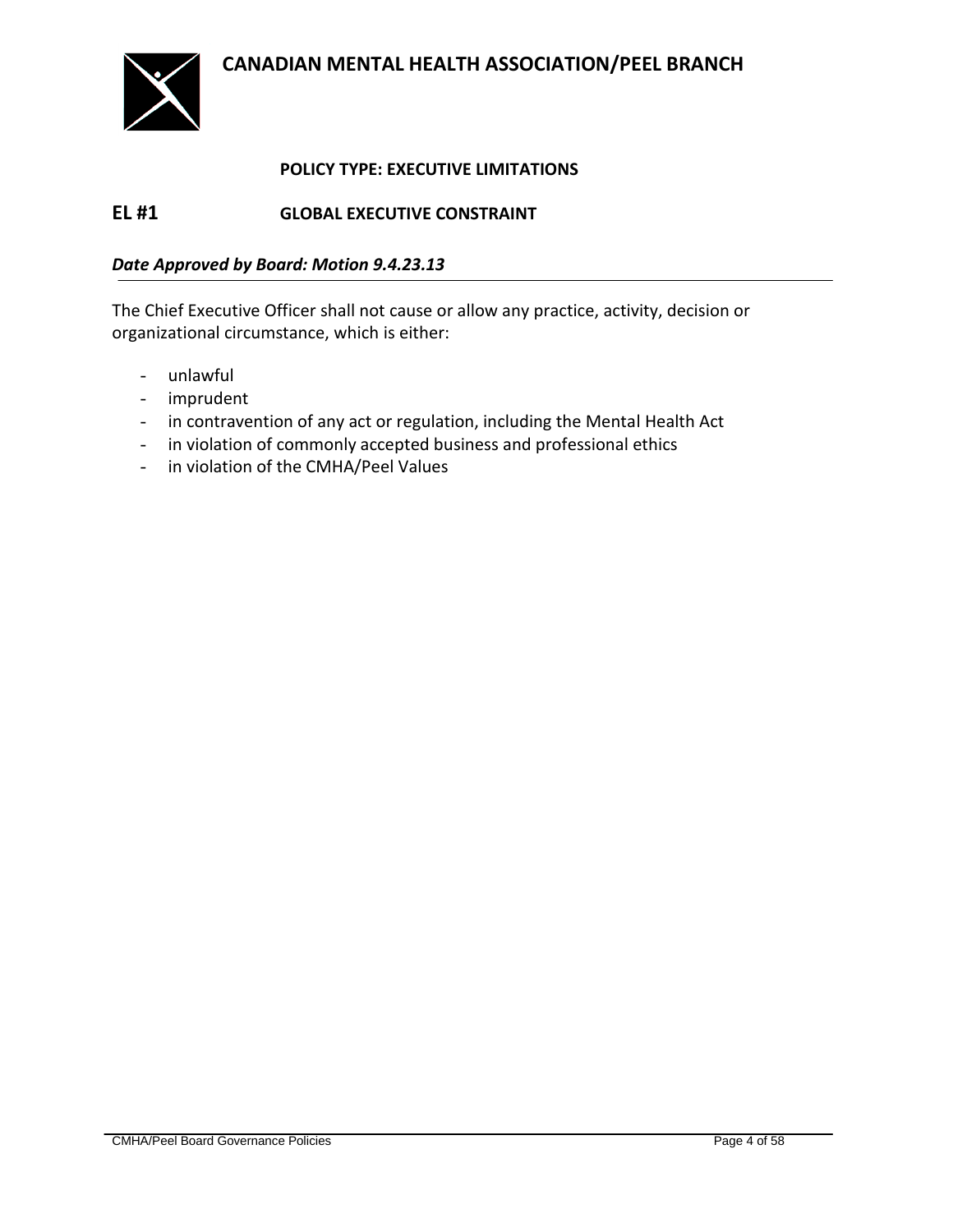

#### **POLICY TYPE: EXECUTIVE LIMITATIONS**

<span id="page-4-0"></span>**EL #2a TREATMENT OF CLIENTS**

#### *Date Approved by Board: Motion 9.4.23.13*

With respect to interactions with clients or those applying to be clients, the Chief Executive Officer shall not cause or allow conditions, procedures, or decisions which are unsafe, unfair, disrespectful, unduly undignified, unnecessarily intrusive, or which fail to provide appropriate confidentiality and privacy.

Accordingly, the Chief Executive Officer may not:

- 1. Use application forms or procedures that elicit information for which there is no clear necessity.
- 2. Use methods of collecting, reviewing, or storing client information that fails to protect against improper access to the information elicited.
- 3. Maintain facilities that fail to provide a reasonable level of privacy, both auditory and visual.
- 4. Fail to establish with clients a clear understanding of what may be expected and what may not be expected from the service offered.
- 5. Fail to inform clients of their rights according to this policy or to provide a grievance process to those who believe that they have not been accorded a reasonable interpretation of their rights under this policy.
- 6. Fail to inform the Board of the number of documented complaints and their nature.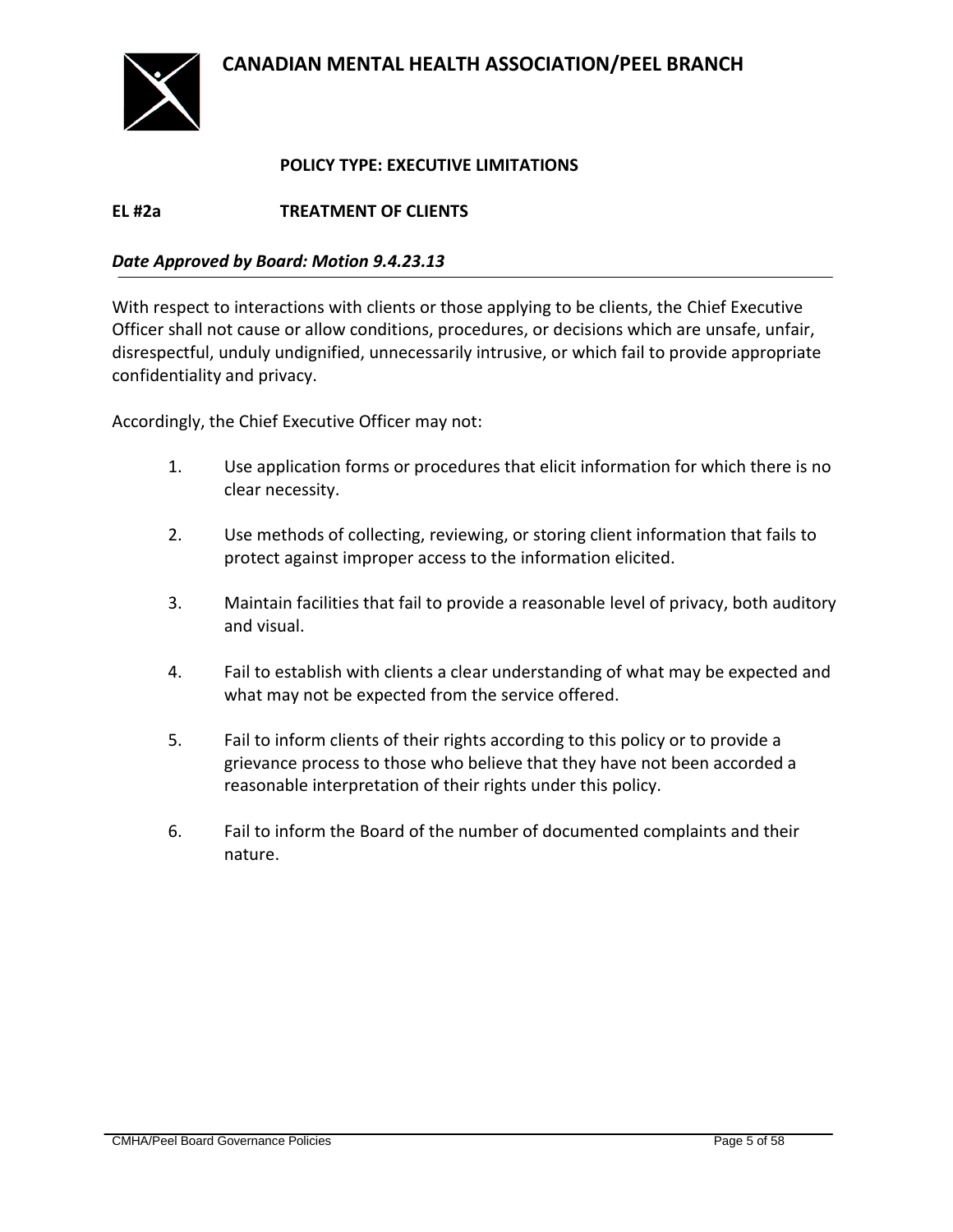

### **POLICY TYPE: EXECUTIVE LIMITATIONS**

### <span id="page-5-0"></span>**EL #2b TREATMENT OF STAFF**

*Date Approved by Board: Motion 12.11.27.12*

With respect to treatment of paid and volunteer staff, the Chief Executive Officer may not cause or allow conditions, which are inhumane, unfair or undignified.

Accordingly, she or he may not:

- 1. Operate without written personnel procedures which
	- a) clarify personnel rules for staff,
	- b) provide for effective handling of grievances,
	- c) protect against wrongful conditions and
	- d) are updated annually and/or as required by legislation.
	- e) includes termination policy approved by the Board.
- 2. Retaliate against an employee for non-disruptive expression of dissent, or for reporting to management or to the Board of Directors (per the grievance procedure in the personnel manual) acts or omissions by CMHA/Peel personnel, management or the Board of Directors that the employee believes, in good faith and based on credible information, constitutes a violation of provincial or federal law or governing policy of the Board.
- 3. Prevent staff from grieving to the Board when:
	- a) internal grievance procedures have been exhausted and
	- b) the employee alleges either:
		- I. *that Board policy has been violated to his or her detriment* or
		- *II. that Board policy does not adequately protect his or her human rights.*
- 4. Fail to assess staff with respect to this policy and forward the findings to the Board.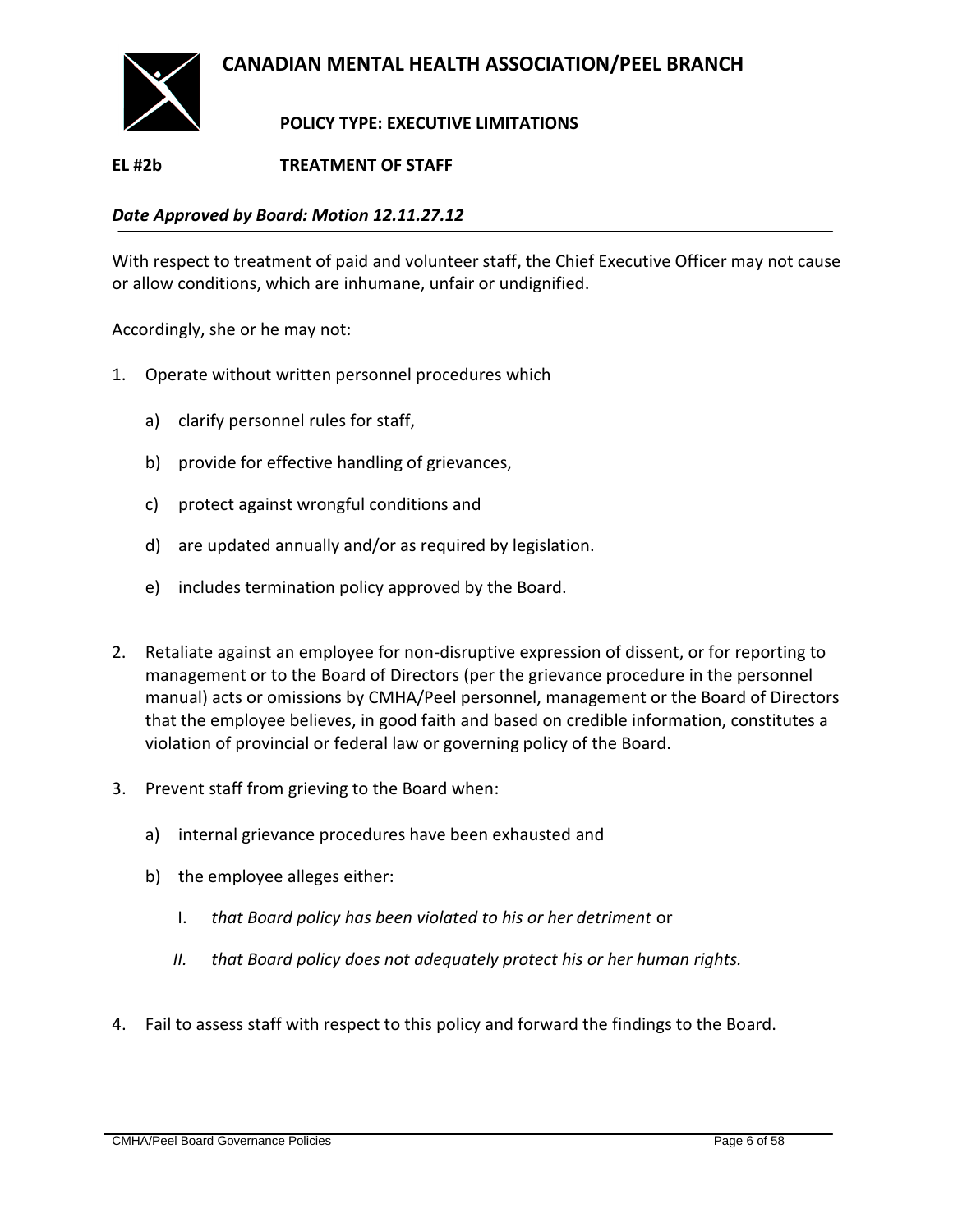

### **POLICY TYPE: EXECUTIVE LIMITATIONS**

### <span id="page-6-0"></span>**EL #2c COMPENSATION AND BENEFITS**

#### *Date Approved by Board: Motion 13.11.27.12*

With respect to employment, compensation and benefits to employees, consultants, contract workers and volunteers, the Chief Executive Officer may not cause or allow jeopardy to fiscal integrity or public image.

Accordingly, he or she may not:

- 1. Change his or her own compensation and benefits
- 2. Promise or imply employment that cannot be terminated for cause or on reasonable notice.
- 3. Establish current compensation and benefits, which deviate materially from the geographic or professional market for the skills employed.
- 4. Create obligations over a longer term than revenue can be safely projected.
	- a. Without limiting the foregoing, there is no vocabulary used to indicate that a salary adjustment is a continuing right or obligation.
- 5. Establish or change deferred or long term compensation or pension benefits.
- 6. Fail to advise the Board in January of each year of any and all salary surpluses and provide recommendation for dispersal of funds.
- 7. Fail to disclose, for Board approval, previous to any change in benefit plans aggregating over \$5,000.00.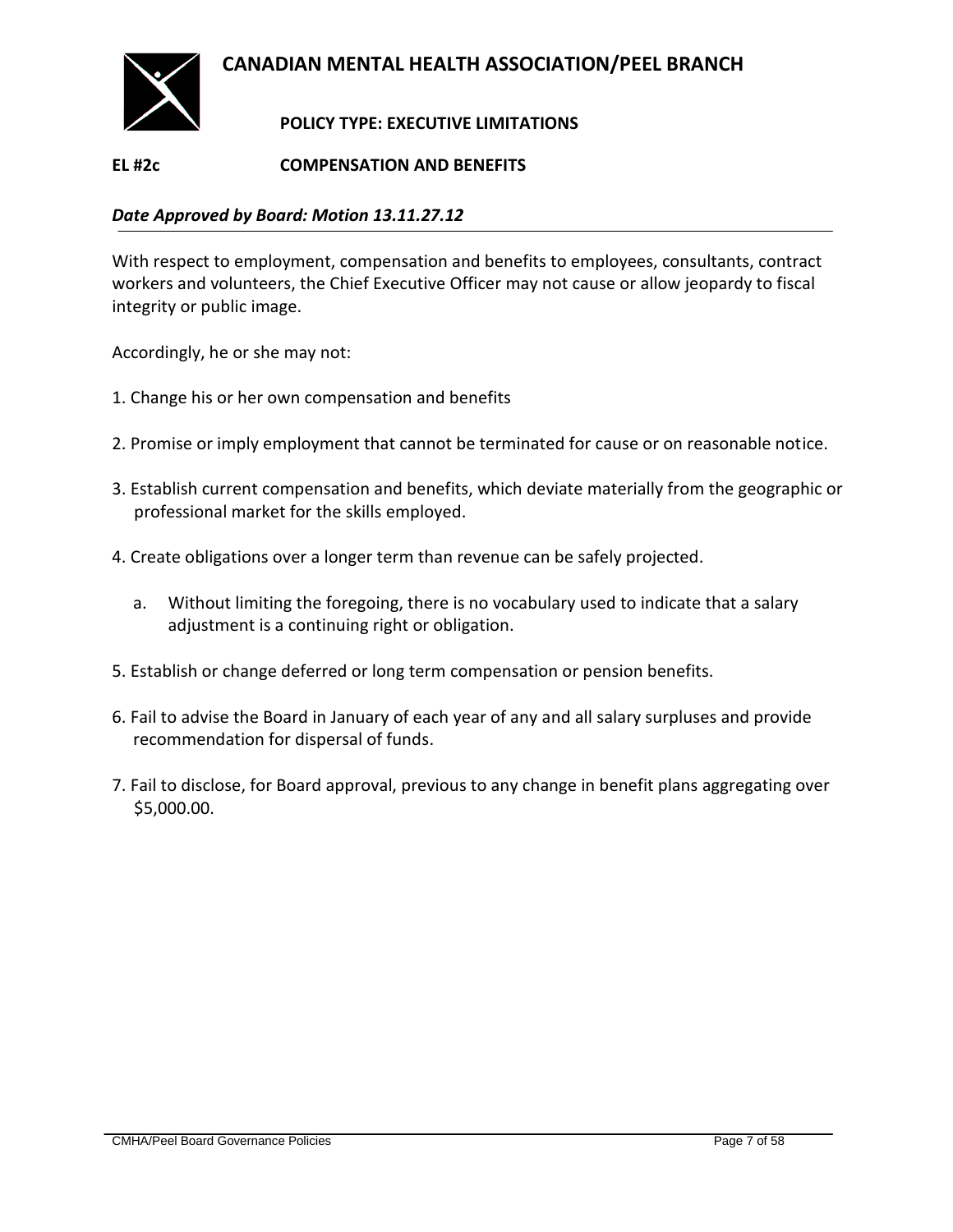

### **POLICY TYPE: EXECUTIVE LIMITATIONS**

### <span id="page-7-0"></span>**EL #2d FINANCIAL CONDITION AND ACTIVITIES**

#### *Date Approved by Board: Motion 7.5.28.13*

With respect to the actual, ongoing condition of the organization's financial health, the Chief Executive Officer may not cause or allow the development of fiscal jeopardy or a material deviation of actual expenditures from Board priorities established in Ends policies.

Accordingly, he or she may not:

- 1. Expend more funds than have been received in the fiscal year to date unless the debt guideline (point #2 below) is met.
- 2. Indebt the organization in an amount greater than can be repaid by certain, otherwise unencumbered, revenues within 60 days.
- 3. Use any long-term reserves.
- 4. Allow the total of short and long term investments to fall below the amount payable to the Ministry of Health.
- 5. Fail to (or allow cash to drop below the amount needed to) settle payroll and debts in a timely manner.
- 6. Allow tax payments or other government-ordered payments or filings to be overdue or inaccurately filed.
- 7. Make a single purchase or commitment greater than \$10,000.00 (with the exception of regular, ongoing budgeted items not requiring decisions). A description of regular, ongoing budgeted items not requiring decisions appears in Appendix A of this policy.
- 8. Authorize charitable donation receipts for amounts greater than \$10,000.
- 9. Acquire, encumber or dispose of real property
- 10. Have less than three program directors designated as signing officers for cheques under \$10,000.00.
- 11. Risk capital and current value of trusts and bequests by expending more than 50% of the interest earned on the trusts or bequests in any year, unless there are conflicting directions from the donor.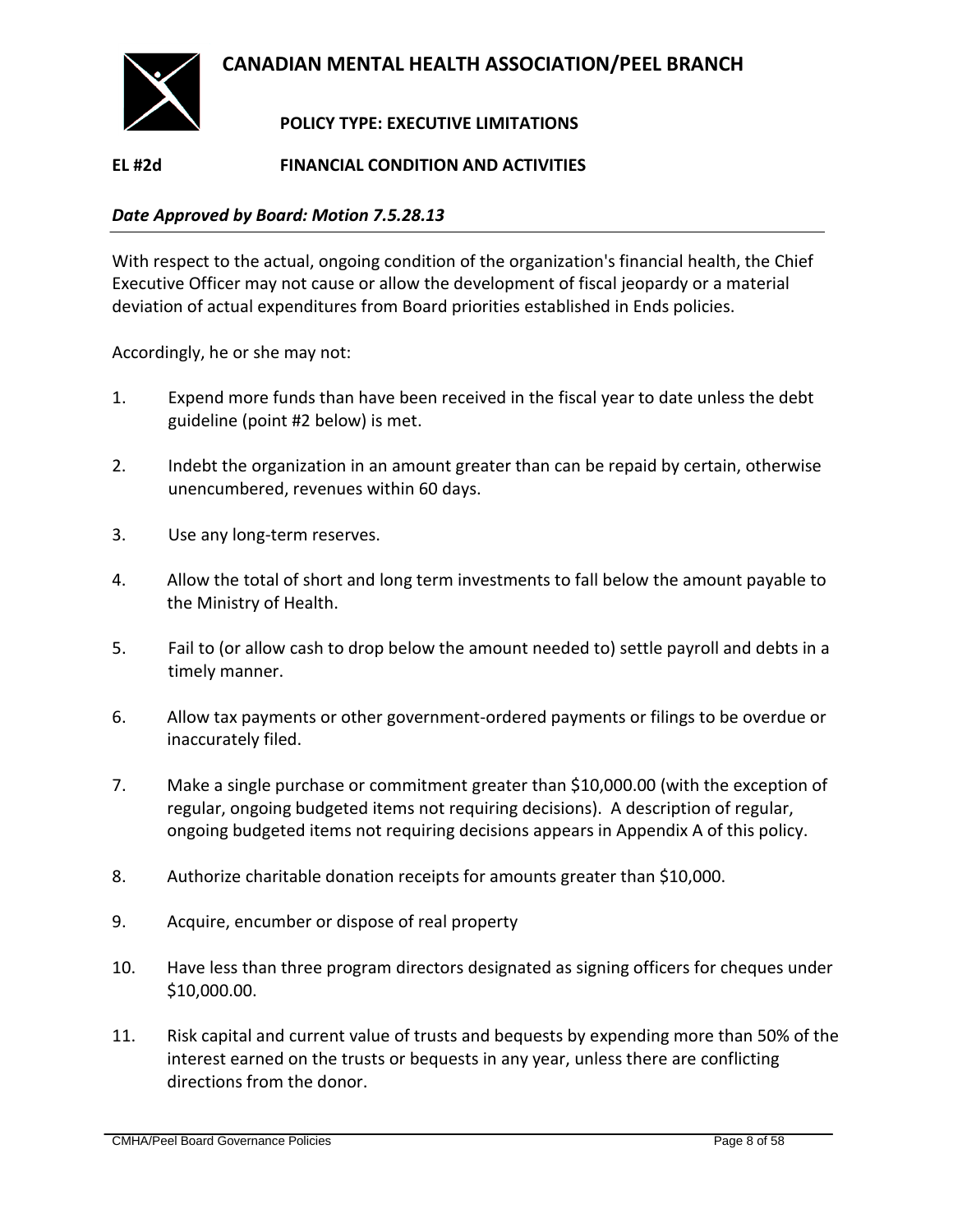

### **POLICY TYPE: EXECUTIVE LIMITATIONS**

### **EL #2d FINANCIAL CONDITION AND ACTIVITIES (cont'd)**

12. Fail to operate without appropriate internal controls.

#### **Appendix A**

Regular, ongoing, budgeted items not requiring decisions are items that are: Formalized in an existing agreement or contract that the board has been made aware of (e.g. ongoing rental contracts; paymaster agreements with various agencies, utilities, software support agreements for software previously approved by the board for purchase, psychiatrist purchase of service agreement). These items would be recurring on a monthly or annual basis with amounts that would be budgeted for in the board approved budget. Due to the recurring and predictable nature of these amounts, they are items that would not require a business decision or require comparative quotes. Items outside this include, but are not limited to: specialized training; conferences, renovations, capital purchases, extensive maintenance costs, consultants, severance packages in excess of minimum employment standards and outside regularly budgeted amounts.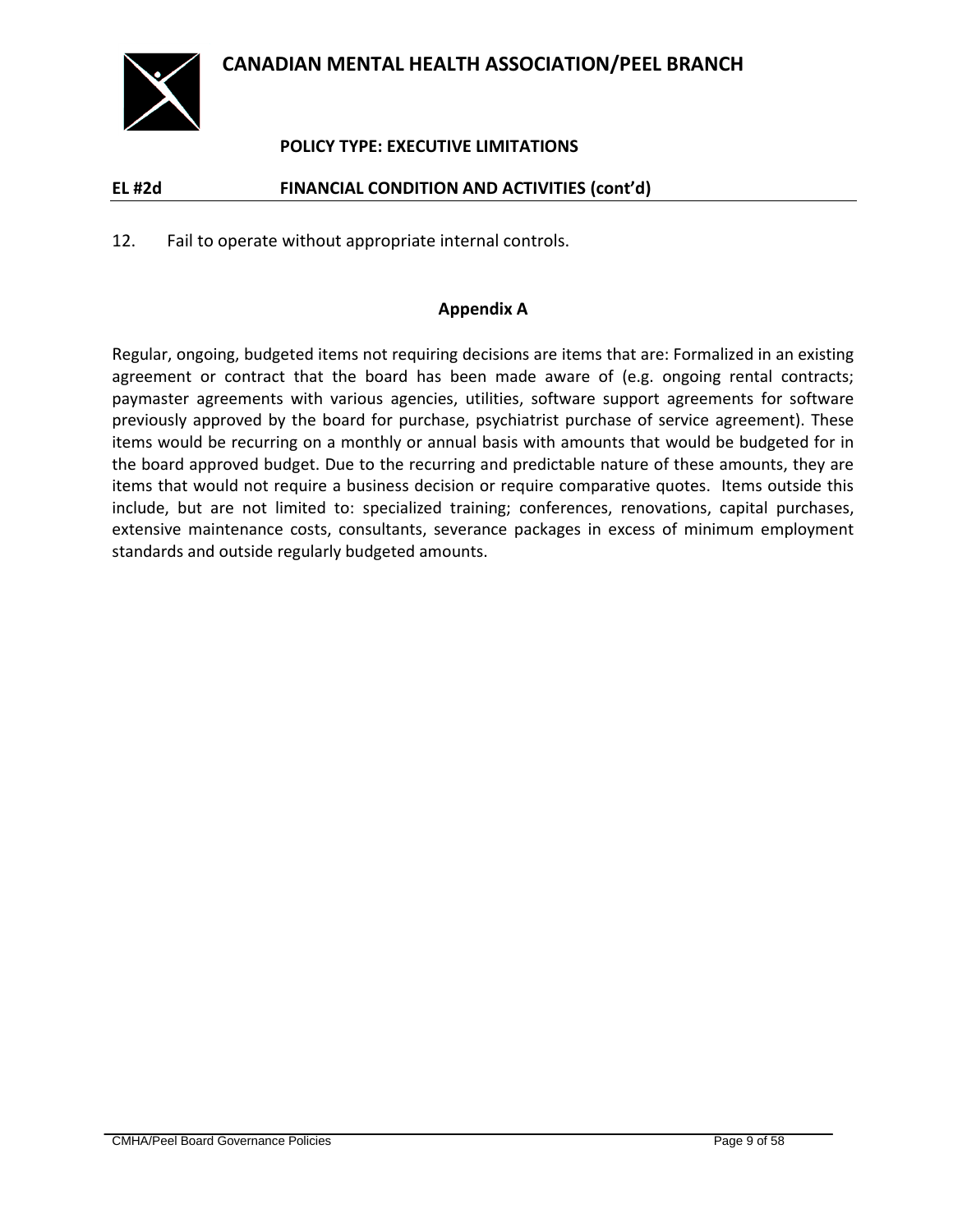

### **POLICY TYPE: EXECUTIVE LIMITATIONS**

### **EL #2e FINANCIAL PLANNING AND BUDGETING**

### *Date Approved by Board: Motion 7.5.28.13*

Financial planning for any fiscal year or the remaining part of any fiscal year shall not:

- deviate materially from Board Ends priorities,
- risk fiscal jeopardy,
- fail to show a generally acceptable level of foresight, or
- fail to be derived from a multi-year plan (not less than 3 years).

Accordingly, the Chief Executive Officer may not cause or allow budgeting which:

- 1. Contains too little information to enable credible projection of revenues and realistic projection of expenses.
- 2. Fails to:
	- a) Separate capital and operational items.
	- b) Include cash flow analysis.
	- c) Disclose planning assumptions.
	- d) Account for amortization of capital items in real terms so that maintenance and replacement can be achieved
	- e) Seek Board approval for new programs or new funders in excess of 5% of total budgeted funds between annual budget cycles.
- 3. Plans the expenditure in any fiscal year of more funds than are conservatively projected to be received in that period.
- 4. Reduces the current assets at any time to less than current liabilities, excluding MOHLTC surplus and deferred revenue.
- 5. Provides less for Board prerogatives during the year than is set forth in the Cost of Governance policy.
- 6. Fails to designate use of surplus funds.
- 7. Allows the total of short and long term investments to fall below the amount payable to the Ministry of Health.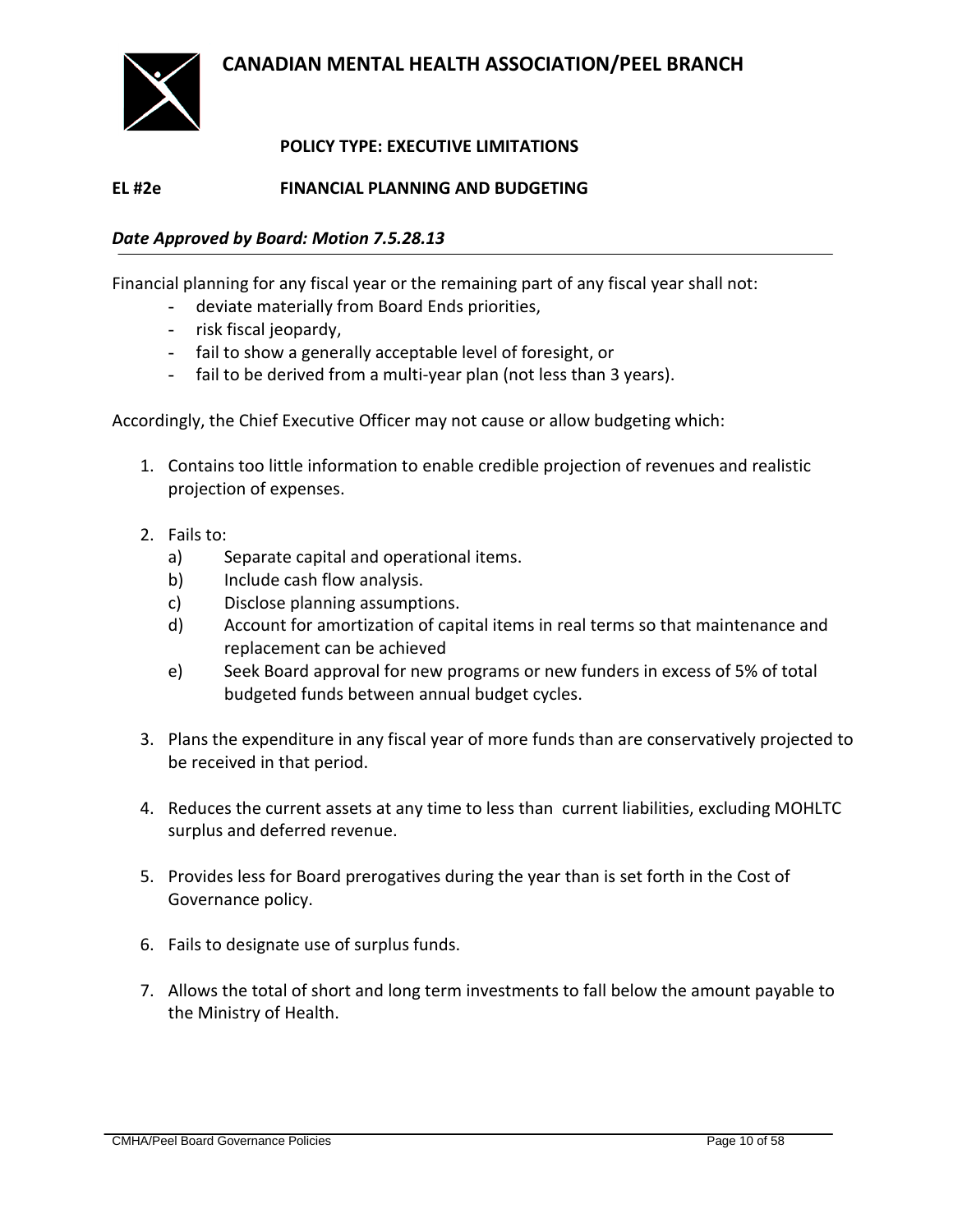

### **POLICY TYPE: EXECUTIVE LIMITATIONS**

### <span id="page-10-0"></span>**EL #2f ASSET PROTECTION**

#### *Date Approved by Board: Motion 15.11.27.12*

The Chief Executive Officer may not allow assets to be unprotected, inadequately maintained nor unnecessarily risked.

Accordingly, he or she may not:

- 1. Fail to maintain control over fixed assets and insure them against theft, fire and casualty losses to 80% replacement value.
- *2.* Fail to insure against liability losses to Board members, staff, volunteers and the organization itself in an amount equal to or greater than comparable organizations and provide the Board with a copy of Board liability insurance coverage details on an annual basis.
- 3. Allow unbonded personnel access to material amounts of funds.
- 4. Subject facilities and equipment to improper wear and tear or insufficient maintenance.
- 5. Unnecessarily expose the organization, its Board or staff to claims of liability.
- 6. Operate without an adequate system of internal controls.
- 7. Fail to maintain an accounting system in sufficient detail to provide reports to the board, the membership, the government funding bodies and other interested parties and in accordance with generally accepted accounting principles.
- 8. Fail to protect property, information and files from loss or significant damage.
- 9. Invest in other than low risk investments. "Low risk" means government securities or short term instruments insured by the Government.
- 10. Endanger the organization's public image or credibility, particularly in ways that would hinder its accomplishment of mission.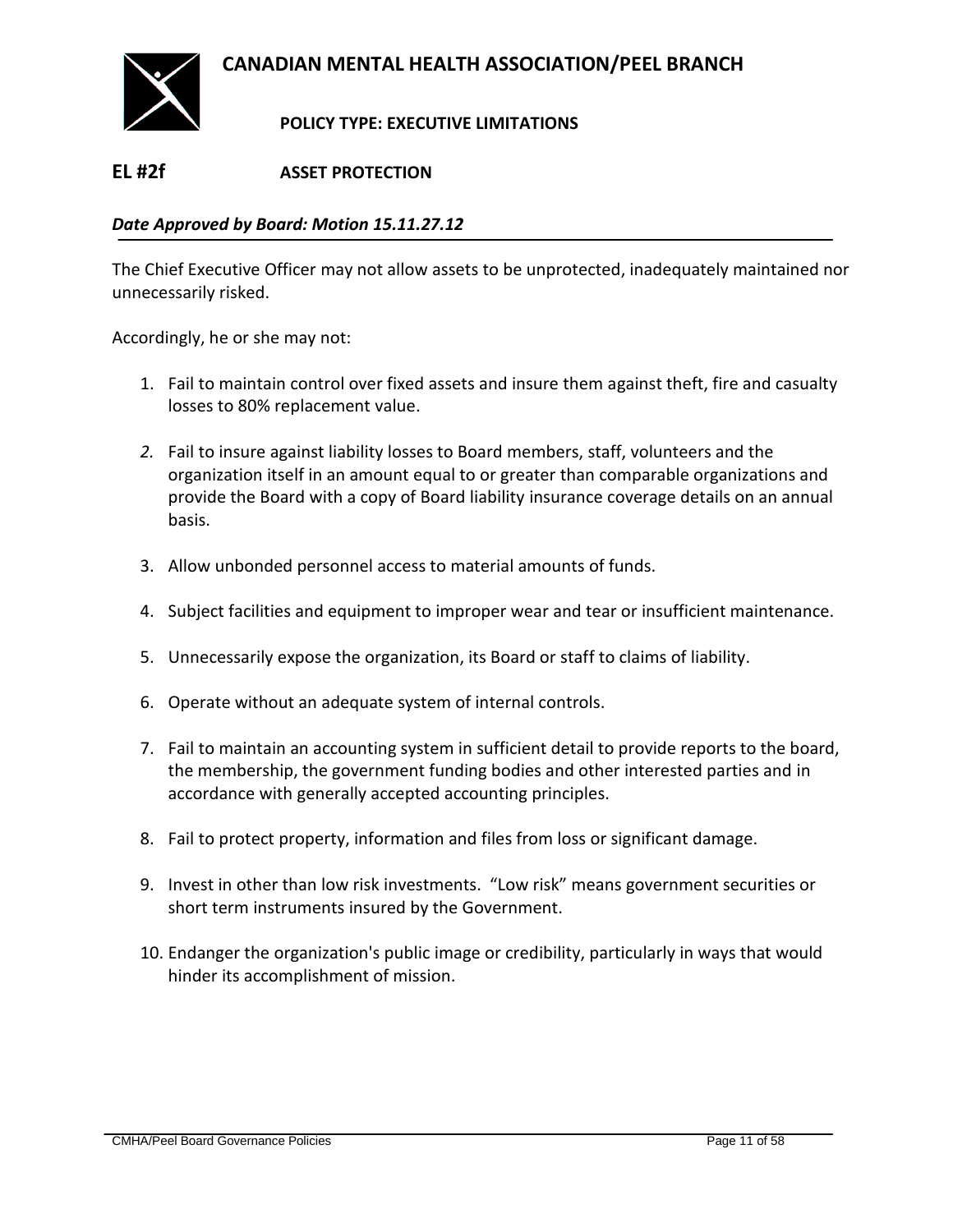

### **POLICY TYPE: EXECUTIVE LIMITATIONS**

### <span id="page-11-0"></span>**EL #2g COMMUNICATION AND SUPPORT TO THE BOARD**

#### *Date Approved by Board: Motion 12.02.26.13*

The Chief Executive Officer shall not permit the Board to be uninformed or unsupported in its work. Accordingly he or she may not:

- 1. Neglect to submit monitoring data required by the Board (see policy on Monitoring Executive Performance) in a timely, accurate and understandable fashion, directly addressing provisions of the Board policies being monitored.
- 2. Let the Board be unaware of relevant trends, anticipated adverse media coverage, material external and internal changes, and particularly changes in the assumptions upon which any Board policy has been previously established.
- 3. Fail to advise the Board if, in the Chief Executive Officer's opinion, the Board is not in compliance with its own policies on Governance Process and Board-Staff Relationship, particularly in the case of Board behaviour, which is detrimental to the work relationship between the Board and the Chief Executive Officer.
- 4. Fail to marshal for the Board as many staff and external points of view, issues and options as needed for fully informed Board choices.
- 5. Present information in unnecessarily complex or lengthy form or in a form that fails to differentiate among information of 3 types: monitoring, decision preparation, and other.
- 6. Fail to provide a mechanism for official Board, officer or committee communications.
- 7. Fail to deal with the Board as a whole except when (a) fulfilling individual requests for information or (b) responding to officers or committees duly charged by the Board.
- 8. Fail to report in a timely manner an actual or anticipated noncompliance with any policy of the Board.
- 9. Fail to supply for the consent agenda (required approval) all items delegated to the Chief Executive Officer yet required by law or contract to be Board-approved, along with the monitoring report specifying:
	- a) How the action is consistent with the Board's Ends Priorities; and
	- b) How the action is in compliance with the Board's Executive Limitations Policies.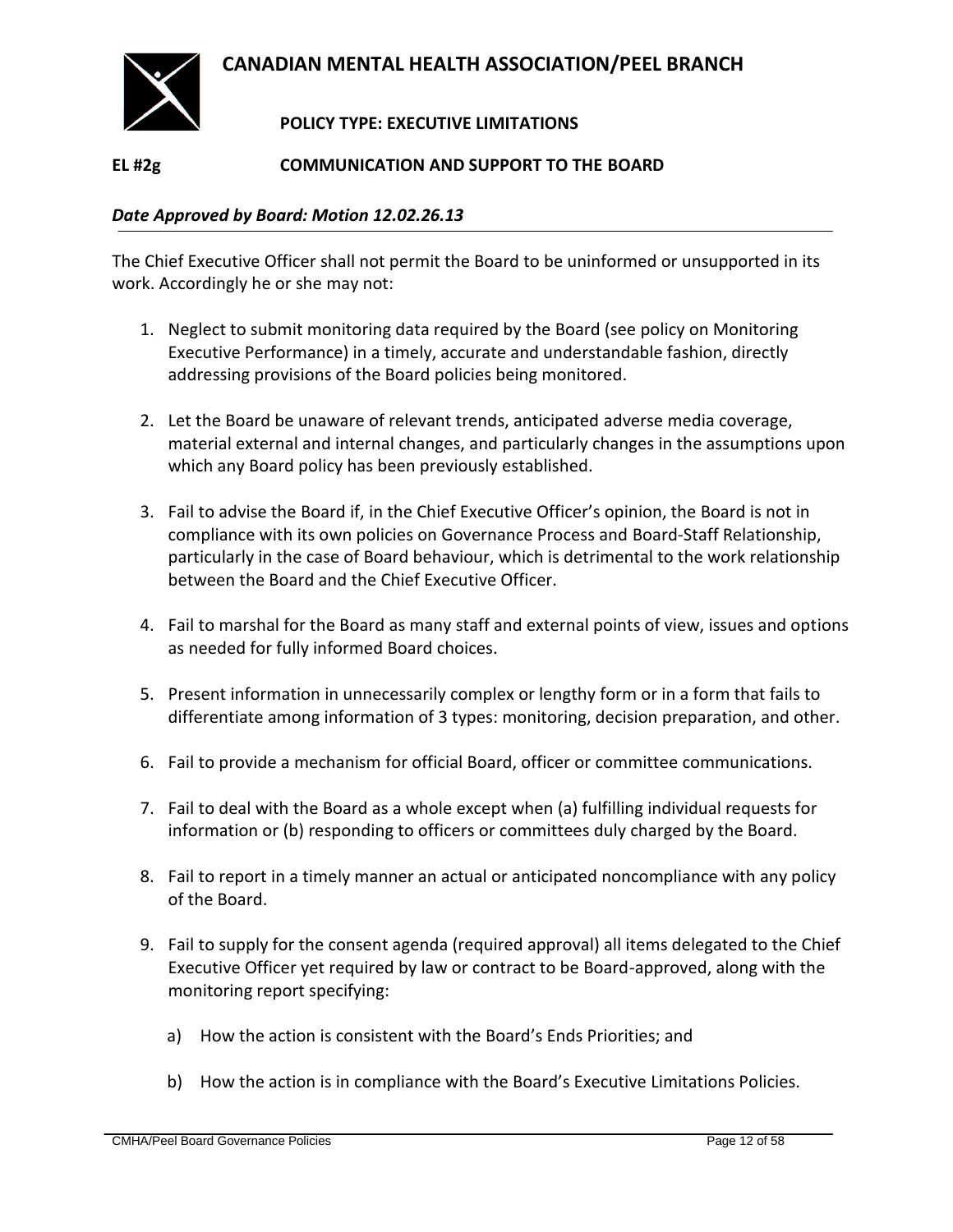

### **POLICY TYPE: EXECUTIVE LIMITATIONS**

#### **EL #2g COMMUNICATION AND SUPPORT TO THE BOARD (cont'd)**

#### *Date Approved by Board: Motion 12.02.26.13*

The Chief Executive Officer may not permit the Board to be uninformed or unsupported in its work. Accordingly he or she may not:

- 10. Fail to designate an acting Chief Executive Officer.
- 11. Fail to gain approval from the Board before accepting a directorship on any other board and annually report to the Board all other boards on which he or she sits.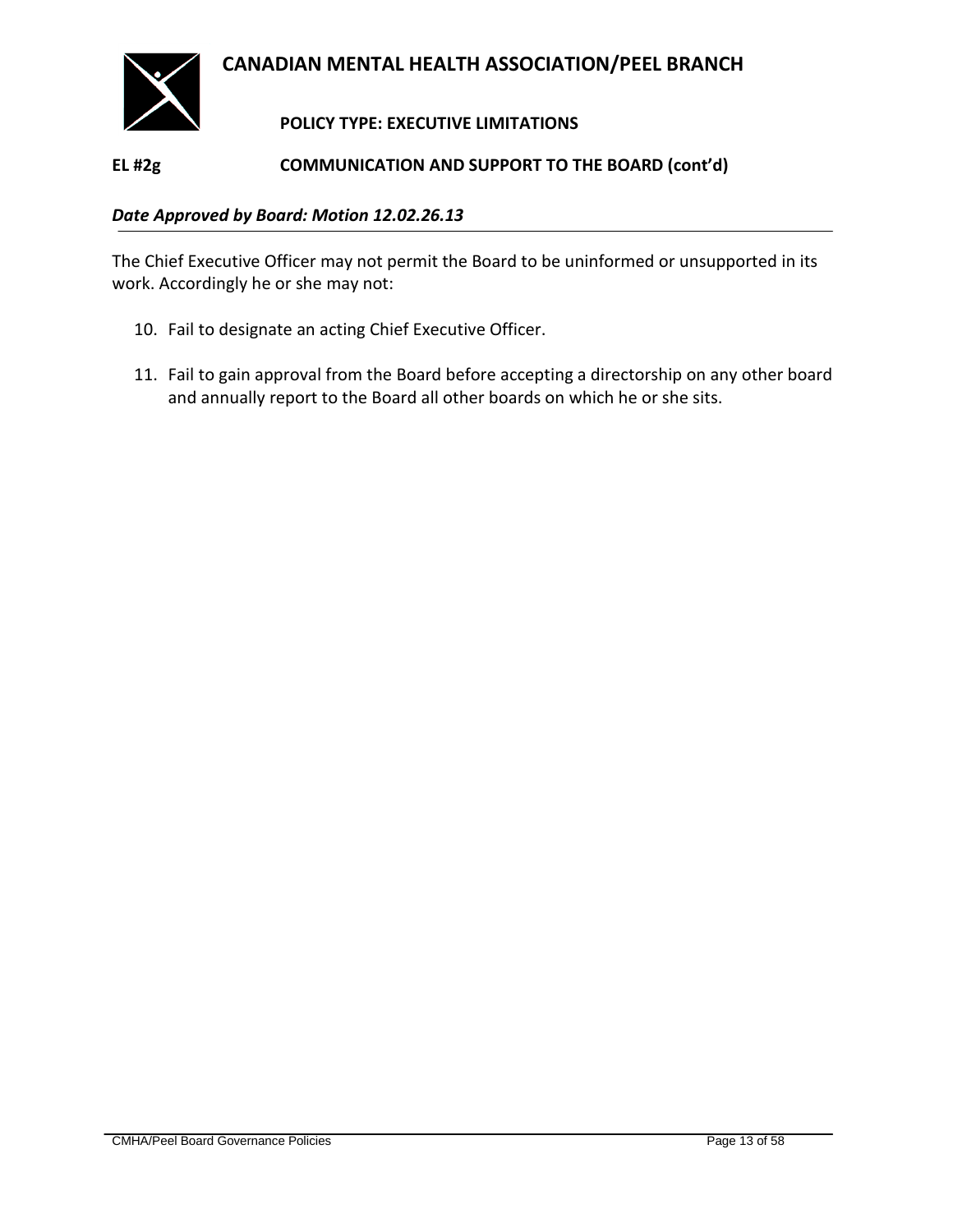

### **POLICY TYPE: EXECUTIVE LIMITATIONS**

<span id="page-13-0"></span>**EL #2h EMERGENCY EXECUTIVE SUCCESSION**

#### *Date Approved by Board: Motion 14.4.23.13*

In order to protect the Board from the sudden loss of Chief Executive Officer services, the Chief Executive Officer shall not permit there to be fewer than two executives sufficiently familiar with Board and Chief Executive Officer issues and procedures to enable either to take over with reasonable proficiency as an interim successor.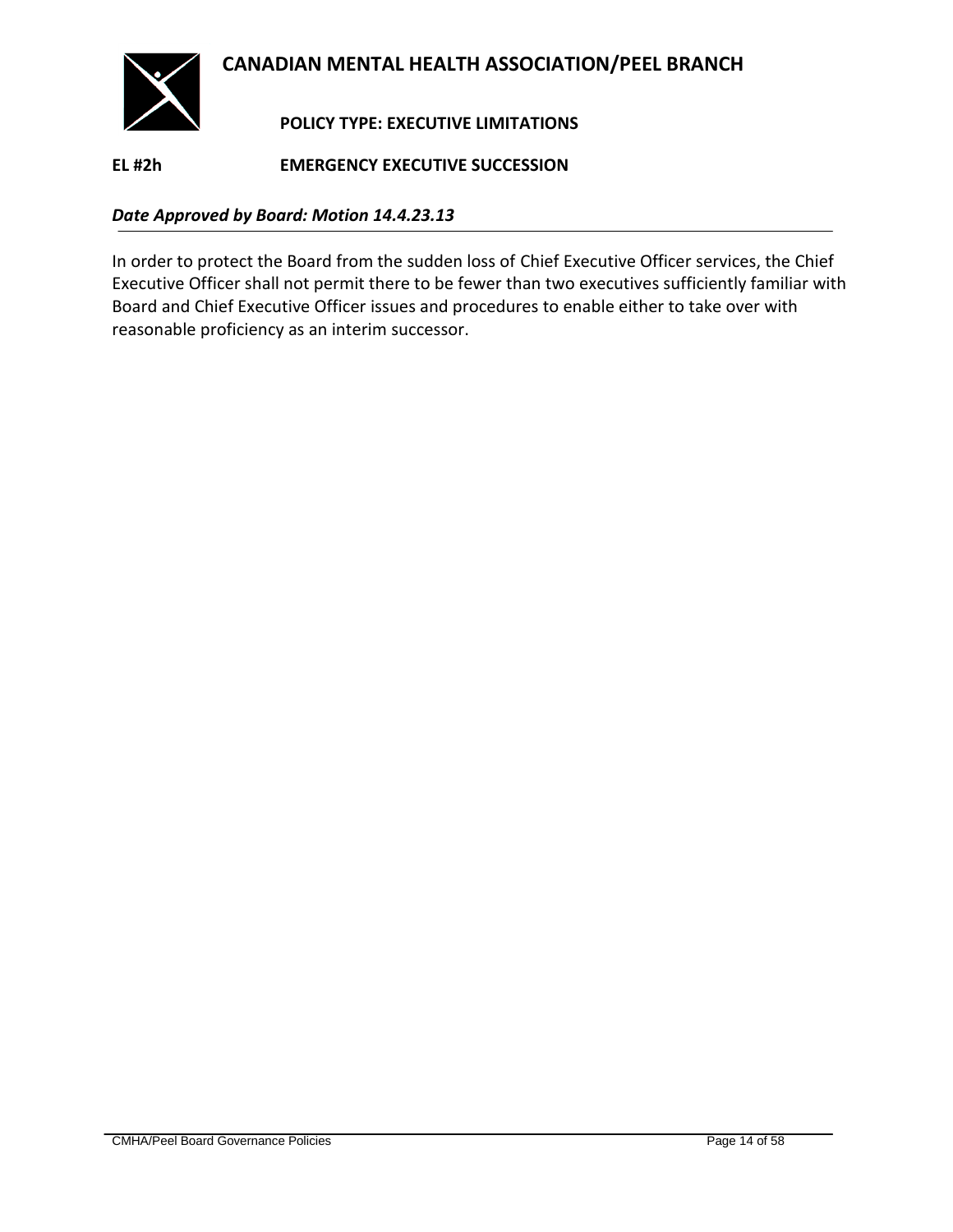

**POLICY TYPE: EXECUTIVE LIMITATIONS**

<span id="page-14-0"></span>**EL #2i FUNDRAISING**

### *Date Approved by Board: Motion 7.10.2.12*

With respect to fundraising, the Chief Executive Officer may not cause or allow conditions that may jeopardize the organization's reputation or its charitable organization status.

Accordingly, the Chief Executive Officer may not:

- 1. Allow the pursuit of any funding source by the CMHA/Peel Branch that is outside of the current "gambling" funding methods, which are Bingo, Nevada Tickets, and raffle.
- 2. Fail to comply with the Imagine Canada *Ethical Fundraising and Financial Accountability Code.*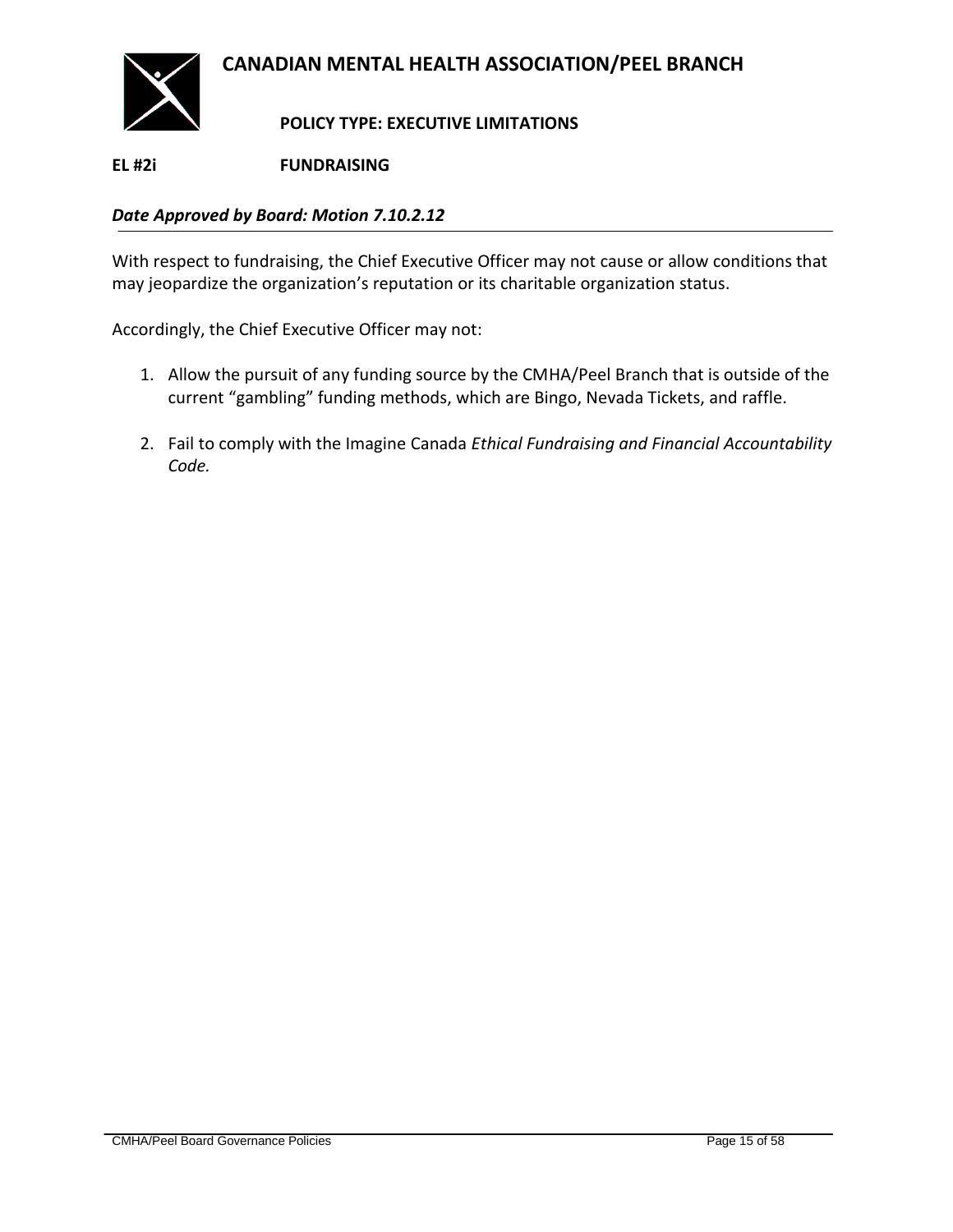

### **POLICY TYPE: EXECUTIVE LIMITATIONS**

### <span id="page-15-0"></span>**EL #2j MEDIA COMMUNICATIONS**

#### *Date Approved by Board: Motion 8.10.2.12*

With respect to all communications with the media the Chief Executive Officer shall not fail to ensure that the mission of CMHA/Peel is accurately communicated and that our image and reputation are protected.

Accordingly the CEO may not fail to:

- 1. state the organization's mission in all materials for distribution to the media
- 2. ensure that the values and goals of the organization are reflected appropriately in all materials for distribution to the media
- 3. act as the spokesperson for the organization for operational matters, at times delegating responsibility, but not accountability.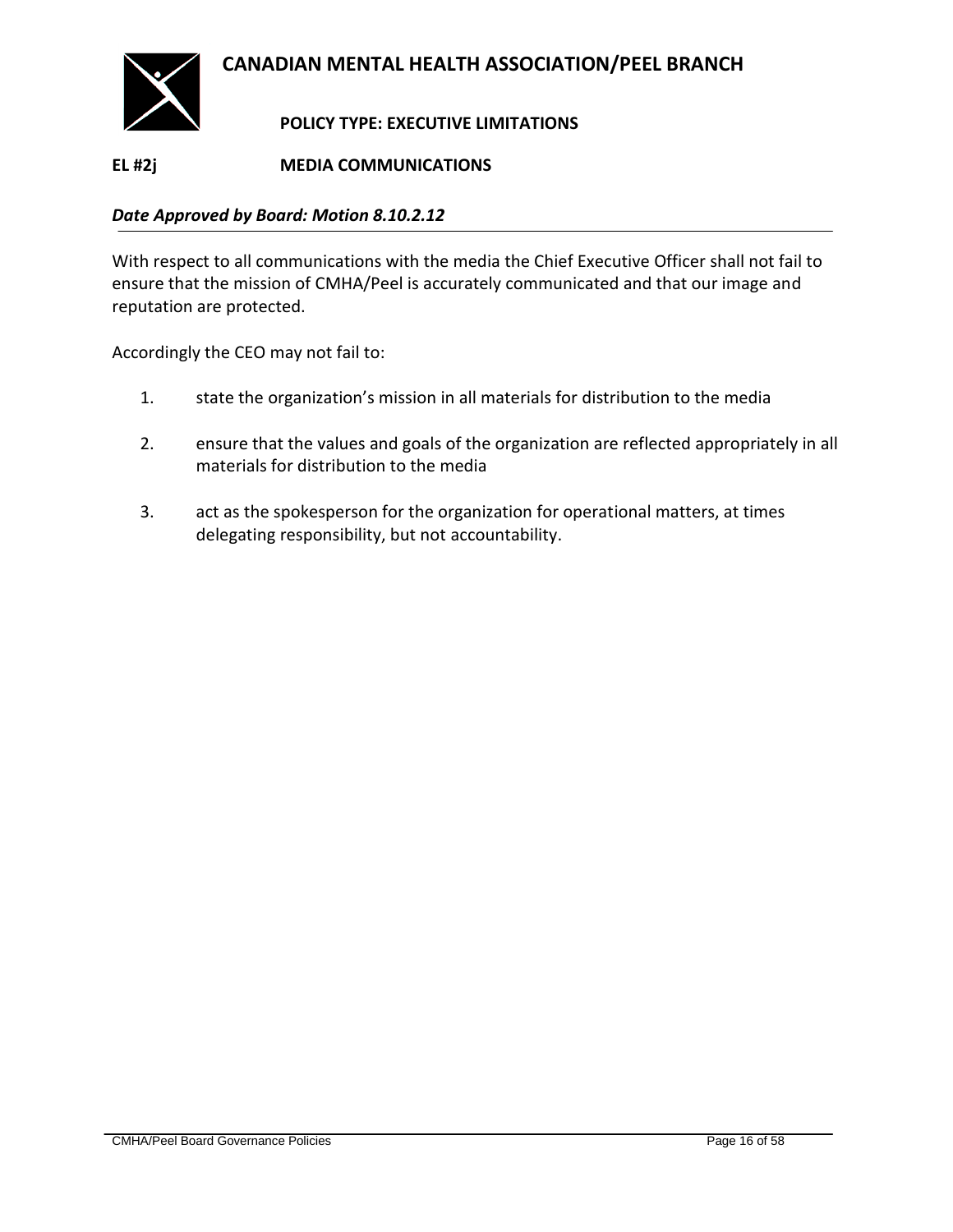

### **POLICY TYPE: EXECUTIVE LIMITATIONS**

### <span id="page-16-0"></span>**EL #2k PARTNERSHIP AGREEMENTS**

#### *Date Approved by Board: Motion 8.3.26.13*

With respect to all potential and actual partnerships, the CEO shall not fail to protect the organization's reputation and resources. Accordingly the CEO shall not fail to ensure that:

- 1. the potential for improving client service is considered
- 2. the values of the partner organization are consistent with those of CMHA/Peel Branch
- 3. conflicts of interest are avoided
- 4. the partner organization has credibility in the community
- 5. the partner organization is committed to the partnership
- 6. the partner organization has a common purpose or vision with CMHA/Peel Branch.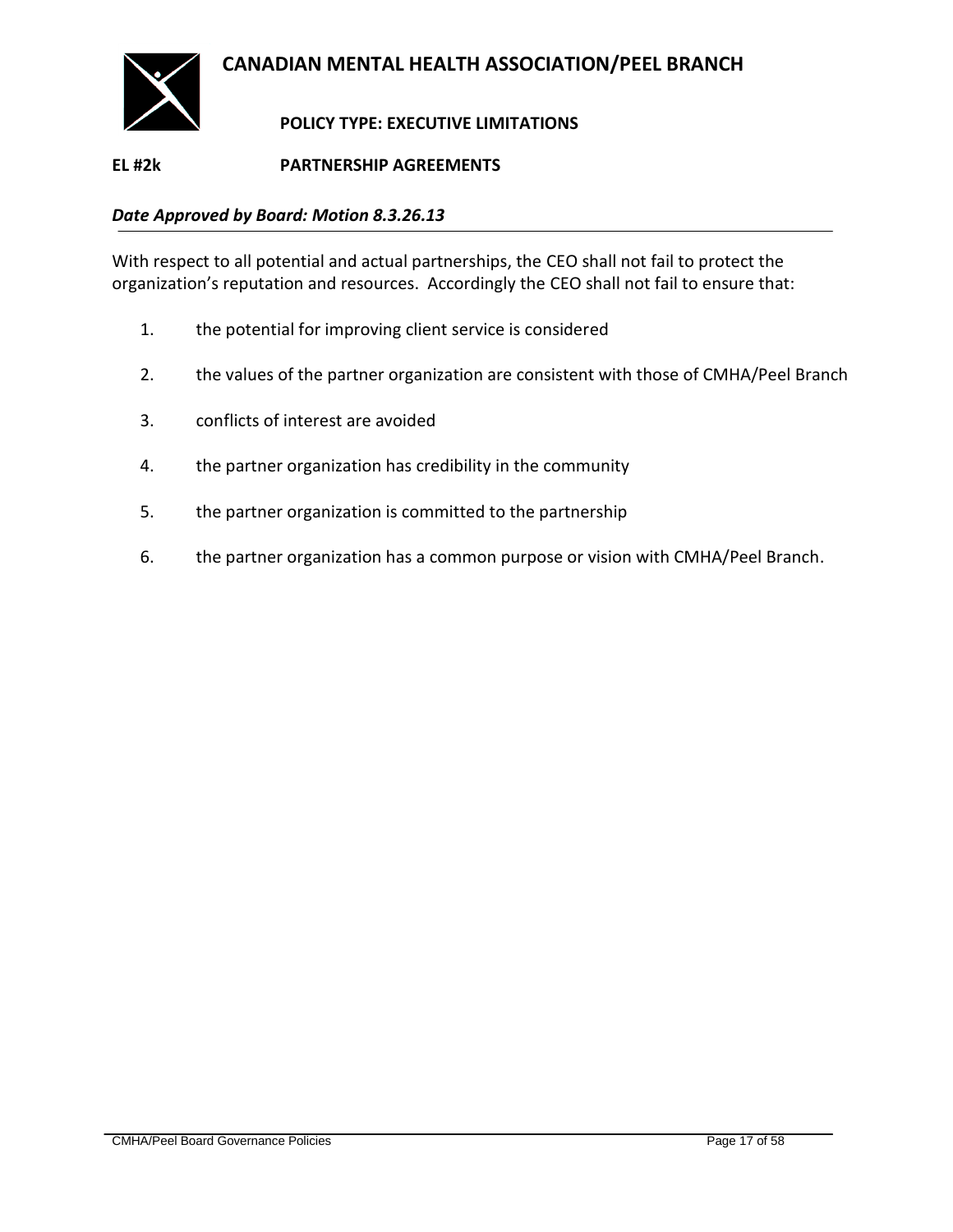

### **POLICY TYPE: EXECUTIVE LIMITATIONS**

<span id="page-17-0"></span>**EL #2l MEMBERSHIP (CORPORATION)**

#### *Date Approved by Board: Motion 9.10.2.12*

With respect to memberships in the Corporation, the Chief Executive Officer shall not fail to abide by articles as stated in the By-Laws by the Board of Directors.

Accordingly he or she may not:

- 1. fail to confer membership where the applicant meets the established criteria, subject to the detail following;
- 2. fail to inform the Board of potentially problematic membership issues as a result of terminated staff and suspended program members; and
- 3. fail to provide annually to the Board an update on the status of the membership of the Corporation including the number of members, noting new and expired memberships at the September meeting following the Annual General Meeting.
- 4. fail to conduct an annual survey of the membership and report the results to the Board.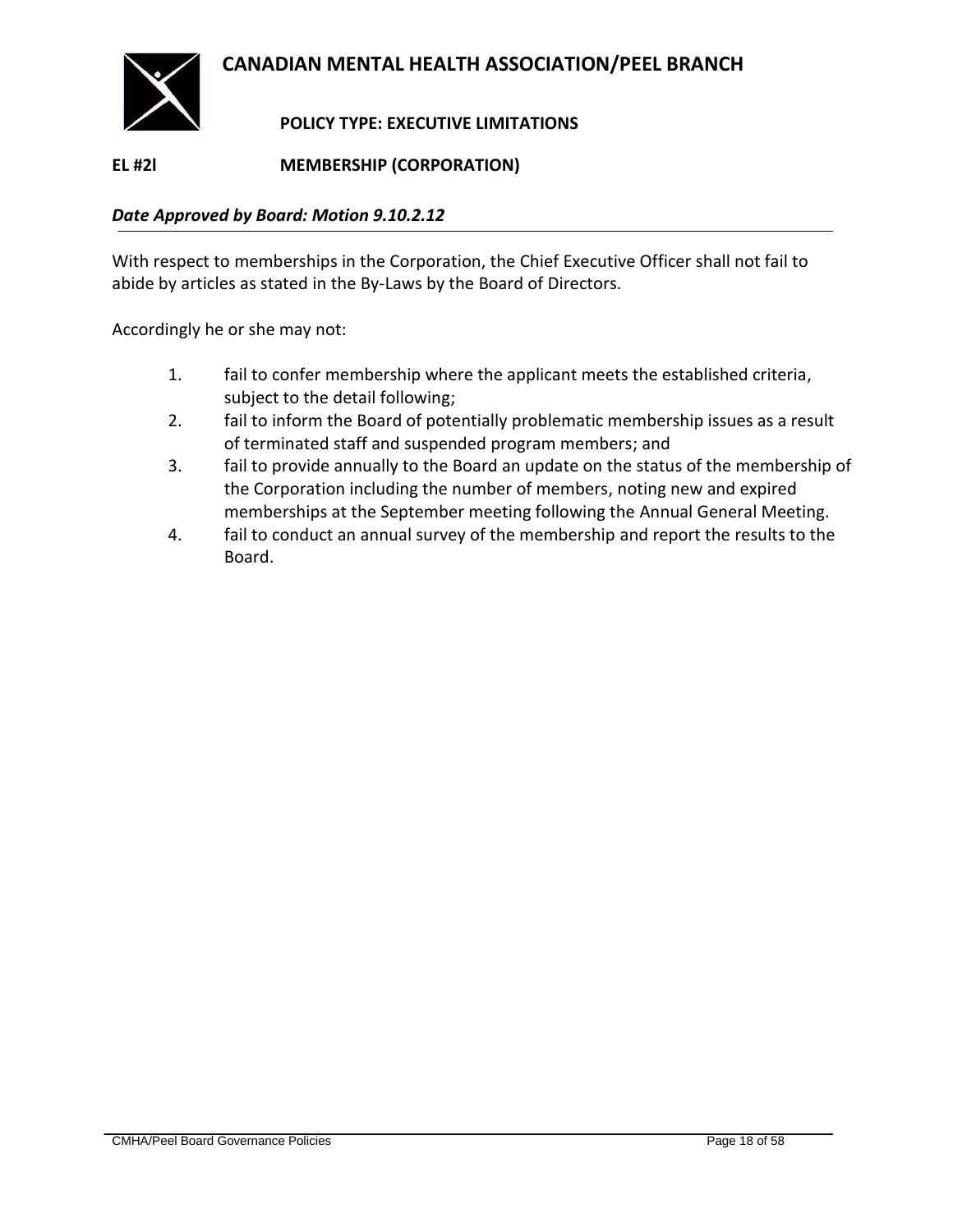

### **POLICY TYPE: EXECUTIVE LIMITATIONS**

### <span id="page-18-0"></span>**EL #2m COMMUNITY DEVELOPMENT**

#### *Date Approved by Board: Motion 13.02.26.13*

With respect to Community Development, the Chief Executive Officer may not fail to work collaboratively with community partners to identify needs and gaps in services affecting mental health in our community.

Accordingly, he or she may not:

- 1. fail to demonstrate leadership by initiating the development of needed programs and services;
- 2. fail to flow funds to appropriate partners in the implementation of services;
- 3. decline participation on planning bodies which have a direct and significant impact on mental health;
- 4. deny advice and guidance to consumer groups; and
- 5. fail to advance awareness of CMHA/Peel and mental health with key stakeholders, including politicians.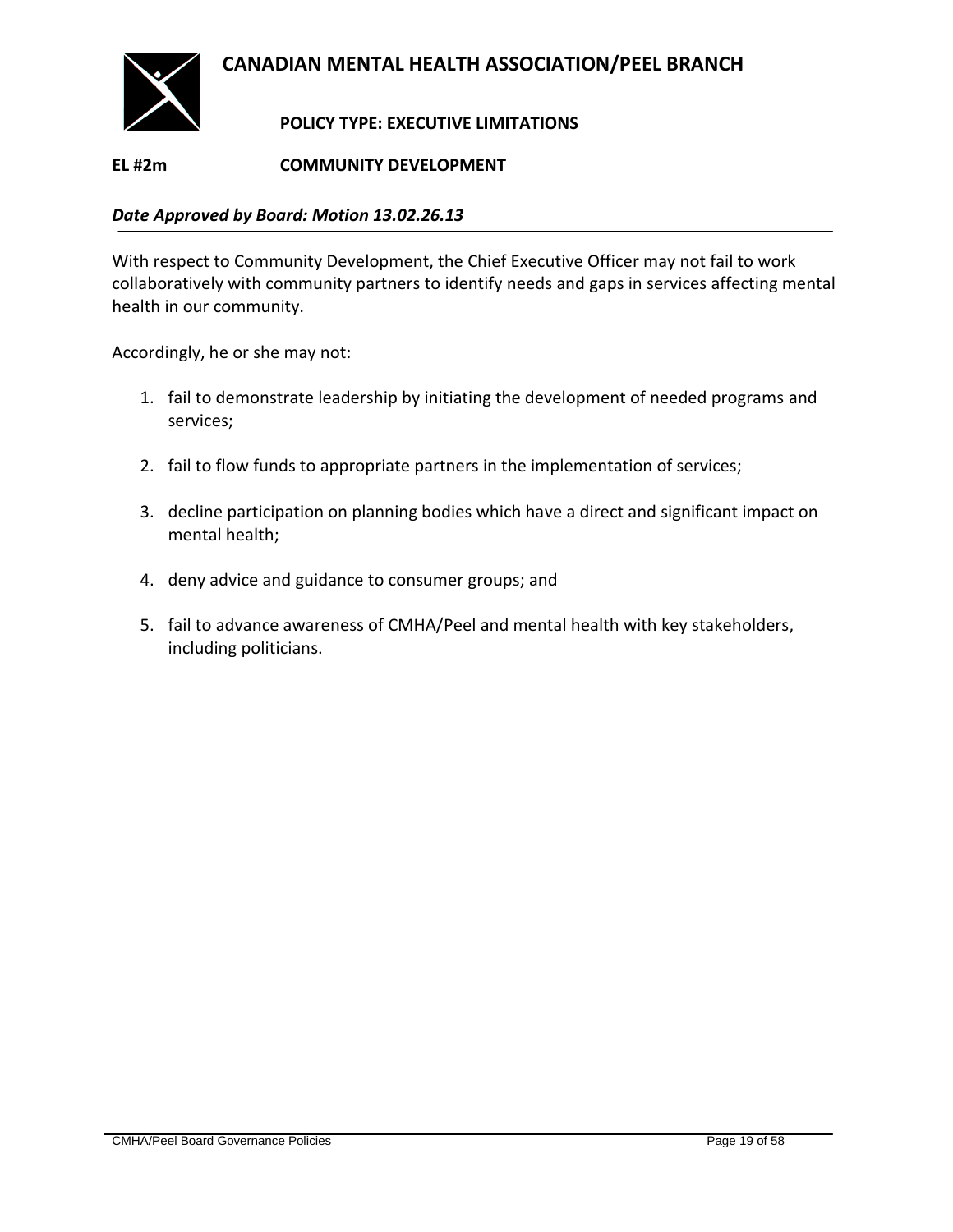

### **POLICY TYPE: EXECUTIVE LIMITATIONS**

### <span id="page-19-0"></span>**EL #2n LOCAL HEALTH INTEGRATION NETWORK (LHIN) REPORTING**

#### *Date Approved by Board: Motion 14.02.26.13*

In order to maintain compliance with the M-SAA (Multi-Sector Service Accountability Agreement) and support the Board in its role, ensuring the provision of services as outlined in schedule E of the M-SAA, the CEO may not fail to provide:

- 1. quarterly updates including verification of submission and an explanation of material variances of OHRS/MIS and Trial Balance Submission and Supplementary Reporting;
- 2. biannual CDS updates including verification of submission and a summary of client data; and
- 3. an analysis of projected service levels based on actuals.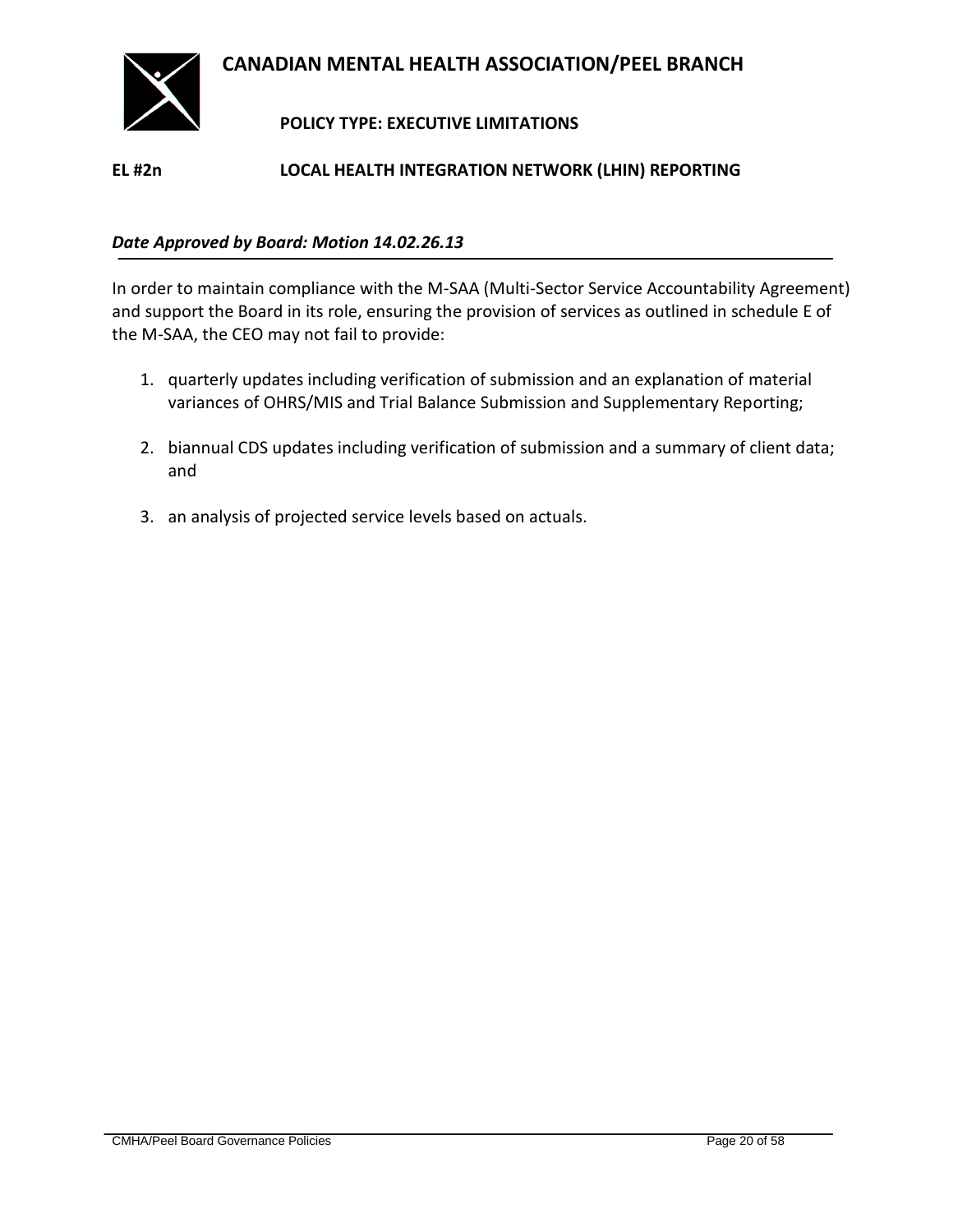

### **POLICY TYPE: EXECUTIVE LIMITATIONS**

### <span id="page-20-0"></span>**EL #2o CONSENT AGENDA ITEMS**

#### *Date Approved by Board: Motion 04.01.22.13*

The Consent Agenda is used for items which the Board has delegated or would prefer to delegate to the CEO but, due to external requirements, must be approved by the Board. The CEO has a responsibility to assist the Board in dealing with these items as expeditiously as possible

Accordingly, he or she may not:

- 2. Bring consent agenda items to the Board without a concise summary of the item in addition to a complete copy of any document requiring approval. The summary shall include:
	- a. rationale as to why this should be considered a consent agenda item
	- b. where appropriate, a statement with respect to any impact on the Ends of the organization (e.g. for a funding proposal)
	- c. any organizational risks that may be associated with the item (e.g. if there were a risk that current funding may be discontinued or if there is anything which the receiver of a report may find controversial)
- 3. Be unprepared to discuss the topic in detail, including support documentation as required, if the Board determines it is not an appropriate item for the consent agenda, unless the item can be deferred to a subsequent regular meeting , or a special meeting if that can be arranged, before any external deadline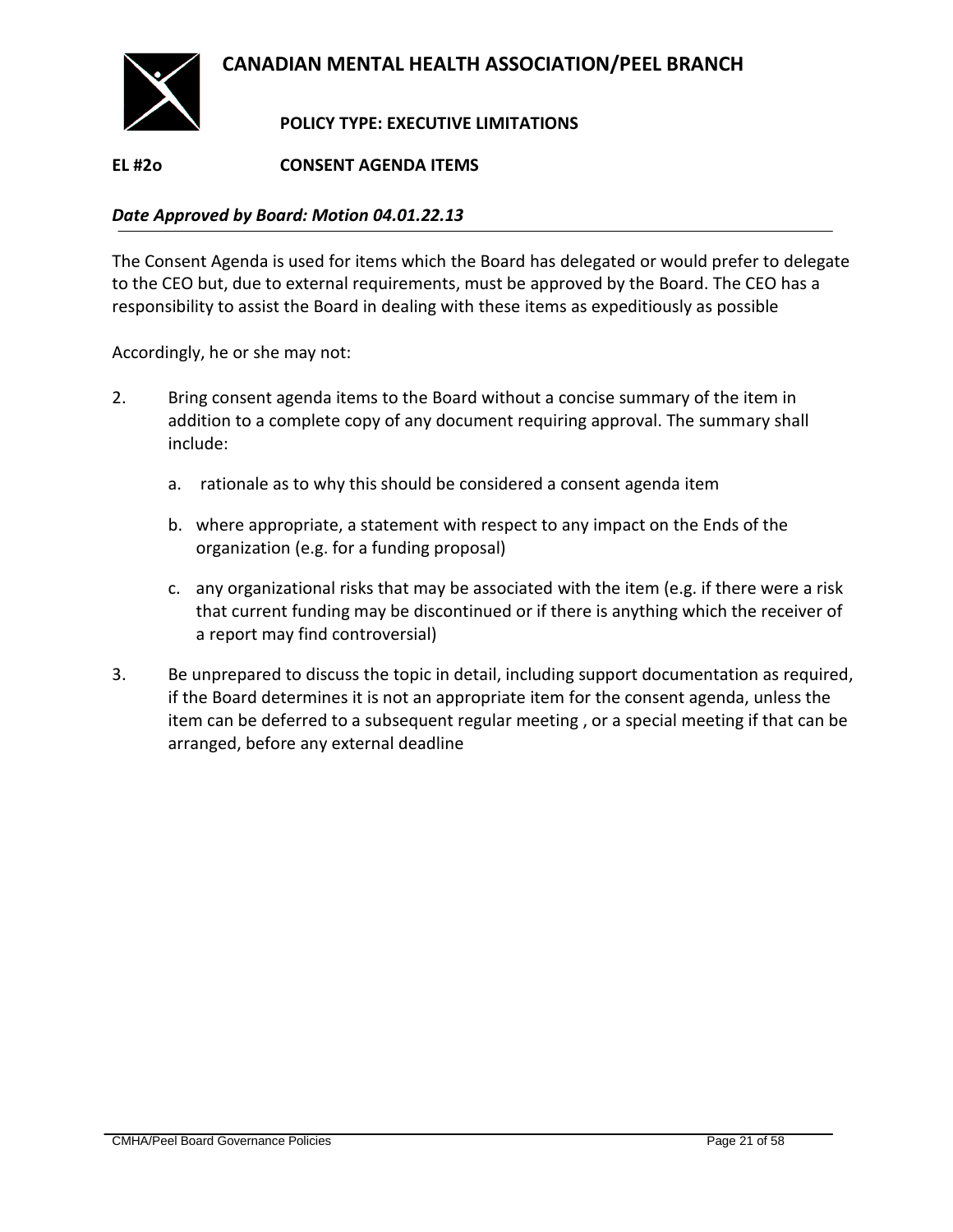

### **POLICY TYPE: GOVERNANCE PROCESS**

### <span id="page-21-1"></span><span id="page-21-0"></span>**GP #1 GLOBAL GOVERNANCE COMMITMENT**

#### *Date Approved by Board: Motion 3.03.23.04*

The purpose of the Board, on behalf of the population of the Region of Peel, is to see that the organization:

- a) achieves appropriate results for the appropriate persons at an appropriate cost (the Ends policies); and
- b) avoids unacceptable actions and situations (the Executive Limitations policies).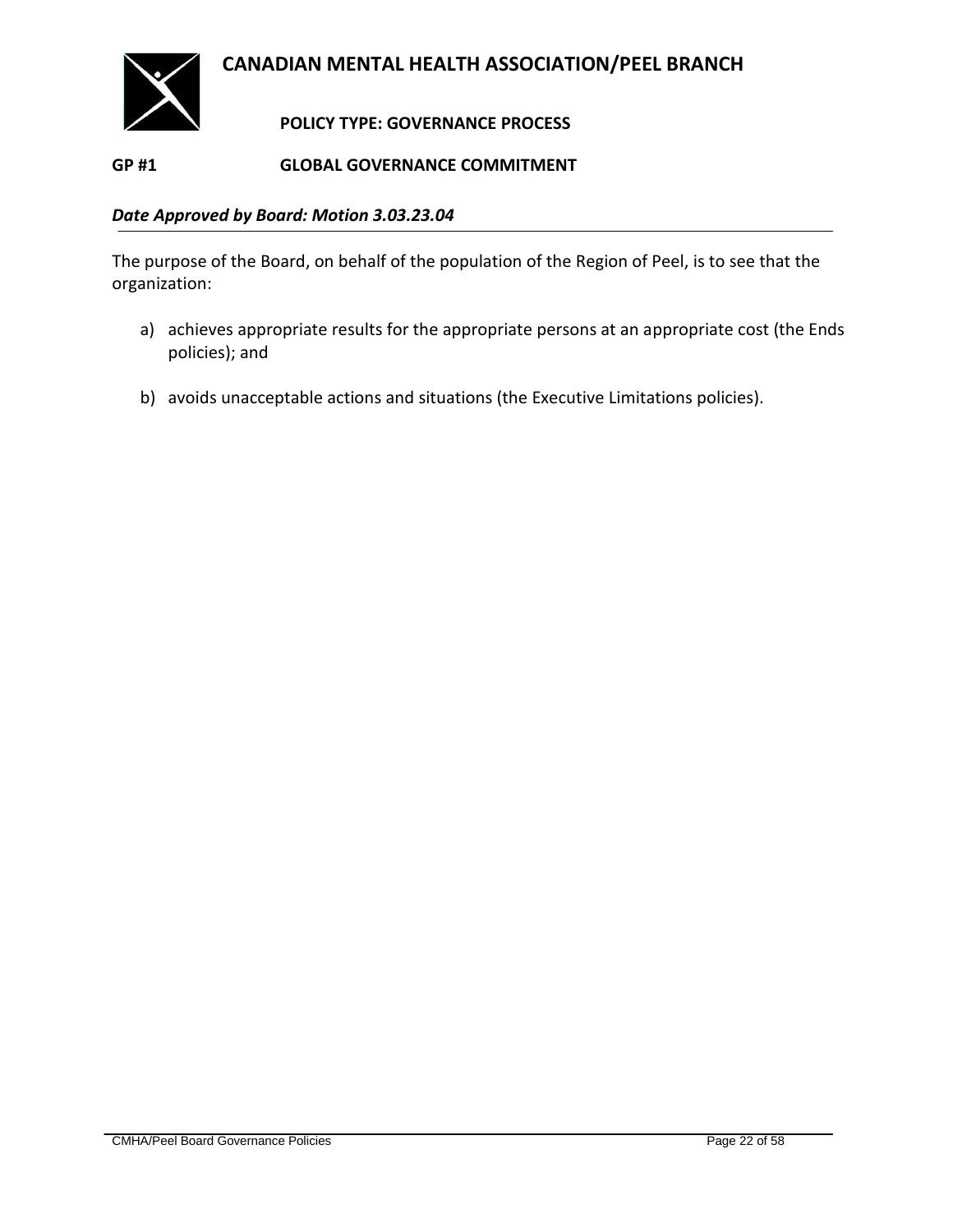

**POLICY TYPE: GOVERNANCE PROCESS**

<span id="page-22-0"></span>**GP #2a GOVERNING STYLE**

*Date Approved by Board: Motion 9.4.23.13*

The Board will govern with an emphasis on:

- 1) outward vision rather than an internal preoccupation,
- 2) encouragement of diversity in viewpoints,
- 3) strategic leadership more than administrative detail,
- 4) clear distinction of Board and Chief Executive Officer roles,
- 5) collective rather than individual decisions,
- 6) future rather than past or present
- 7) pro-activity rather than reactivity, and
- 8) values rather than individual judgments

Accordingly:

- 1. The Board will cultivate a sense of group responsibility. The Board, not the staff, will be responsible for excellence in governing. The Board will normally be the initiator of policy, not a reactor to staff initiatives. The Board will use the expertise of individual members to enhance the ability of the Board as a body rather than to substitute individual judgments for the Board's values. The Board will allow no officer, individual or committee of the Board to hinder or be an excuse for not fulfilling board commitments.
- 2. The Board will direct, control, and inspire the organization through the careful establishment of broad written policies reflecting the Board's values and perspectives about Ends to be achieved and means to be avoided. The Board's major policy focus will be on the intended long-term effects outside the organization, not on the administrative or programmatic means of attaining those effects.
- 3. The Board will enforce upon itself and its members whatever discipline is needed to govern with excellence. Discipline will apply to matters such as attendance, preparation, policy-making principles, respect of roles, and ensuring continuance of governance capability.

3.1 Continual Board development will include orientation of new members in the Board's adopted governance process and periodic board discussion of process improvement.

4. The Board will monitor and discuss the Board's process and performance at each meeting. Self-monitoring, on a meeting-by-meeting basis, will include comparison of board activity and discipline to policies in the Governance Process and Board-Staff Relationship categories.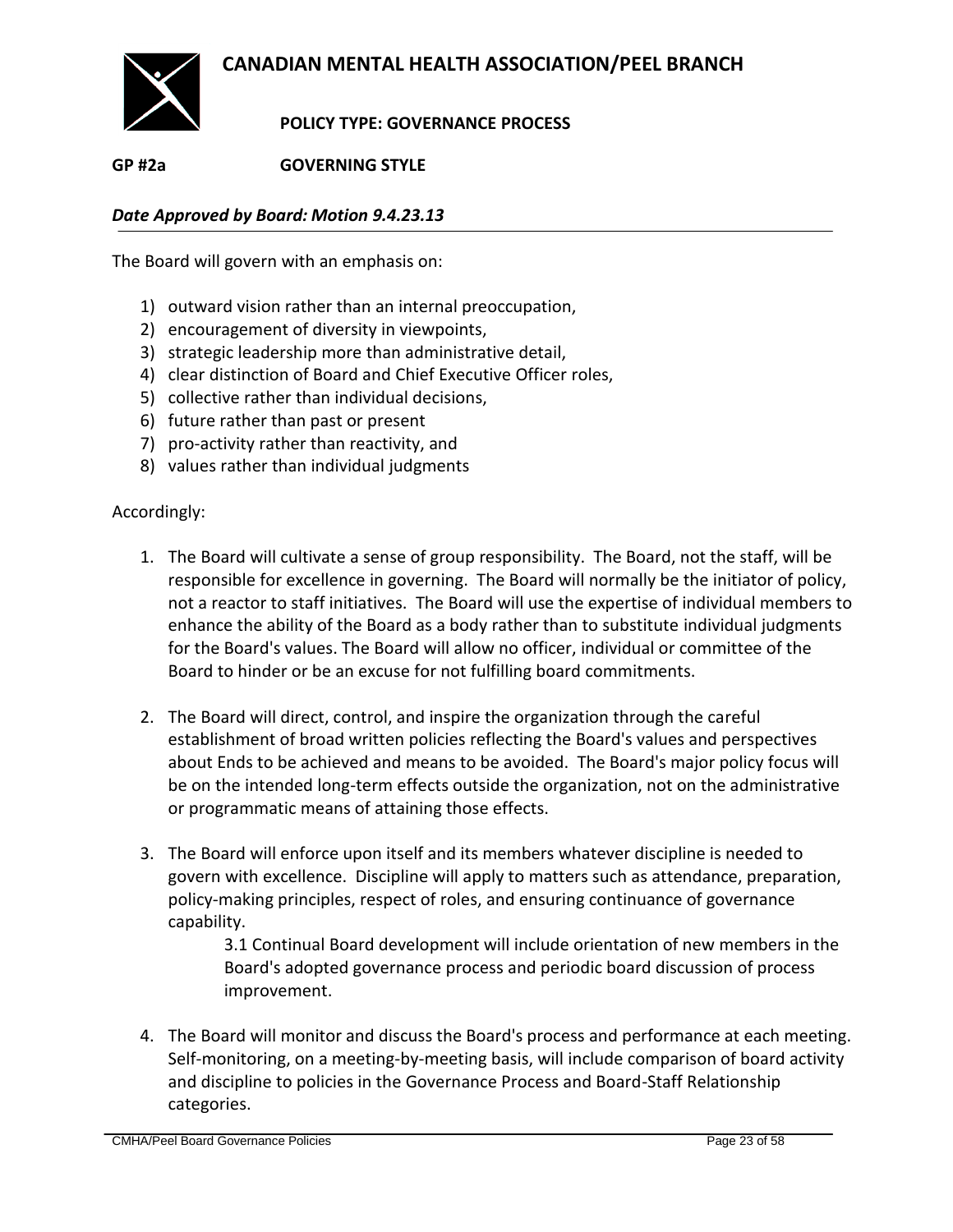

### **POLICY TYPE: GOVERNANCE PROCESS**

### **GP #2a GOVERNING STYLE (Cont'd)**

5. Each year, on review of this policy, a motion will be brought before the Board to continue support for its approved governance model, currently Policy Governance. If the majority of Board members (for greater clarity, not the majority of a quorum at the Board meeting) support the motion, then the current governance model will be used until the next scheduled review of this policy unless no longer permitted by a major funder, for example the LHIN, or a regulator.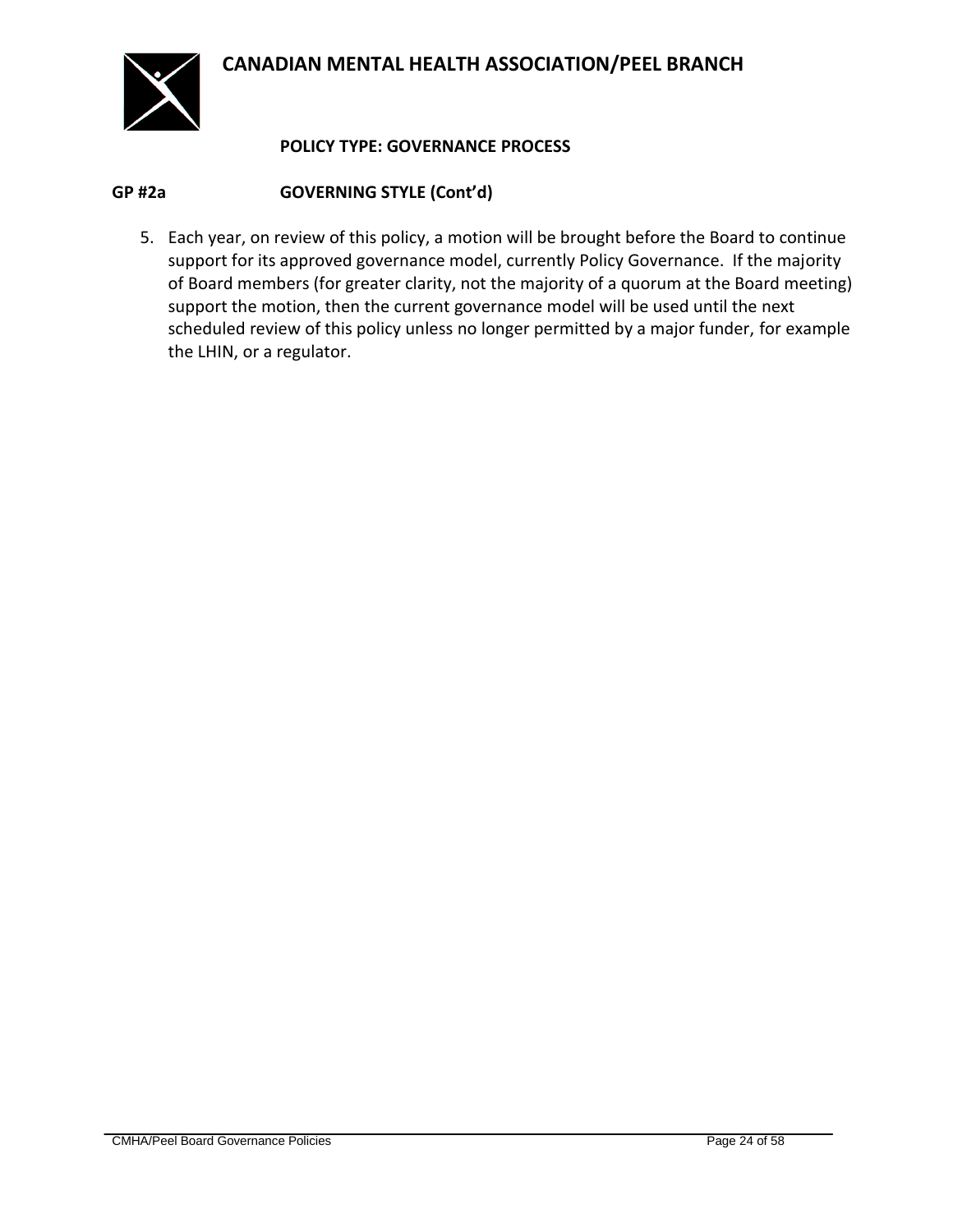

### **POLICY TYPE: GOVERNANCE PROCESS**

### <span id="page-24-0"></span>**GP #2b BOARD JOB DESCRIPTION**

#### *Date Approved by Board: Motion 9.4.23.13*

The job of the Board is to represent the moral ownership in determining and demanding appropriate organizational performance.

- 1. The Board will produce the link between the organization and the moral ownership. Ownership Linkage activities are an important part of the Board's work that may have an impact on the organization's Ends policies. Board members are encouraged to participate in this important work which supports the collective work of the Board on behalf of the ownership.
- 2. The Board will produce written governing policies, which, at the broadest level, address each category of organizational decision:
	- a. **Ends**: Organizational products, effects, benefits, outcomes, recipients, and their relative worth (what good, for which needs, at what cost).
	- b. **Executive Limitations**: Constraints on executive authority which establish the prudence and ethics boundaries within which all executive activity and decisions must take place.
	- c. **Governance Process**: Specification of how the Board conceives, carries out and monitors its own task.
	- d. **Board-Staff Relationship**: How power is delegated and its proper use monitored; the Chief Executive Officer role authority and accountability.
- 3. The Board will produce assurance of Chief Executive Officer performance (against policies 2A and 2B above).
- 4. The Board will make operational decisions not delegated to the Chief Executive Officer.
- 5. The Board will take appropriate actions to address succession planning for Board executive positions including the Chair, Vice Chair(s), and Chair of the Audit Committee by:
	- Identifying members who may be interested in seeking such positions in the future; and,
	- Providing educational and other developmental activities for such members to allow them to explore their interests and abilities in taking on such roles.
- 6. Each Board member will agree in writing with this job description on an annual basis.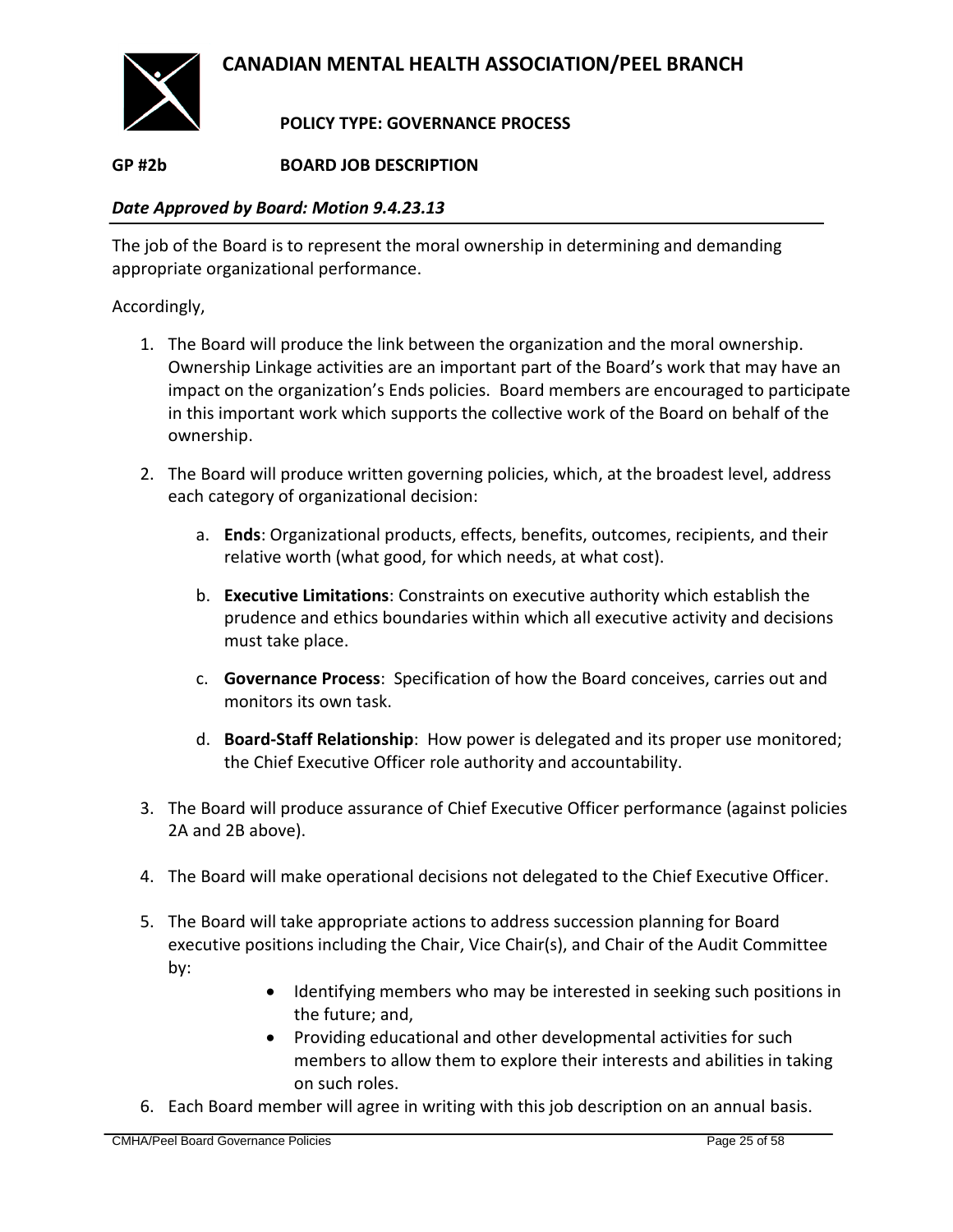

## **Duties and Responsibilities of Directors**

| Duty of Knowledge          | know the content of the fundamental documents: legislation, bylaws,<br>board policies                                       |  |  |  |
|----------------------------|-----------------------------------------------------------------------------------------------------------------------------|--|--|--|
|                            | know the purpose of the organization                                                                                        |  |  |  |
|                            | understand how the organization translates the purpose into action                                                          |  |  |  |
| Duty of Care               | act in accordance with a minimum standard of care<br>٠                                                                      |  |  |  |
|                            | exercise the care, diligence and skill of a reasonably prudent person                                                       |  |  |  |
| Duty of Skill and Prudence | act with practicality and not necessarily expertise in mind<br>$\bullet$                                                    |  |  |  |
|                            | act cautiously and anticipate any probable consequences of any course<br>of action that the organization may choose to take |  |  |  |
|                            |                                                                                                                             |  |  |  |
| Duty of Diligence          | act in the best interests of the corporation<br>٠                                                                           |  |  |  |
|                            | adhere to the organization's values                                                                                         |  |  |  |
|                            | be as fully informed as reasonably possible about all aspects of the<br>corporation                                         |  |  |  |
|                            | act prudently and reasonably to protect the integrity and reputation of<br>the corporation                                  |  |  |  |
|                            | to review the agenda and supporting material in advance of each board<br>meeting                                            |  |  |  |
|                            | to attend meetings of the board                                                                                             |  |  |  |
|                            | to be prepared to discuss the business before the meeting in a prepared<br>and knowledgeable way                            |  |  |  |
|                            | to vote on matters that come before the meeting                                                                             |  |  |  |
| Duty to Manage             | appoint and supervise the CEO<br>٠                                                                                          |  |  |  |
|                            | establish policies and provide guidance                                                                                     |  |  |  |
|                            | comply with legal requirements                                                                                              |  |  |  |
|                            | acquire adequate knowledge of the business and functioning of the<br>organization                                           |  |  |  |
|                            | measure management's implementation of board policies                                                                       |  |  |  |
|                            | elect officers                                                                                                              |  |  |  |
| <b>Fiduciary Duty</b>      | avoid acting in such a way that personal interests conflict with the<br>$\bullet$<br>interests of the corporation           |  |  |  |
|                            | act honestly and in good faith                                                                                              |  |  |  |
|                            | be loyal to and to act in the best interests of the corporation                                                             |  |  |  |
|                            | subordinate every personal interest to those of the corporation                                                             |  |  |  |
|                            |                                                                                                                             |  |  |  |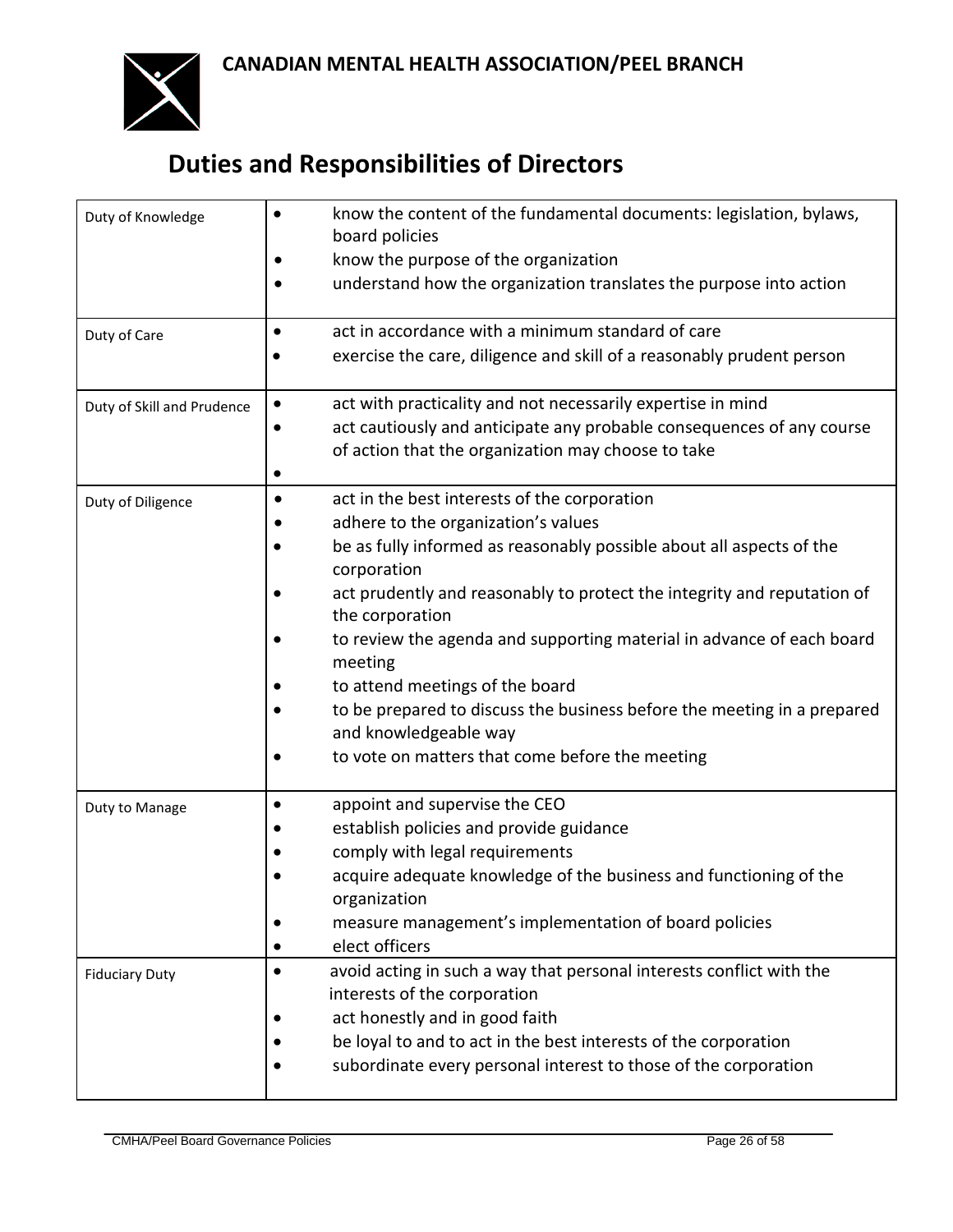

### **POLICY TYPE: GOVERNANCE PROCESS**

#### <span id="page-26-0"></span>**GP #2c POLICY TITLE: BOARD MEMBERS' CODE OF CONDUCT**

#### *Date Approved by Board: Motion 9.4.23.13*

- 1. Board members are accountable to exercise the powers and to discharge the duties of their office honestly, in good faith, in accordance with the values and in the best interests of the Canadian Mental Health Association/Peel Branch (the "CMHA").
- 2. Board members must have loyalty to the CMHA, unconflicted by loyalties to staff or any personal interests.
- 3. Board members are expected to reveal any personal, family or business interests that they may have, that, by creating a divided loyalty, could influence their judgment and decisions. A conflict of interest exists wherever an individual could benefit, disproportionately from others, directly or indirectly, from access to information or from a decision over which they might have influence, or, where someone might reasonably perceive there to be such a benefit and influence.
- 4. Examples of possible conflict of interest situations with respect to the CMHA include, but are not limited to:
	- A.  $\quad$  A contract or transaction<sup>1</sup> between the CMHA and
		- i) a Board member or his or her family member<sup>2</sup>, or
		- ii) an entity in which the Board member or his or her family member has a financial interest or of which the person is a director, officer, employee, agent, partner, associate, consultant, trustee, personal representative, receiver, guardian, custodian, or other legal representative.
	- B. A Board member:
		- i) competing with the CMHA in the rendering of services or in any other contract or transaction with a third party, or
		- ii) having a financial interest in, or serving as a director, officer, employee, agent, partner, associate, trustee, personal representative, receiver, guardian, custodian, or other legal representative of, or consultant to, an entity or individual that competes with the CMHA in the provision of services or in any other contract or transaction with a third party.

 $\overline{a}$ 

*<sup>1</sup> The making of a gift or donation to the organization is not considered to be a contract or transaction.*

*<sup>2</sup> A family member is a spouse, domestic partner, parent, child or spouse of a child, brother, sister or spouse of a brother or sister, of a Board member.*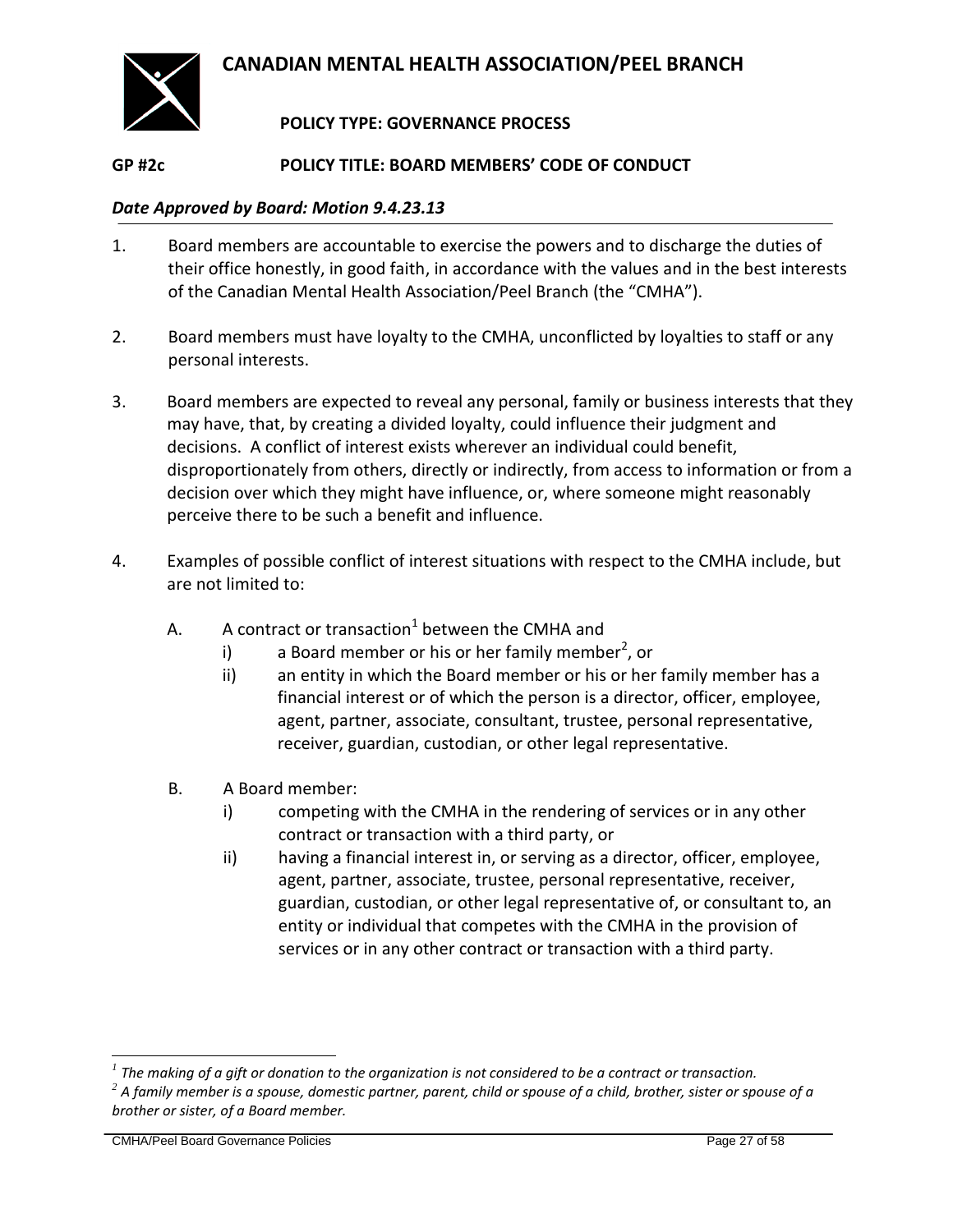

### **POLICY TYPE: GOVERNANCE PROCESS**

### **GP #2c POLICY TITLE: BOARD MEMBERS' CODE OF CONDUCT (cont'd)**

- C. A Board member accepting gifts, entertainment or other favors from any individual or entity that:
	- i) does or is seeking to do business with, or is a competitor of the CMHA, or
	- ii) has received, is receiving or is seeking to receive a loan or grant, or to secure other financial commitments from the CMHA, or

iii) is a charitable organization operating in the Regional Municipality of Peel, where it might be inferred that such action was intended to influence or possibly could influence the Board member in the performance of his or her duties. This does not preclude the acceptance of items of nominal or insignificant value or entertainment of nominal or insignificant value that are not related to any particular transaction or activity of the CMHA.

- D. A Board member or his or her family member is using the CMHA's services concurrently with his or her participation on the Board.
- E. A Board member uses his or her position to obtain employment in the CMHA for himself or herself, or for his or her family members or close associates. A Board member who wishes to apply for employment must first resign from the Board.
- 5. Board members will annually disclose their involvement with other organizations, with vendors, or any associations that might be or might reasonably be seen as creating a conflict of interest. Such information will be treated as confidential and will be made available only to the Board Chair, Secretary and any committee appointed to address conflicts of interest, except to the extent additional disclosure is necessary in connection with the implementation of this policy.
- 6. The following procedures are to be followed when a Board member believes there is or may be a conflict of interest with respect to a contract or transaction being considered at a Board or Committee meeting:
	- A. Prior to action on the item, if in attendance, the Board member will disclose all facts material to the conflict of interest. This disclosure will be reflected in the minutes of the meeting. Any Board member may excuse himself or herself at any time from involvement in any decision or discussion in which the Board member believes he or she has or may have a conflict of interest, without going through the process for determining whether a conflict of interest exists.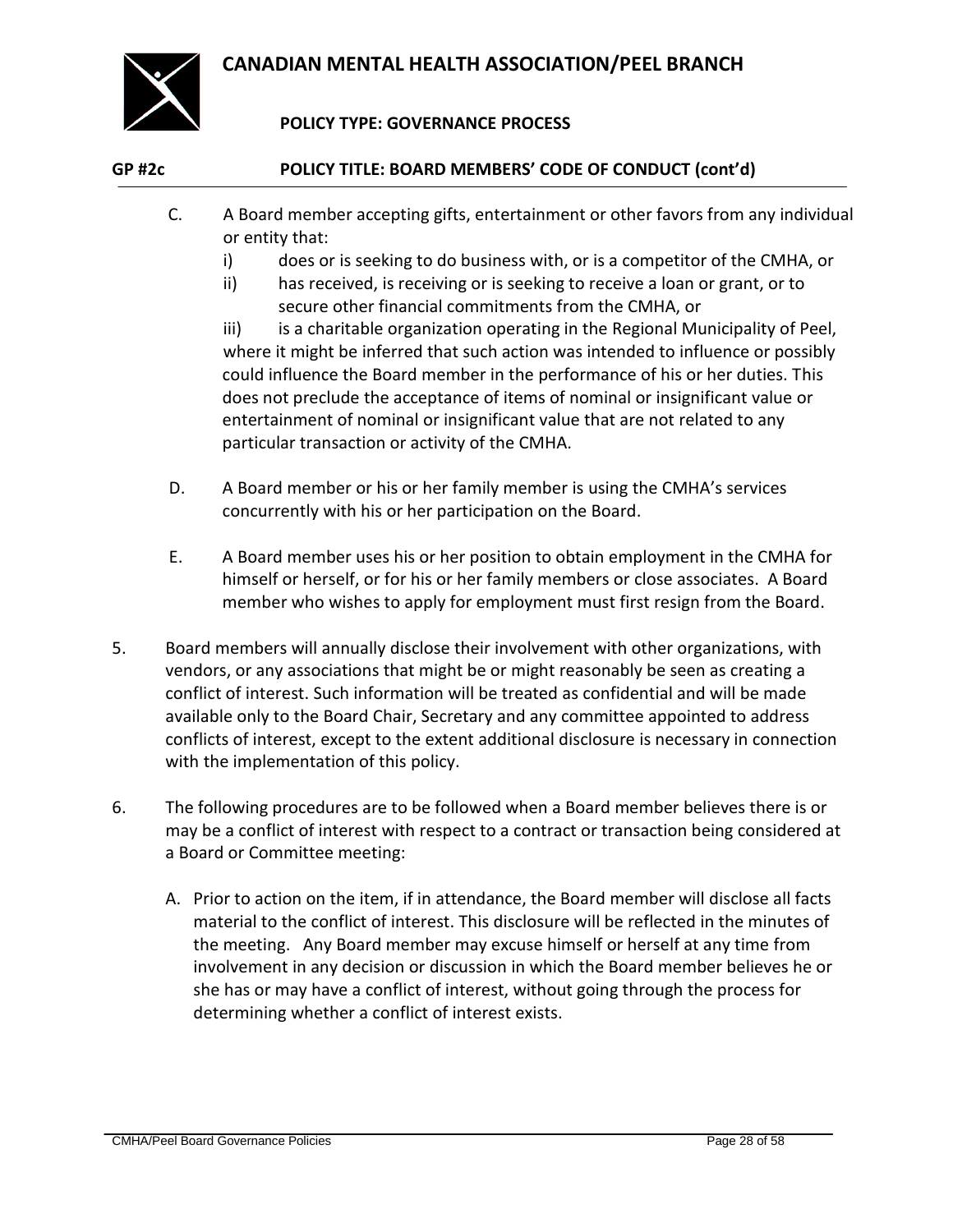

### **POLICY TYPE: GOVERNANCE PROCESS**

#### **GP #2c POLICY TITLE: BOARD MEMBERS' CODE OF CONDUCT (cont'd)**

- B. A Board member who plans not to attend a meeting at which he or she has reason to believe that a matter in which he or she has a conflict of interest will be raised, will disclose to the chair of the meeting all facts material to the conflict of interest. The chair will report the disclosure at the meeting and this disclosure will be reflected in the minutes.
- C. The Board member who has the conflict of interest will withdraw from the meeting when the matter is discussed and will not participate in the deliberation unless invited to provide the Board with material facts and/or respond to questions. He or she will not attempt to exert personal influence with respect to the matter, either at or outside the meeting.
- D. The Board member who has the conflict of interest shall not be counted in determining quorum for purposes of the vote. He or she may not participate in the vote and may not be present during the vote unless the vote is by secret ballot. This ineligibility will be reflected in the minutes.
- E. If it is not entirely clear that a conflict of interest exists, the Board member with the potential conflict shall disclose such potential conflict of interest and all material facts related thereto at the meeting, answer any questions, and thereafter leave the meeting while the determination of a conflict of interest is discussed and voted upon. The remaining members at the meeting shall decide if a conflict of interest exists.
- 7. Board members may not attempt to exercise individual authority over the CMHA except as explicitly set forth in Board policies or as otherwise authorized by the Board. Without limitation:
	- A. Members' interaction with the Chief Executive Officer or with staff must recognize the lack of authority vested in individuals except when explicitly Board authorized.
	- B. Members' interaction with public, press or other entities must recognize the same limitation and the inability of any board member, other than the Board Chair, to speak for the Board.
	- C. Members will give no consequence or voice to individual judgments of Chief Executive Officer or staff performance.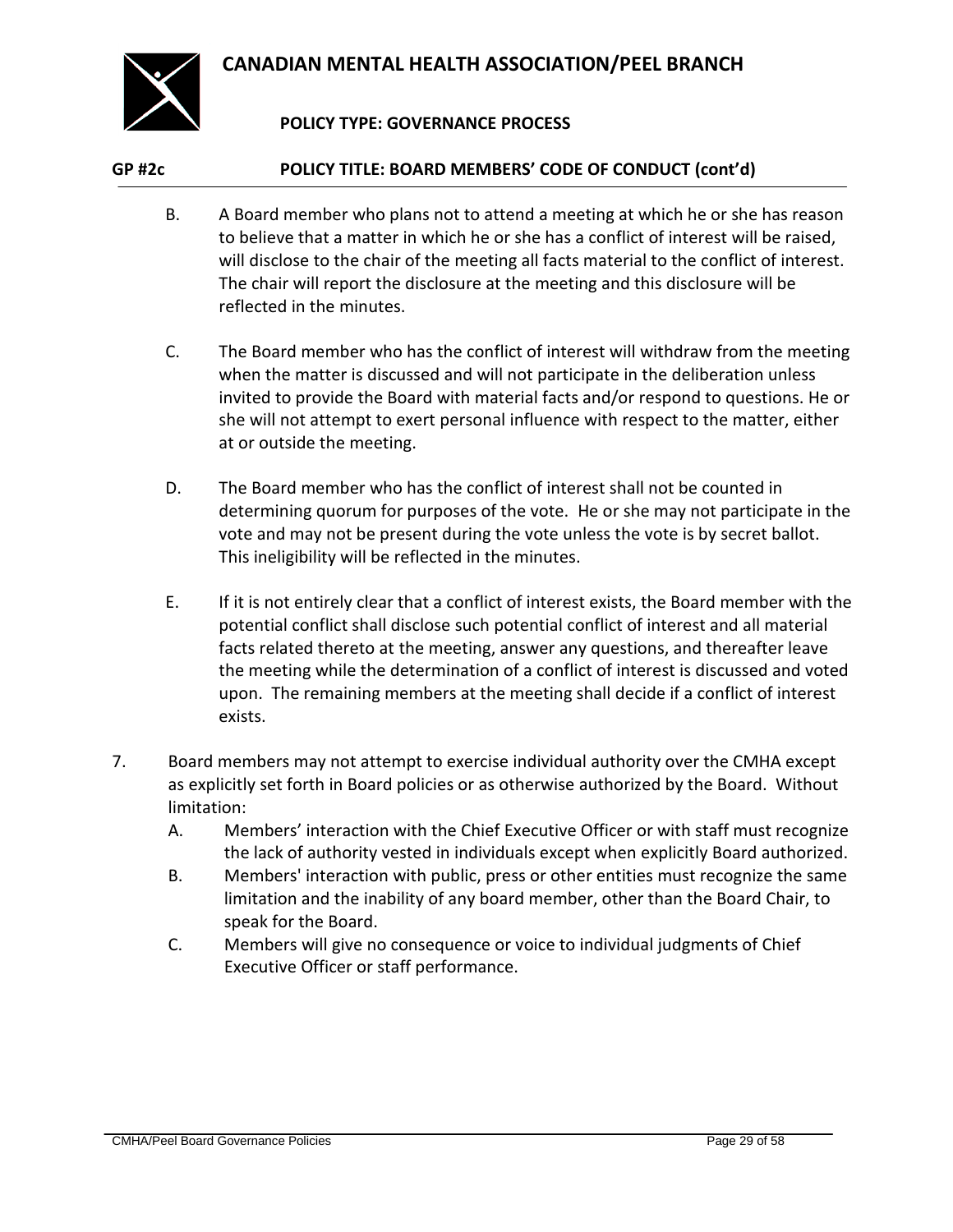

### **POLICY TYPE: GOVERNANCE PROCESS**

### **GP #2c POLICY TITLE: BOARD MEMBERS' CODE OF CONDUCT (cont'd)**

- 8. Board members and staff acknowledge and appreciate that all members are volunteers, and as such, time is at a premium. Without limitation:
	- A. Board members shall strive to manage time effectively, arrive promptly for meetings and agree to come prepared in advance for meetings.
	- B. Board members shall respect members' contribution to the discussion and encourage others to present their views. The sharing of observations or concerns should occur at the Board table.
	- C. Board members will accept that the decision making process may involve conflict, believing that only when points of view are revealed, the best decisions can be made. The Board will assume that after a fair opportunity for expression of views, members agree to support the majority decision of the group.
	- D. Board members shall regularly take part in Board convened educational activities which will assist them in carrying out their responsibilities.
- 9. Board members shall not disclose confidential information respecting CMHA acquired directly or indirectly through their participation on the Board. Further, Board members will not disclose or use information relating to the business of the CMHA for the personal profit or advantage of themselves or a family member. Confidential information is considered to be specific information that is not available to the general public on request or information made confidential by law. This includes, but is not limited to, the membership list of the CMHA.
- 10. The Board members will comply with any and all applicable policies of the CMHA in effect from time to time, including, without limitation, the workplace violence, workplace harassment, domestic violence, and freedom from discrimination policies, and will take the necessary steps to familiarize themselves with such policies.
- 11. Board members acknowledge that attendance at meetings is important and unexplained absences or absences without acceptable explanations may jeopardize his/her standing on the Board. If a Board member expects to miss a meeting, he/she will advise the Chair and/or Secretary prior to the meeting or, if this is not possible, as soon as possible afterwards. In either case, if an explanation acceptable to the Chair and Secretary is not provided, he/she will be considered to have been absent. If the Board member does not agree with the decision of the Chair and Secretary, he/she may ask for the decision to be reviewed at the next regularly scheduled Board meeting.
- 12. A Board member is considered to have resigned if he/she is absent from two consecutive regularly scheduled meetings of the Board, unless he/she gives written explanation for his/her absence that is satisfactory to the Board. (The definition of "absence" is as defined in Point 11 above.)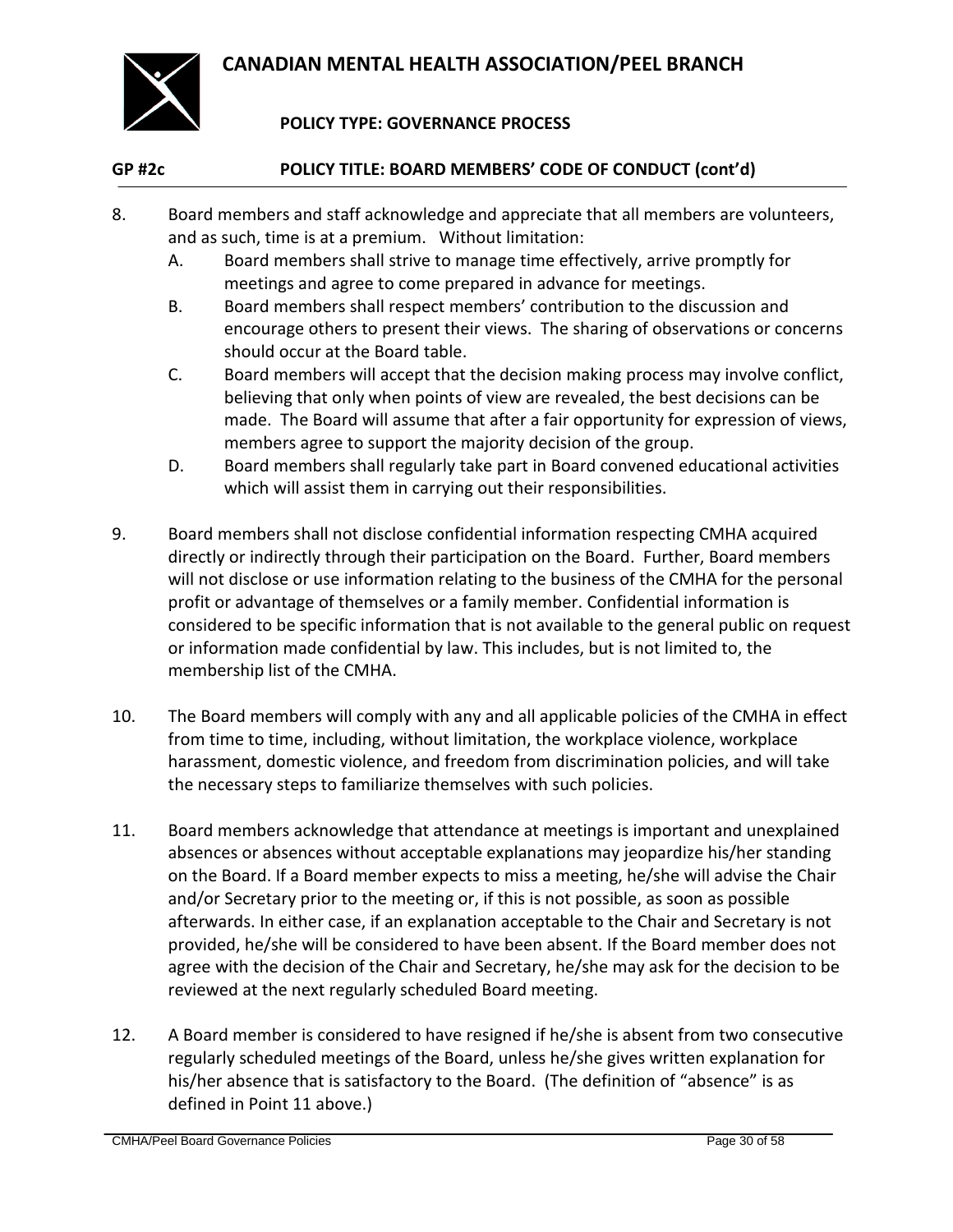

### **POLICY TYPE: GOVERNANCE PROCESS**

### **GP #2c POLICY TITLE: BOARD MEMBERS' CODE OF CONDUCT (cont'd)**

- 13. Any Board member who fails to comply with this Code of Conduct may be removed from office by the vote of the Board and may be subject to such other action as the Board may consider appropriate.
- 14. This Code of Conduct is intended to supplement, but not replace, any applicable provincial and federal laws governing the code of conduct of Board members applicable to nonprofit and charitable organizations.
- 15. Board members will annually sign off on the Code of Conduct.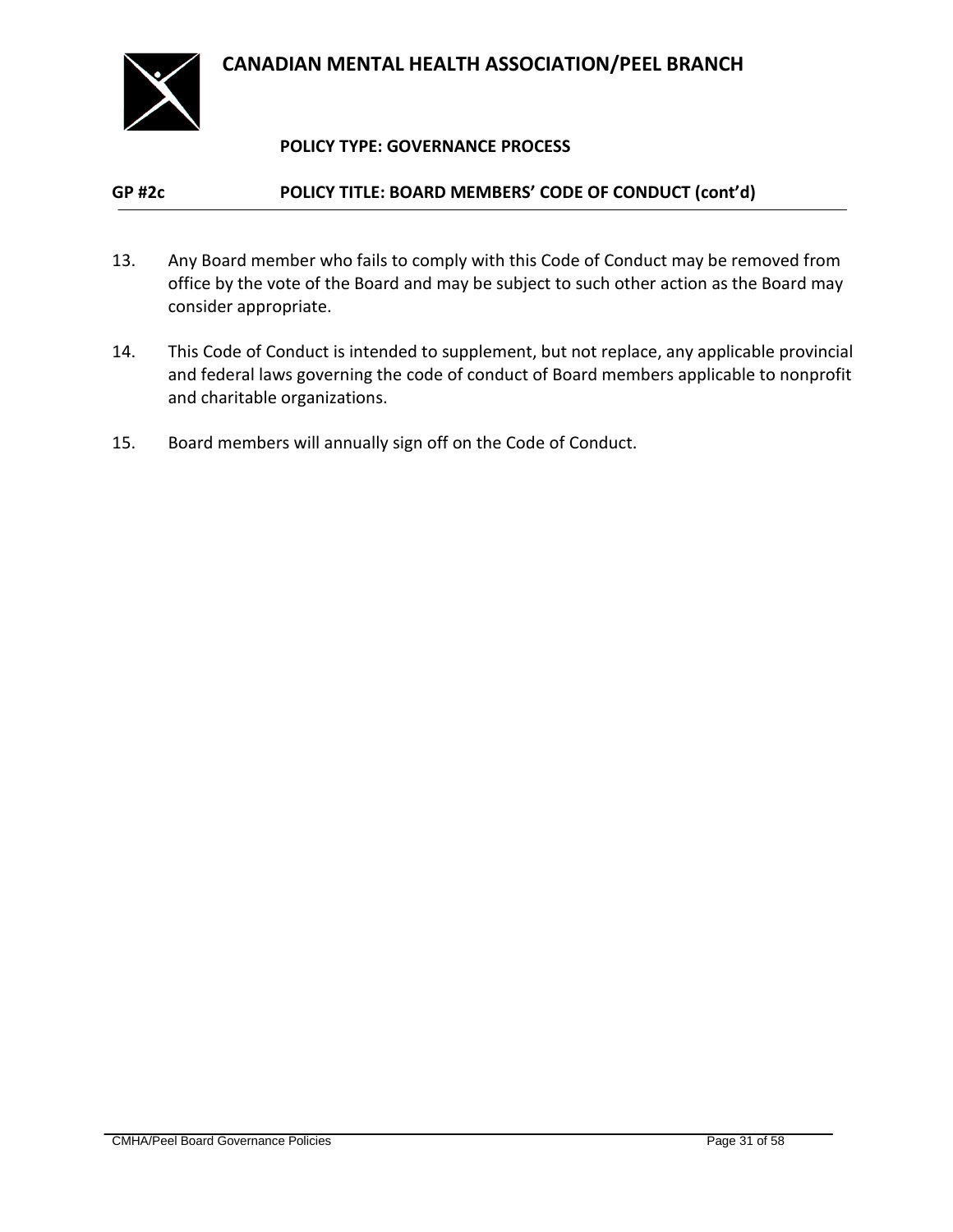

### **Board Confirmation Sign Off**

### **GP #2b – Board Job Description / GP #2c - Code of Conduct**

| provisions thereof.                                                                                                                                                                                                                        | I have read and understand the Board Job Description (GP#2b) and agree to comply with the                                                                                                                                                   |  |  |  |  |  |
|--------------------------------------------------------------------------------------------------------------------------------------------------------------------------------------------------------------------------------------------|---------------------------------------------------------------------------------------------------------------------------------------------------------------------------------------------------------------------------------------------|--|--|--|--|--|
| with the provisions thereof.                                                                                                                                                                                                               | I have read and understand the Board Members' Code of Conduct (GP#2c), including,<br>without limitation, the conflict of interest and confidentiality provisions, and agree to comply                                                       |  |  |  |  |  |
|                                                                                                                                                                                                                                            | I have read and understand the CMHA's workplace violence, workplace harassment,<br>domestic violence, and freedom from discrimination policies (most up-to-date versions are<br>attached), and agree to comply with the provisions thereof. |  |  |  |  |  |
| I am unaware of any relationships, positions or circumstances in which I am involved that I<br>believe could result in a conflict of interest, as described in the Code of Conduct.                                                        |                                                                                                                                                                                                                                             |  |  |  |  |  |
|                                                                                                                                                                                                                                            | I am aware of relationships, positions or circumstances described below that I believe could<br>result in a conflict of interest, as described in the Code of Conduct.                                                                      |  |  |  |  |  |
|                                                                                                                                                                                                                                            |                                                                                                                                                                                                                                             |  |  |  |  |  |
| I understand that, if I suspect any frauds or irregularities in the financial affairs of the CMHA,<br>I am required to report these to the Chief Executive Officer (CEO), or the Chair in the event<br>that I believe the CEO is involved. |                                                                                                                                                                                                                                             |  |  |  |  |  |
| Name:                                                                                                                                                                                                                                      | Signature:                                                                                                                                                                                                                                  |  |  |  |  |  |
| Date:                                                                                                                                                                                                                                      |                                                                                                                                                                                                                                             |  |  |  |  |  |
|                                                                                                                                                                                                                                            |                                                                                                                                                                                                                                             |  |  |  |  |  |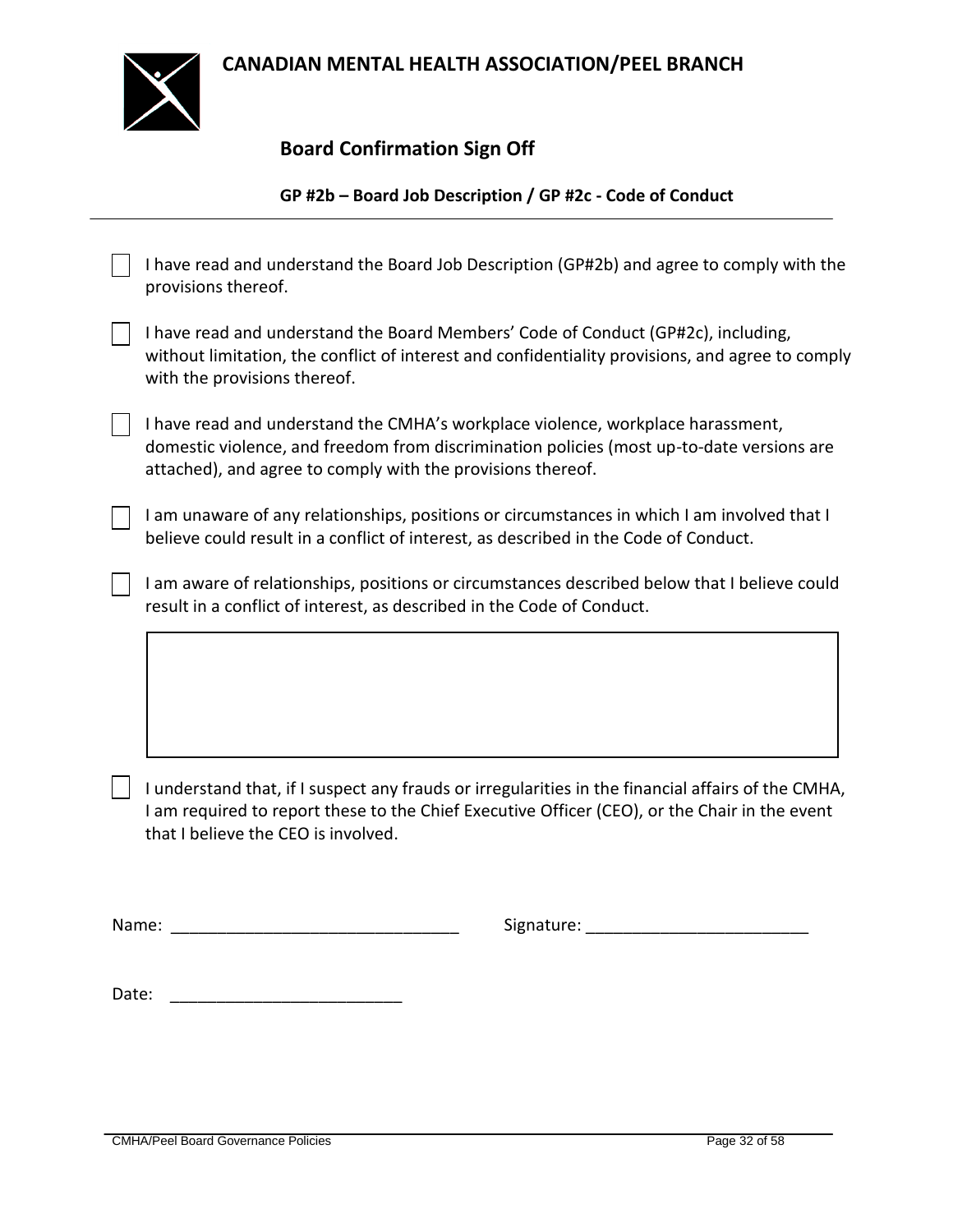

**POLICY TYPE: GOVERNANCE PROCESS**

<span id="page-32-0"></span>**GP#2d CHAIR'S ROLE**

### *Date Approved by Board: Motion 9.4.23.13*

The Chair assures the integrity of the Board's process and, secondarily, represents the Board to outside parties.

- 1. The job result of the Chair is that the Board behaves consistently with the organization's values and its own rules and those legitimately imposed upon from outside the organization.
	- (a) Meeting discussion content will only be those issues, which, according to Board policy, clearly belong to the Board to decide, not the Chief Executive Officer.
	- (b) Deliberation will be timely, fair, open, and thorough, but also efficient, and kept to the point.
- 2. The authority of the Chair consists in making decisions that fall within the topics covered by Board policies on Governance Process and Board-Staff Relationship, except where the Board specifically delegates portions of this authority to others. The Chair is authorized to use any reasonable interpretation of the provisions in these policies.
	- (a) The Chair is empowered to chair Board meetings with all the commonly accepted power of that position (eg. ruling, recognizing).
	- (b) The Chair has no authority to make decisions about policies created by the Board within Ends and Executive Limitations policy areas. Therefore, the Chair has no authority to supervise or direct the Chief Executive Officer.
	- (c) The Chair may represent the Board to outside parties in announcing Boardstated positions and in stating chair decisions and interpretations within the areas delegated to him or her.
	- (d) The Chair shall assume the responsibility of attending all events requiring Board representation. The Chair may delegate this authority but will remain accountable.
	- (e) The Chair shall survey the Board members once a year.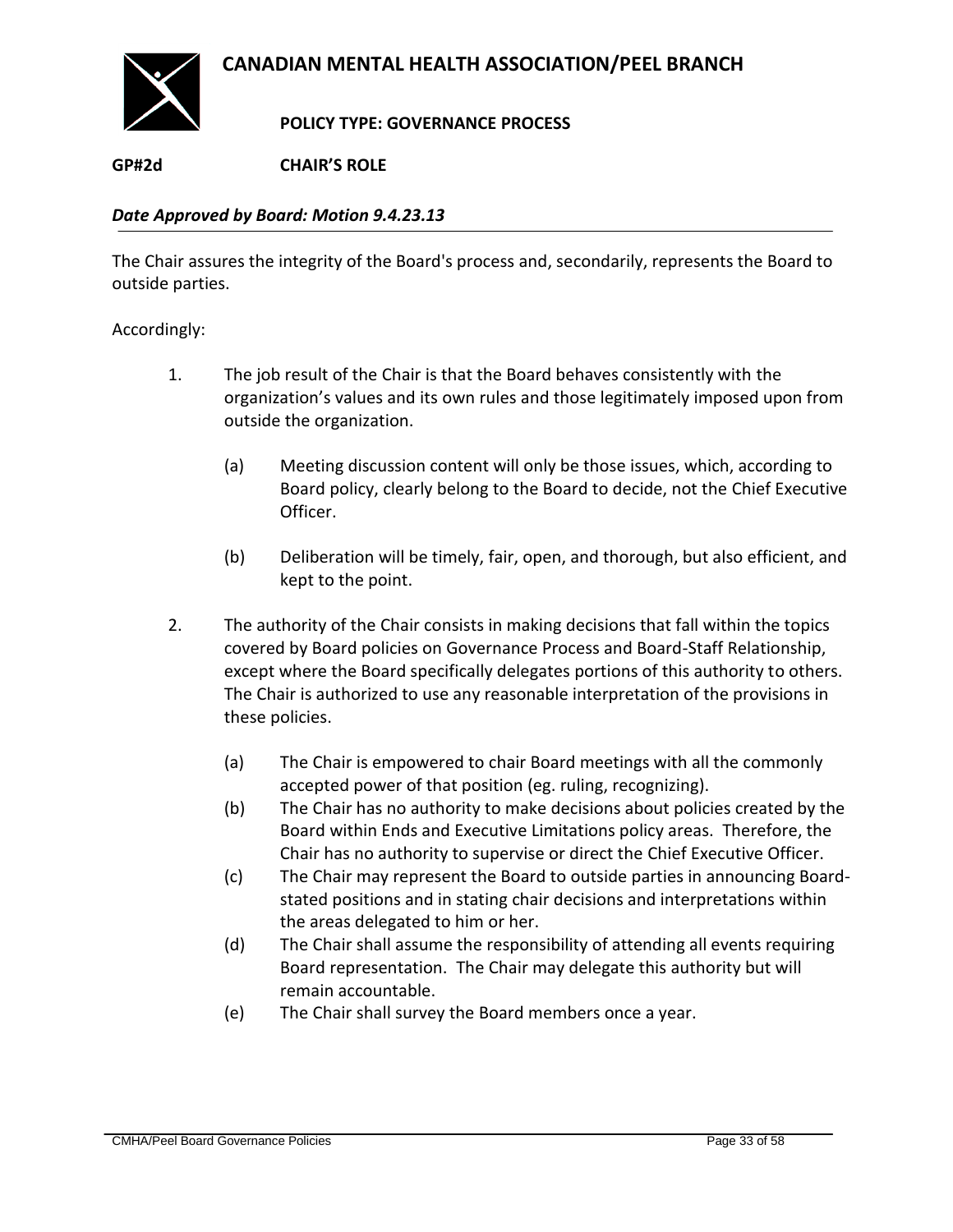

**POLICY TYPE: GOVERNANCE PROCESS**

<span id="page-33-0"></span>**GP#2e SECRETARY'S ROLE**

### *Date Approved by Board: Motion 19.11.23.10*

The Secretary assures the integrity of the Board's documents.

Accordingly:

The job result of the Secretary is that the documents of the Board are a correct, accurate and complete record of Board proceedings and decisions.

Board documents include: documents of incorporation, bylaws, Board minutes, trust reports, governance policies, monitoring reports and attendance records.

The Secretary will consult with the Chair prior to release of documents not deemed public unless required by law.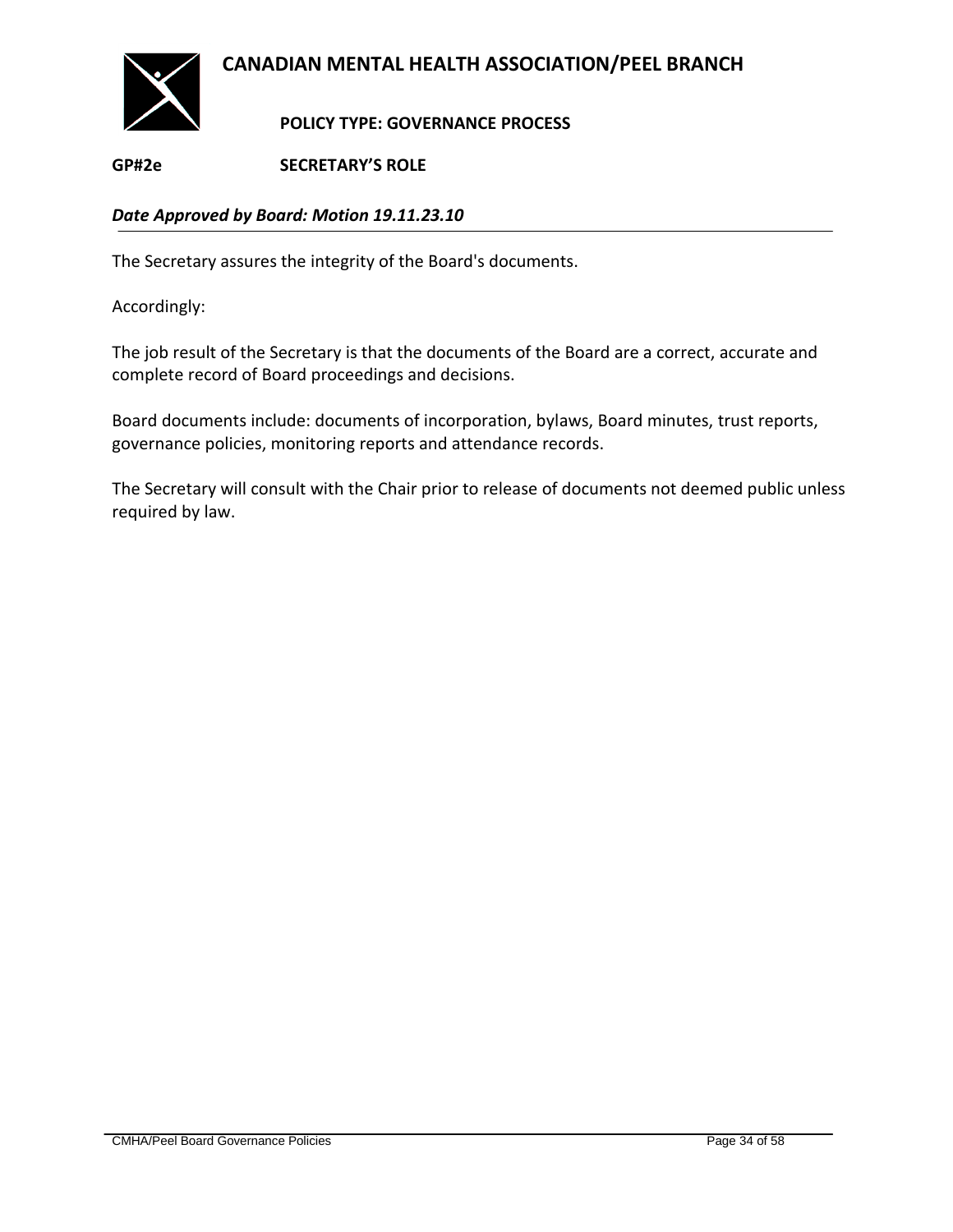

**POLICY TYPE: GOVERNANCE PROCESS**

<span id="page-34-0"></span>**GP#2f VICE CHAIRS' ROLE**

### *Date Approved by Board: Motion 4.01.25.11*

The Role of the Vice Chair is primarily to replace the chair in his/her absence and additionally, possibly to be trained for assuming the position of Board Chair. In order to address succession planning appropriately the Board may elect more than one Vice Chair.

One of the Vice Chairs will be a member of the Nominating Committee through the recruitment, nomination and orientation of prospective Board members.

As directed by the Chair, one of the Vice Chairs assists with the planning of the AGM and Board retreat.

A Vice Chair will also temporarily replace the Chair in case of the Chair's inability to perform his/her duties.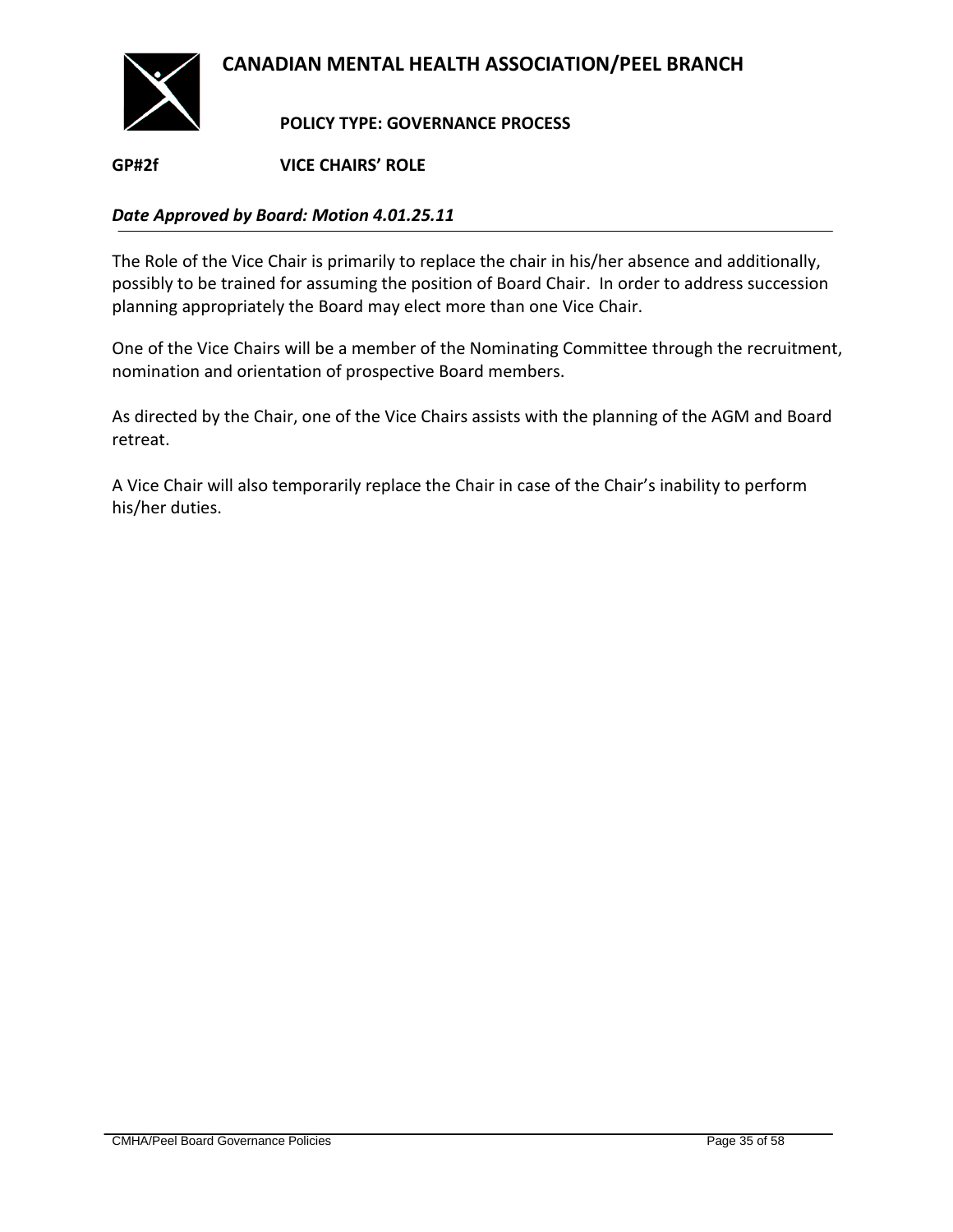

### **POLICY TYPE: GOVERNANCE PROCESS**

<span id="page-35-0"></span>**GP#2g BOARD COMMITTEE PRINCIPLES**

#### *Date Approved by Board: Motion 3.03.23.04*

Board committees, when used, will be assigned to help the Board do its job, to reinforce the wholeness of the Board's job and so as never to interfere with delegation from Board to Chief Executive Officer.

- 1. Board committees are to help the Board do its job, not to help or advise the staff. Committees ordinarily will assist the Board by preparing policy alternatives and implications for Board deliberation. In keeping with the Board's broader focus, Board committees will normally not have direct dealings with current staff operations.
- 2. Board committees may not speak or act for the Board except when formally given such authority for specific and time-limited purposes. Expectations and authority will be carefully stated in order not to conflict with authority delegated to the Chief Executive Officer.
- 3. Board committees cannot exercise authority over staff. Because the Chief Executive Officer works for the full Board, he or she will not be required to obtain approval of a board committee before an executive action.
- 4. Board committees are to avoid over-identification with organizational parts rather than the whole. Therefore, a board committee, which has helped the Board create policy on some topic, will not be used to monitor organizational performance on that same subject. The Board retains responsibility and authority to monitor organizational performance.
- 5. Committees will be used sparingly and ordinarily in an ad hoc capacity.
- 6. This policy applies only to committees, which are formed by Board action, whether or not the committees include non-Board members. It does not apply to committees formed under the authority of the Chief Executive Officer.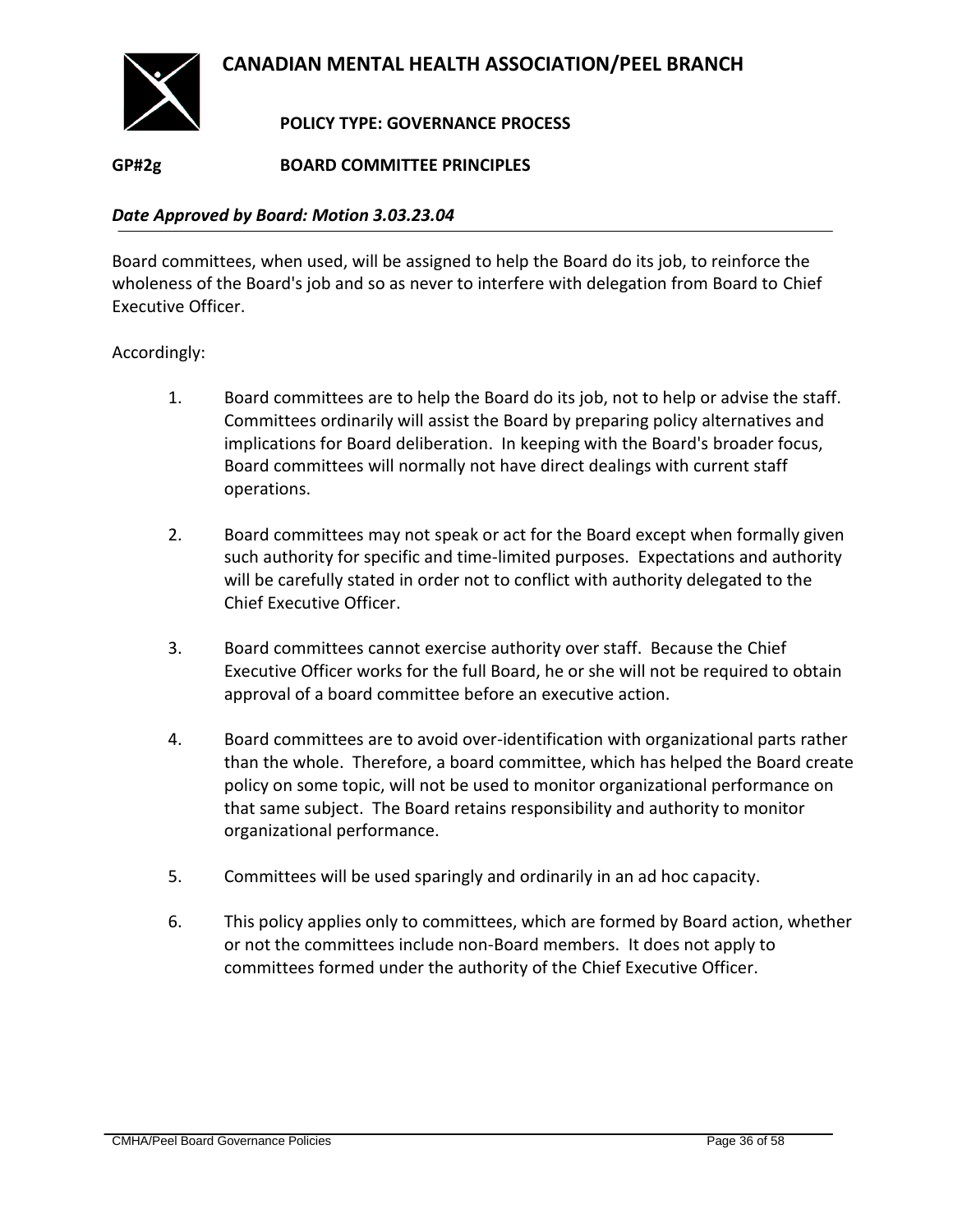

### **POLICY TYPE: GOVERNANCE PROCESS**

### <span id="page-36-0"></span>**GP#2h BOARD COMMITTEE STRUCTURE**

#### *Date Approved by Board: Motion 6 .05.22.12*

A committee is a board committee only if its existence and charge come from the Board, regardless whether Board members sit on the committee. The only board committees are those which are set forth in this policy. Unless otherwise stated, a committee ceases to exist as soon as its task is complete. Timely reporting to the Board shall be by submission of a written report, following each meeting, with appropriate verbal comment by the Committee chair.

#### 1. *Nominating and Board Development Committee:*

#### **Role:**

- 1) No later than May of each year, present an appropriate number of properly screened potential Board members that are willing and able to serve at least three (3) consecutive years on the Board, and
- 2) Communication to the Membership soliciting nominations at least ninety (90) days before the annual general meeting requiring nominations to be in to the Board sixty (60) days before the Annual General Meeting.
- 3) Implement a rigorous process to select and recommend to the first meeting of the Board following the AGM names of Board members who are willing to serve as Chair, Vice Chair and Chair of the Audit Committee.
- 4) Provide orientation for new Board members according to a Board approval orientation plan and process.
- 5) An annual education plan for Board approval and inclusion in the Board calendar.
- 6) Well-designed Board development opportunities (e.g. event, training sessions, retreats) which meet Board-identified governance needs.

### **Authority**:

To incur costs of no more than \$100 direct charges and no more than forty (40) hours of staff time.

#### **Composition:**

Membership shall be two Board members, one of whom is the Past Chair if the position is filled, and the CEO or delegate.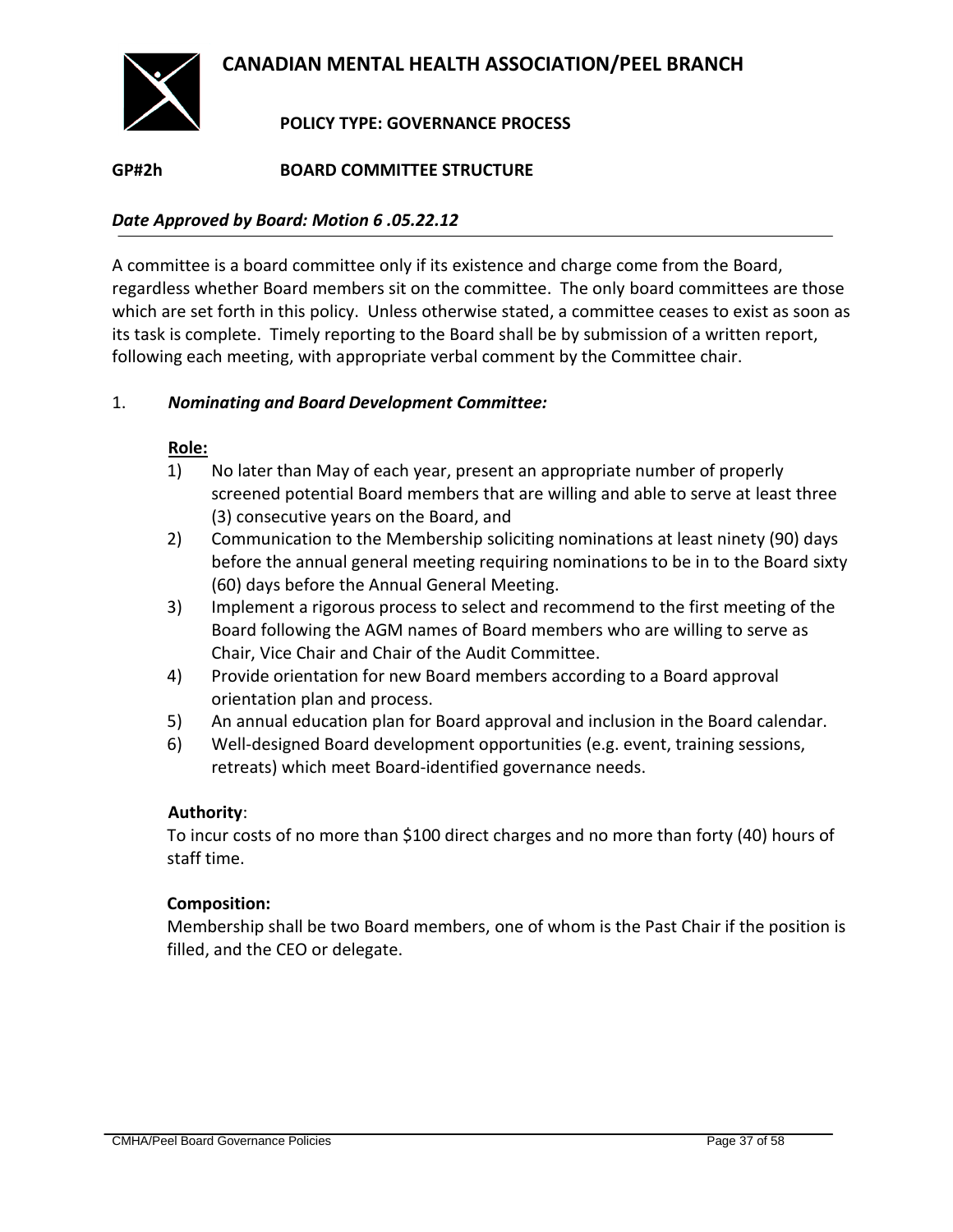

### **POLICY TYPE: GOVERNANCE PROCESS**

**GP#2h BOARD COMMITTEE STRUCTURE (cont'd)**

#### *Date Approved by Board: Motion 6.05.22.12*

#### 2. *Audit Committee:*

The Audit Committee will monitor the financial condition of the Corporation and will assess the risk in cooperation with the external auditors, and report to the Board.

#### **Role:**

- 1) Review of the quarterly Financial Statements of CMHA/Peel on a timely basis.
- 2) Report to the Board a summarized quarterly Financial Statement for CMHA/Peel.
- 3) Private session with the CEO once a year, and report back to the Board with any significant concerns.
- 4) Private session with the Director of Finance and Operations once a year, and report back to the Board with any significant concerns.
- 5) Review of internal controls with the Director of Finance and Operations once a year, and report back to the Board with any significant concerns.
- 6) Review the auditor's report and management letter and, where necessary, review matters raised by auditors with appropriate levels of management and report back to the auditors, and to the Board, Audit Committee findings.
- 7) Review the scope of the audit plan with the outside auditors, and assist and provide direction in the audit planning process when and where appropriate.
- 8) Audit Committee shall review its products at the end of the year.
- 9) A report from the Chair of the Audit Committee addressing the auditor's opinion and the corporate financial statements will be presented at the AGM.
- 10) The Chair of the Audit Committee will present a motion at the AGM to recommend the auditors for the coming year and ensure the auditors are informed after the members at the AGM have voted on the appointment.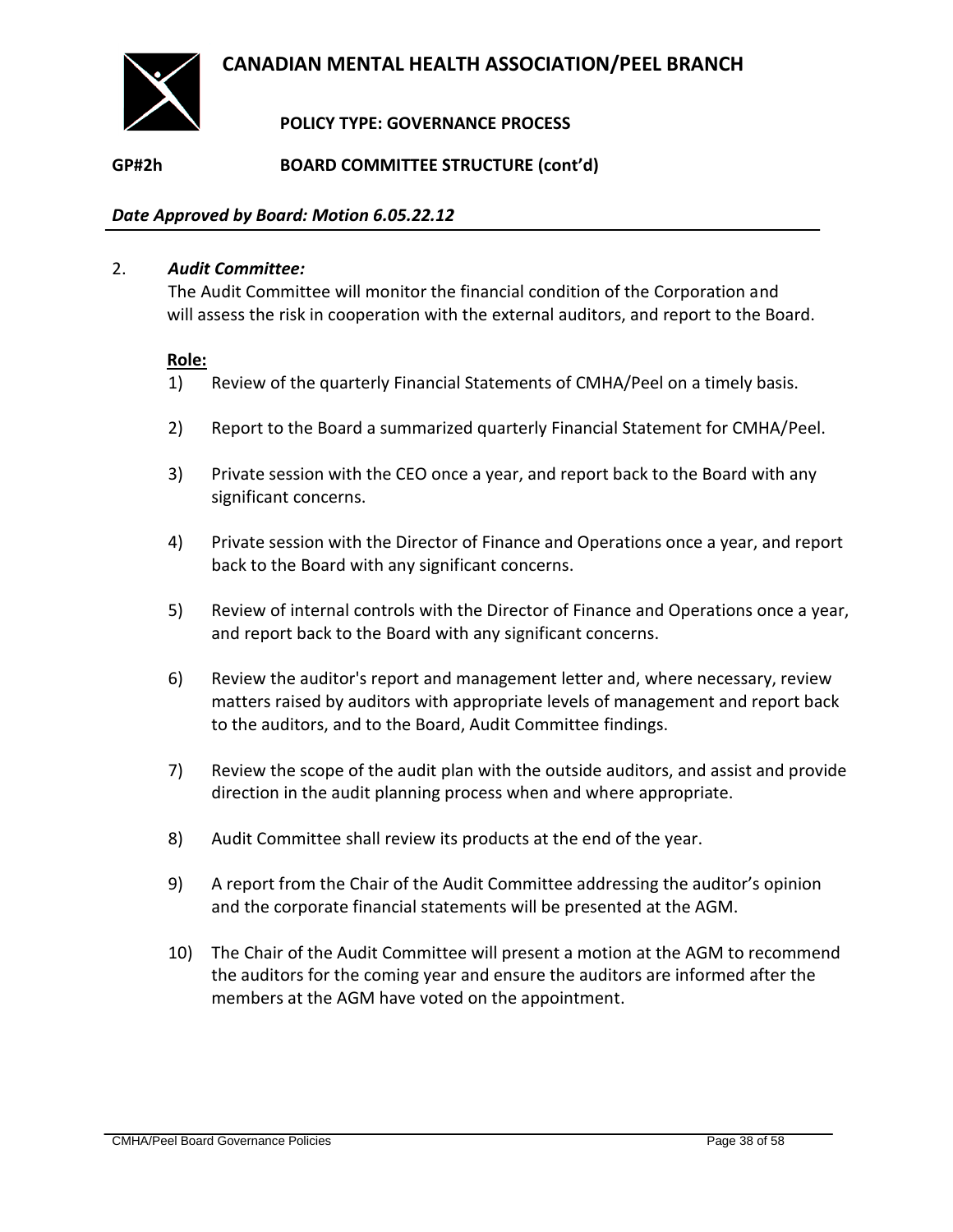

### **POLICY TYPE: GOVERNANCE PROCESS**

**GP#2h BOARD COMMITTEE STRUCTURE (cont'd)**

#### *Date Approved by Board: Motion 6.05.22.12*

- 11) Make it known to auditors any issues of disclosure, corporate governance, fraud or illegal acts, non-compliance with the law or regulatory requirements that are known to them.
- 12) Provide guidance and direction to the auditors on any additional work they feel should be undertaken in response to issues raised or concerns expressed.
- 13) Make such inquiries as appropriate into findings of the auditors with respect to corporate governance, management conduct, co-operation, information flow and system of internal controls.
- 14) Review the draft financial statements prepared by management including the presentation, disclosure and supporting notes and schedules, for accuracy, completeness and appropriateness and approve same to be passed to directors for approval.
- 15) The Audit Committee shall review the draft audited Financial Statements and bring the final version to the Board for approval.

#### **Authority**

To incur costs of no more than \$200 in direct charges and no more than 40 hours of staff time per year.

#### **Composition**

The Audit Committee shall consist of at least three people, with a minimum of one Board member, and two outside persons. At least one member of the Audit Committee shall be designated as having financial expertise; the other two must be able to read financial statements.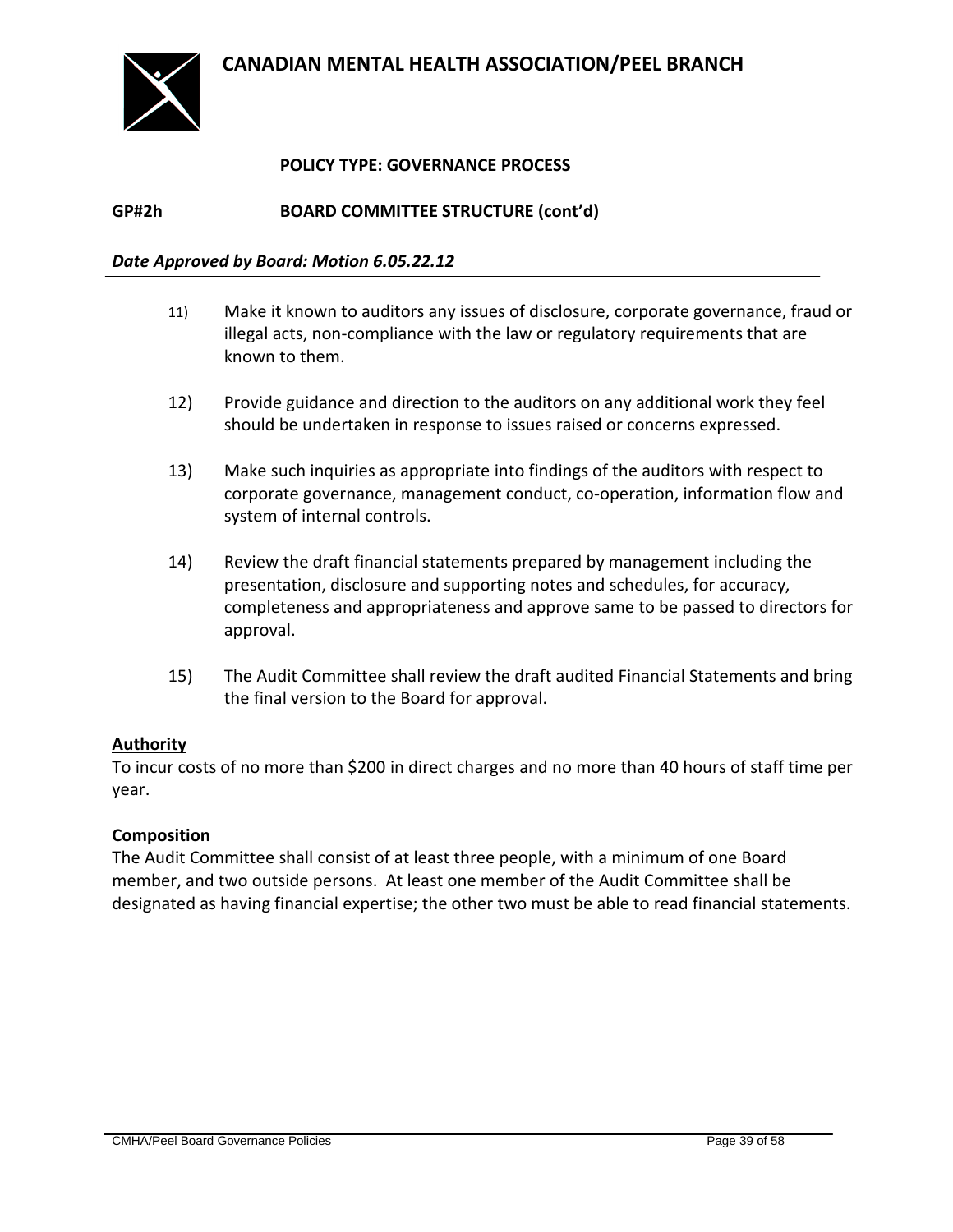

**POLICY TYPE: GOVERNANCE PROCESS**

**GP#2h BOARD COMMITTEE STRUCTURE (cont'd)**

#### *Date Approved by Board: Motion 6.05.22.12*

#### 3. *Governance Committee*:

The Governance Committee advises the Board on matters relating to the Board's governance structure, polices and processes, and regarding Board effectiveness.

#### **Role:**

- 1) Review and recommend revision to By-Laws as required.
- 2) Review and recommend revisions to Board polices as required.
- 3) Evaluate the effectiveness of Board governance structure and processes and recommend changes as required.
- 4) Review accreditation requirements as they relate to Board governance structures, processes and policies and recommend changes as required.

#### **Accountability:**

- 1) The Governance Committee is accountable to the Board.
- 2) Recommendations of the Governance Committee are taken to the Board for approval.
- 3) The Governance Committee undertakes actions as approved the Board.

#### **Authority:**

To incur costs of no more than \$100 in direct charges and no more than 20 hours of staff time per year.

#### **Composition:**

Membership shall be the Chair, one Vice-Chair, one additional Board member and the Chief Executive Officer. The Committee shall choose its own Chair.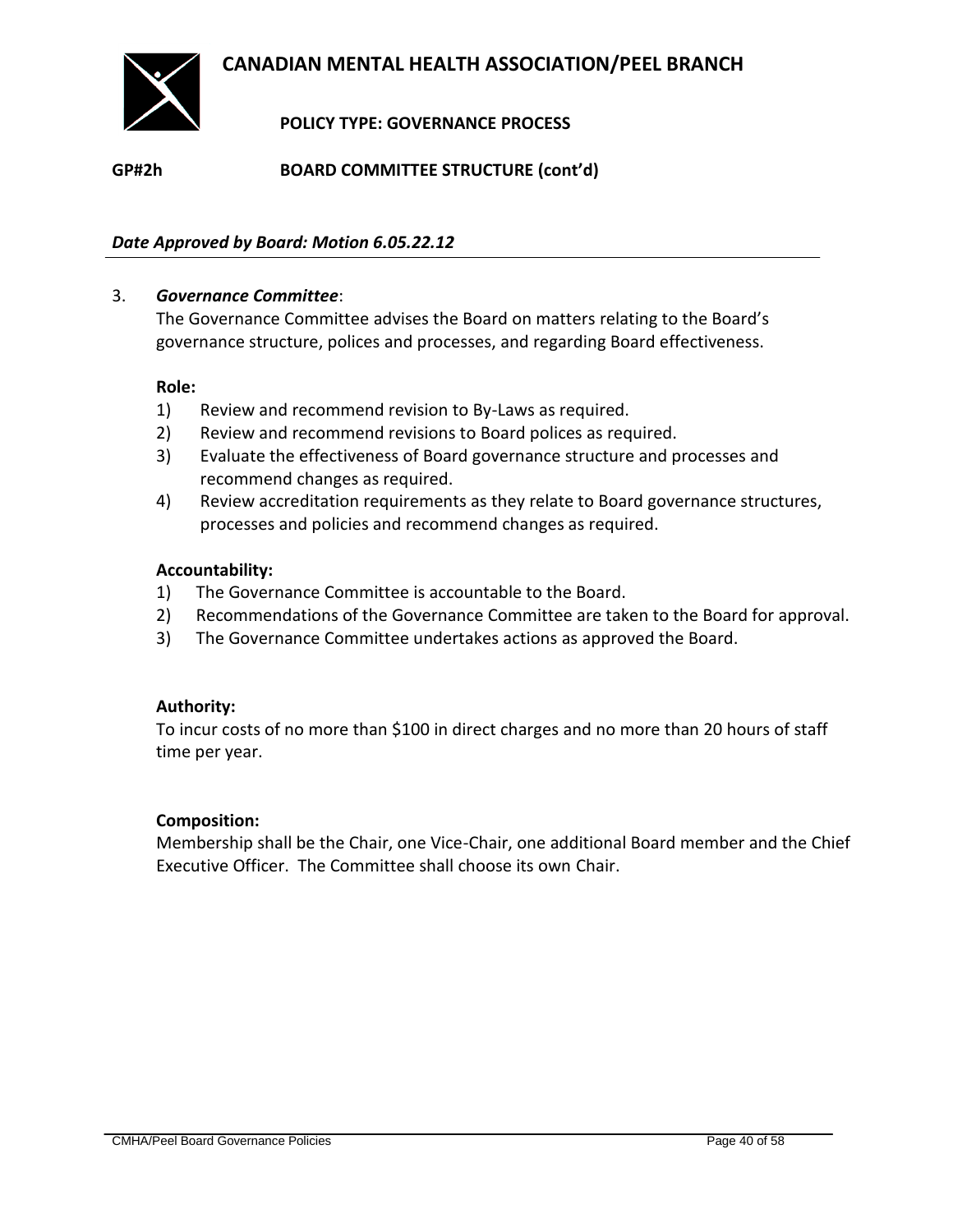

### **POLICY TYPE: GOVERNANCE PROCESS**

**GP#2h BOARD COMMITTEE STRUCTURE (cont'd)**

*Date Approved by Board: Motion 6.05.22.12*

#### 4. *Ownership Linkage Committee***:**

The Ownership Linkage Committee advises the Board on matters relating to the moral ownership.

#### **Role:**

- 1) Develop a Moral Ownership Plan as prioritized by the Board.
- 2) Develop and facilitate execution of a Board Ownership Linkage Strategy.
- 3) From a moral ownership perspective, review and recommend additions and revisions to board policies and processes, as required.
- 4) Evaluate and report the effectiveness of Board ownership linage initiatives.

#### **Accountability:**

- 1) Ownership Linkage Committee is accountable to the Board.
- 2) Recommendations by the Ownership Linkage Committee are made to the Board for approval.
- 3) Ownership Linkage Committee undertakes actions as approved by the Board.

#### **Authority:**

To incur costs of no more than \$100 in direct charges and no more than 25 hours of staff time per year.

#### **Composition:**

Membership shall be four Board members, one of whom is a Vice Chair or delegate, and the CEO or delegate. The Committee shall choose its own chair.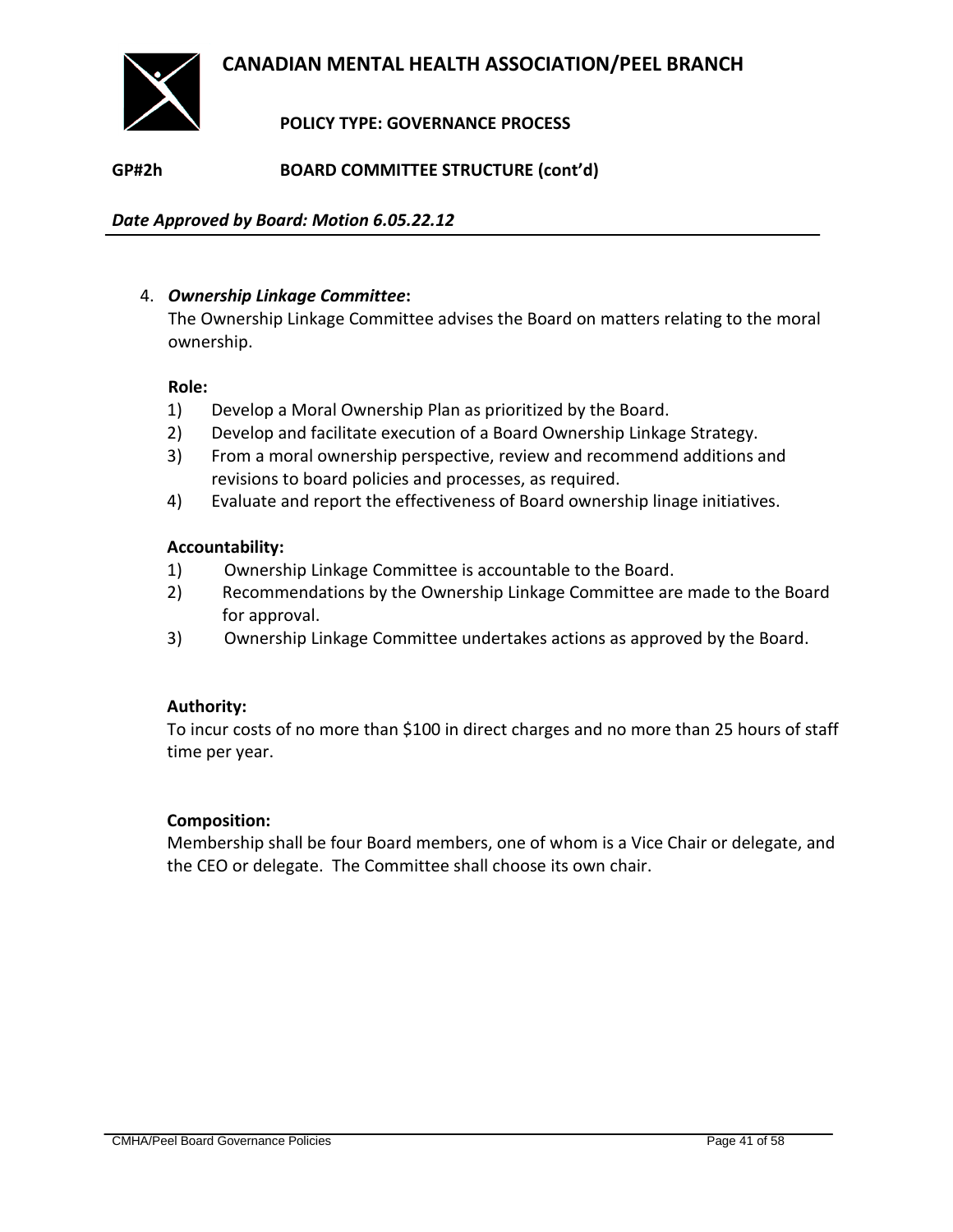

### **POLICY TYPE: GOVERNANCE PROCESS**

### <span id="page-41-0"></span>**GP#2i ANNUAL BOARD PLANNING**

#### *Date Approved by Board: Motion 4.01.22.13*

To accomplish its job with a governance style consistent with Board policies, the Board will follow an annual agenda which:

- (a) completes a re-exploration of Ends policies annually; and
- (b) continually improves its performance through attention to Board education and to enriched input and deliberation.

- 1. The cycle will conclude each year on the last day of March in order that administrative budgeting can be based on accomplishing a one-year segment of the most recent Board long-range vision.
	- (a) In the first one or two months of the new cycle, the Board will develop its agenda for the ensuing one-year period.
- 2. The cycle will start with the Board's development of its agenda for the next year.
	- (a) Consultations with selected groups in the ownership or other methods of gaining ownership input will be determined and arranged in the 1st quarter, to be held during the balance of the year
	- (b) Governance education and education related to Ends determination (e.g. presentations by futurists, demographers, advocacy groups, and staff) will be arranged in the 1st quarter, to be held during the balance of the year.
- 3. A consent agenda will be used to address items that the Board has delegated or would prefer to delegate to the CEO but require Board approval due to external requirements. The Board will attend to these items as expeditiously as possible unless the Board votes to remove an item from the consent agenda.
- 4. Chief Executive Officer monitoring will be included on the agenda if monitoring reports show policy violations or if policy criteria are to be debated.
- 5. Chief Executive Officer remuneration will be decided after a review of monitoring reports received in the last year during the month of May.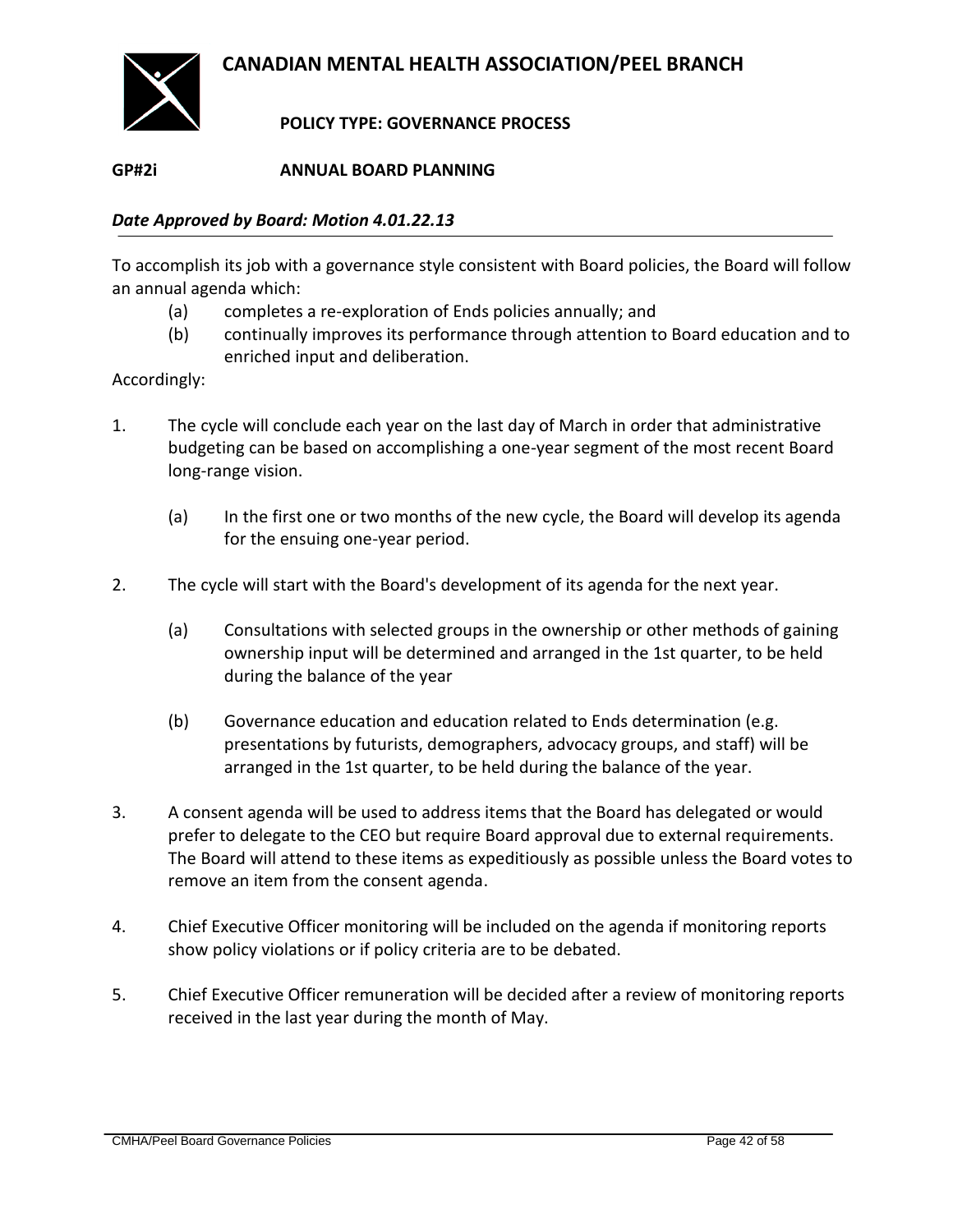

### **POLICY TYPE: GOVERNANCE PROCESS**

### <span id="page-42-0"></span>**GP#2j COST OF GOVERNANCE**

#### *Date Approved by Board: Motion 18.11.23.10*

Because poor governance costs more than learning to govern well, the Board will invest in its governance capacity.

Accordingly:

- 1. Board skills, methods, and supports will be sufficient to assure governing with excellence.
	- (a) Training and retraining will be used liberally to orient new Board members and candidates for Board membership, as well as to maintain and increase existing Board member skills and understandings.
	- (b) Outside monitoring assistance will be arranged so that the Board can exercise confident control over organizational performance. This includes but is not limited to fiscal audit.
	- (c) Outreach mechanisms will be used as needed to ensure the Board's ability to listen to owner viewpoints and values.
- 2. Costs will be prudently incurred, though not at the expense of endangering the development and maintenance of superior capability.

Each fiscal year, the Board will approve a budget to include:

- (a) Training, including attendance at conferences, workshops, governance policy and Board meetings.
- (b) Audit and other 3rd-party monitoring of organizational performance.
- (c) Surveys, focus groups, opinion analyses, and meeting costs.
- (d) A Board Compassionate Fund which, if unused, may be allocated to other Board costs.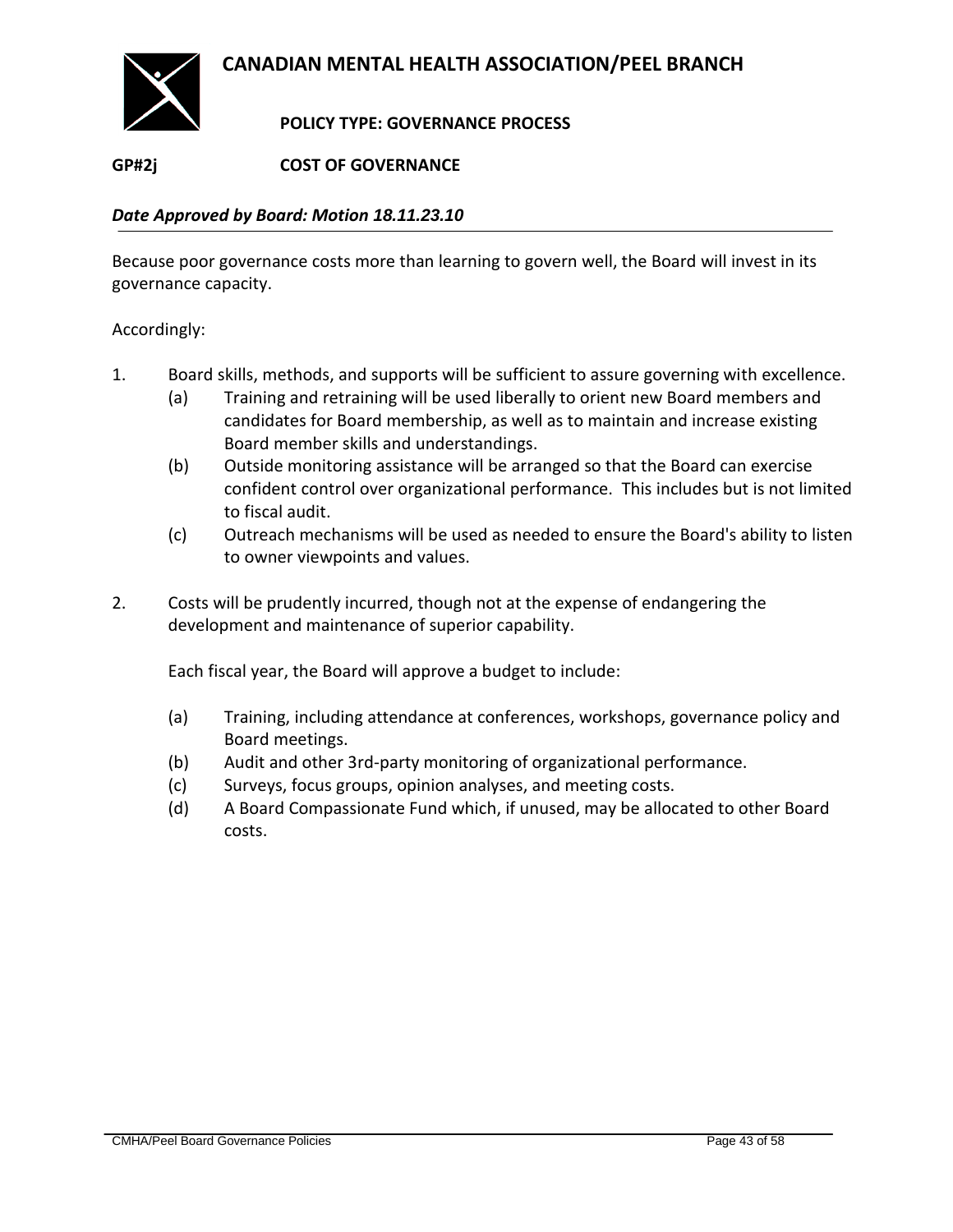

**POLICY TYPE: GOVERNANCE PROCESS**

<span id="page-43-0"></span>**GP#2k IN CAMERA SESSIONS**

#### *Date Approved By Board Motion: 13.12.06.11*

**Definition:** A meeting or any portion of a meeting can be "in camera," or private, at the Board's discretion, when it is determined by the Board that access of the general public or staff to the meeting should be restricted. In most cases, the decision to move "in camera" is made where disclosure of the discussion could be harmful to an individual or organization; cause a breach of confidentiality, and/or undue financial loss to the organization.

In camera meetings do not exclude the Chief Executive Officer, except when discussing matters related to the position of Chief Executive Officer and/or discussing matters related to Board meeting process.

**Process:** A Board motion is made to go in camera and noted in the formal minutes. Discussion in camera is minuted separately by a member of the Board and approved by the Board (in cases of remuneration or performance appraisal of the Chief Executive Officer a copy is forwarded in a sealed envelope to the Director of Finance and Operations). The in camera minutes are then signed by two Board members, placed in a sealed envelope and signed over the seal by two Board members. The envelope is labeled "In Camera Minutes" and dated.

The Chief Executive Officer, if not present, can be called in to hear a decision, clarify issues, or respond to questions.

A Board motion to go out of camera is recorded in the formal minutes of the meeting already in progress.

Decisions/motions as a result of the in camera discussion are recorded in the formal minutes. Decisions that impact on the employer (Board)/employee (Chief Executive Officer) relationship may be referenced but not disclosed in detail.

The "In Camera Minutes" are forwarded to the Chief Executive Officer to be included in the Board's official binder.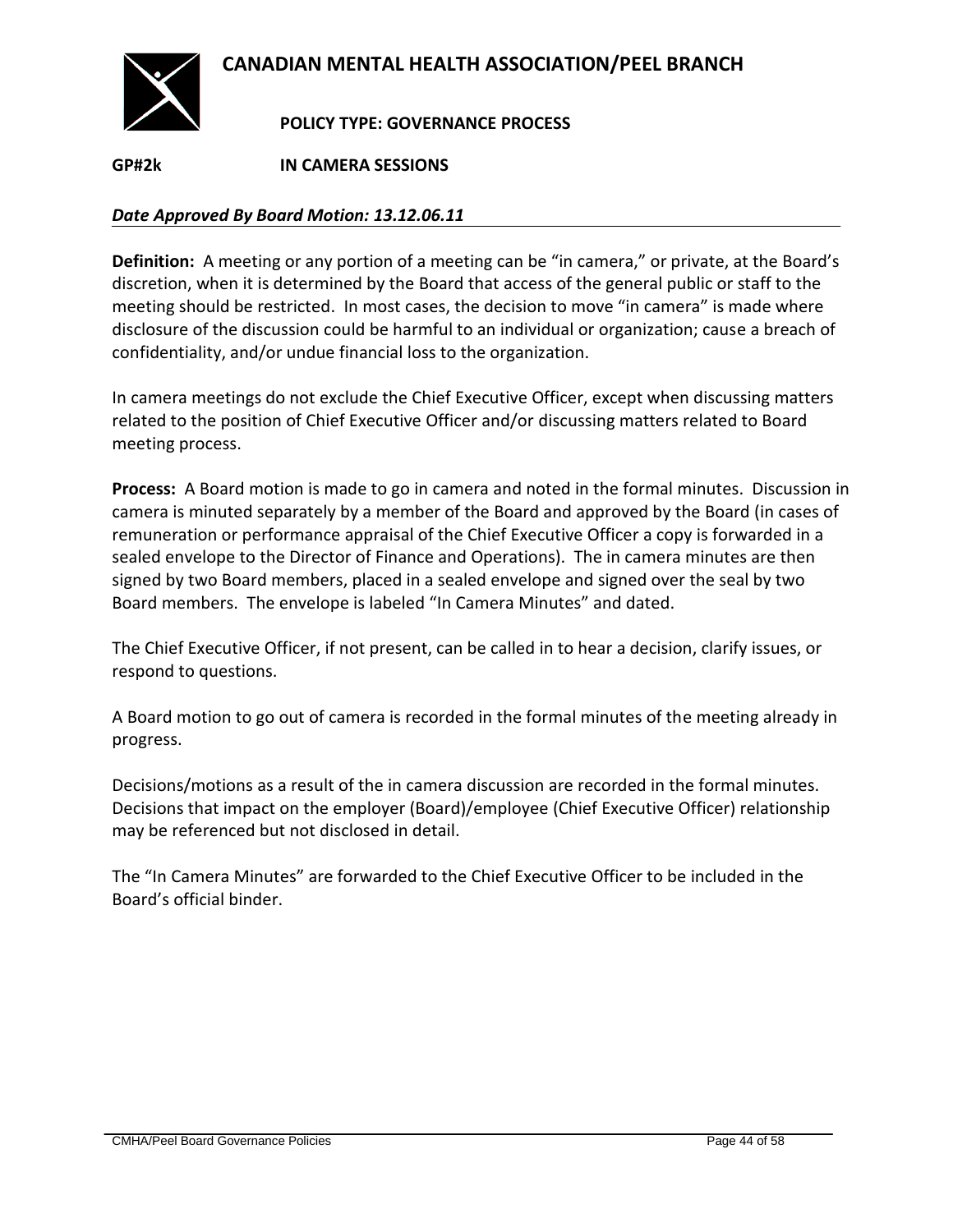

### **POLICY TYPE: GOVERNANCE PROCESS**

<span id="page-44-0"></span>**GP#2l LINKAGE TO THE MEMBERSHIP**

### *Date Approved by Board: Motion 5.09.25.07*

The Board acts in trusteeship for the members of CMHA/Peel Branch, and serves as the legitimizing connection between the operating organization and the members.

While the Board delegates its responsibility to approve membership applications to the Chief Executive Officer, it will review the current membership list at the first meeting of the Board in each fiscal year in order to satisfy itself that the membership approvals do not contravene any rules or regulations of the Corporation or Board.

In order to carry out these responsibilities to the members the Board shall,

- 1. Behave as trustee for the benefit of the members when resolving loyalty and value issues;
- 4. Educate itself on the members' concerns, needs, and requests by encouraging all feasible information gathering activities, encouraging collection and regular reporting of satisfaction or complaint statistics from members, including in the Board calendar at least one education session per year from the membership, and maintaining an open door policy for members to discuss matters with board members;
- 5. Report to the members on the activities of the Board and the operating organization.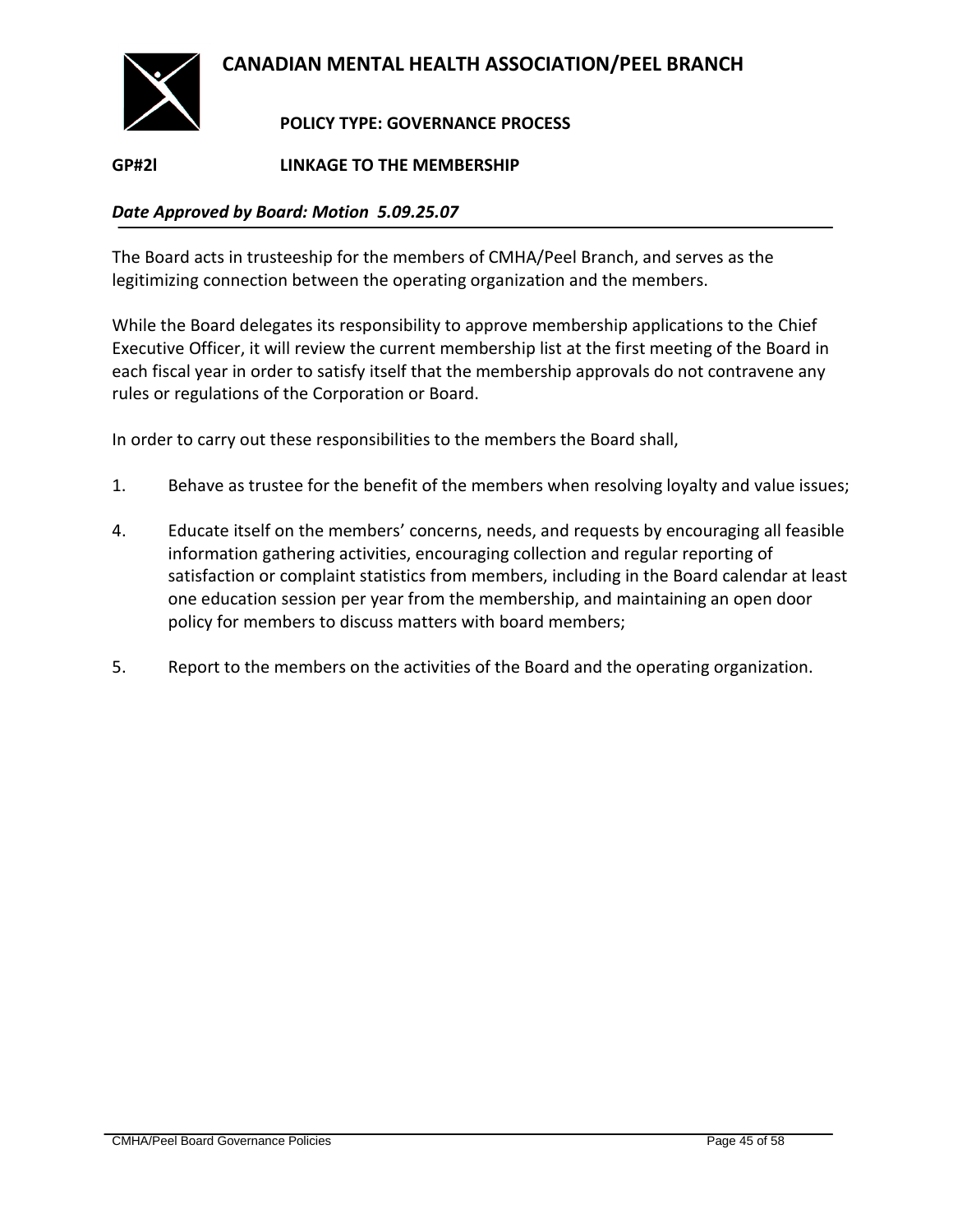

**POLICY TYPE: GOVERNANCE PROCESS**

### <span id="page-45-0"></span>**GP#2m COMPLAINTS POLICY**

#### *Date Approved by Board: Motion 4.10.26.10*

The Board of CMHA/Peel takes all complaints very seriously. Complaints addressed to the Board will only be considered if received in written form with the complainant's name and contact information.

*Complaints that may be litigious in nature will be referred to legal counsel immediately for advice.*

On receipt of a complaint a board member:

- 1. responds that he/she is a board member of CMHA/Peel, that all complaints are taken seriously and that all complaints must be in writing with contact information;
- 2. forwards the complaint to the Chair/CEO as soon as possible or at most within one week of receipt.

The Board will follow the process outlined in the Governance Complaints Flow Chart. (Attached)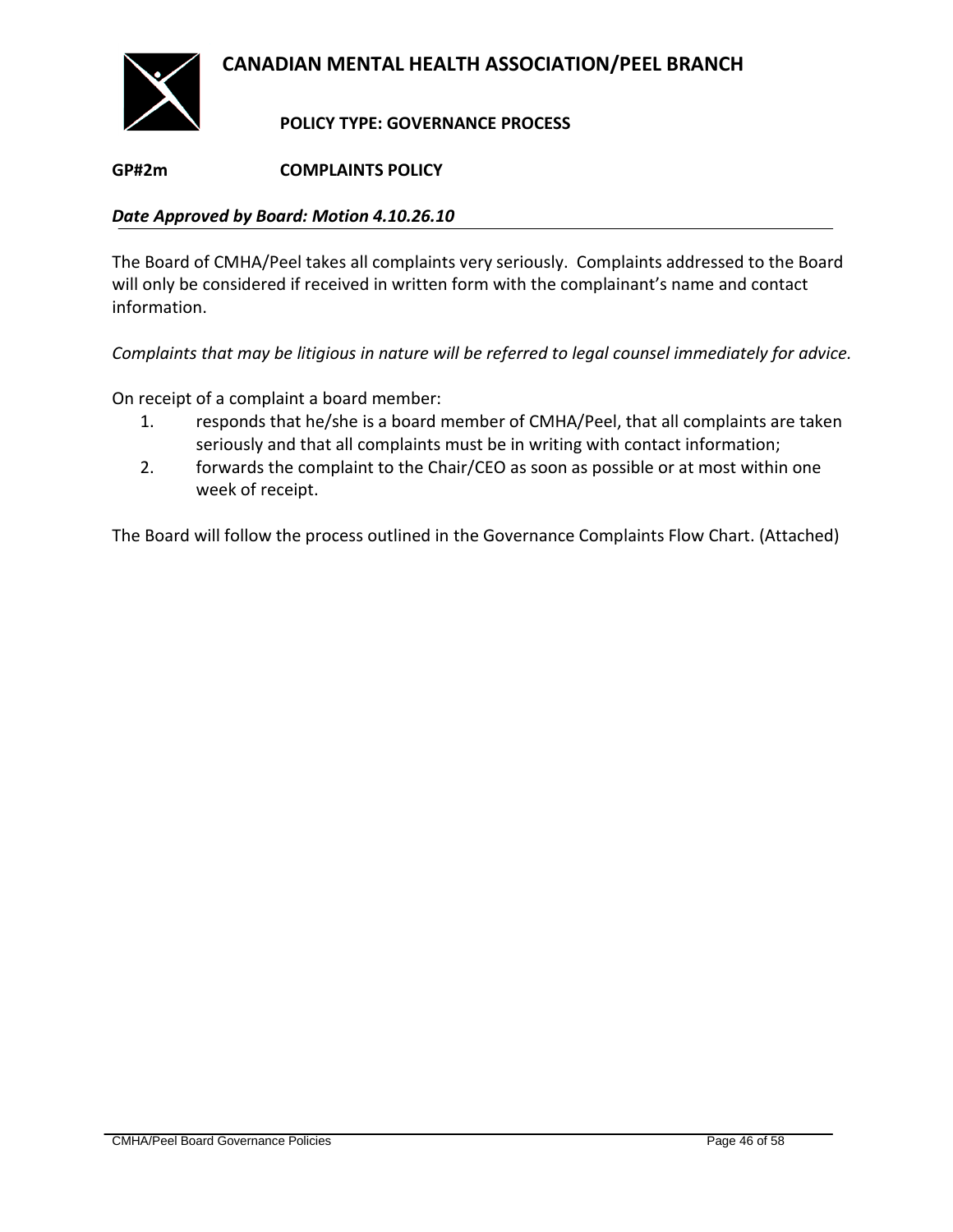

**CMHA/Peel Board Governance Policies**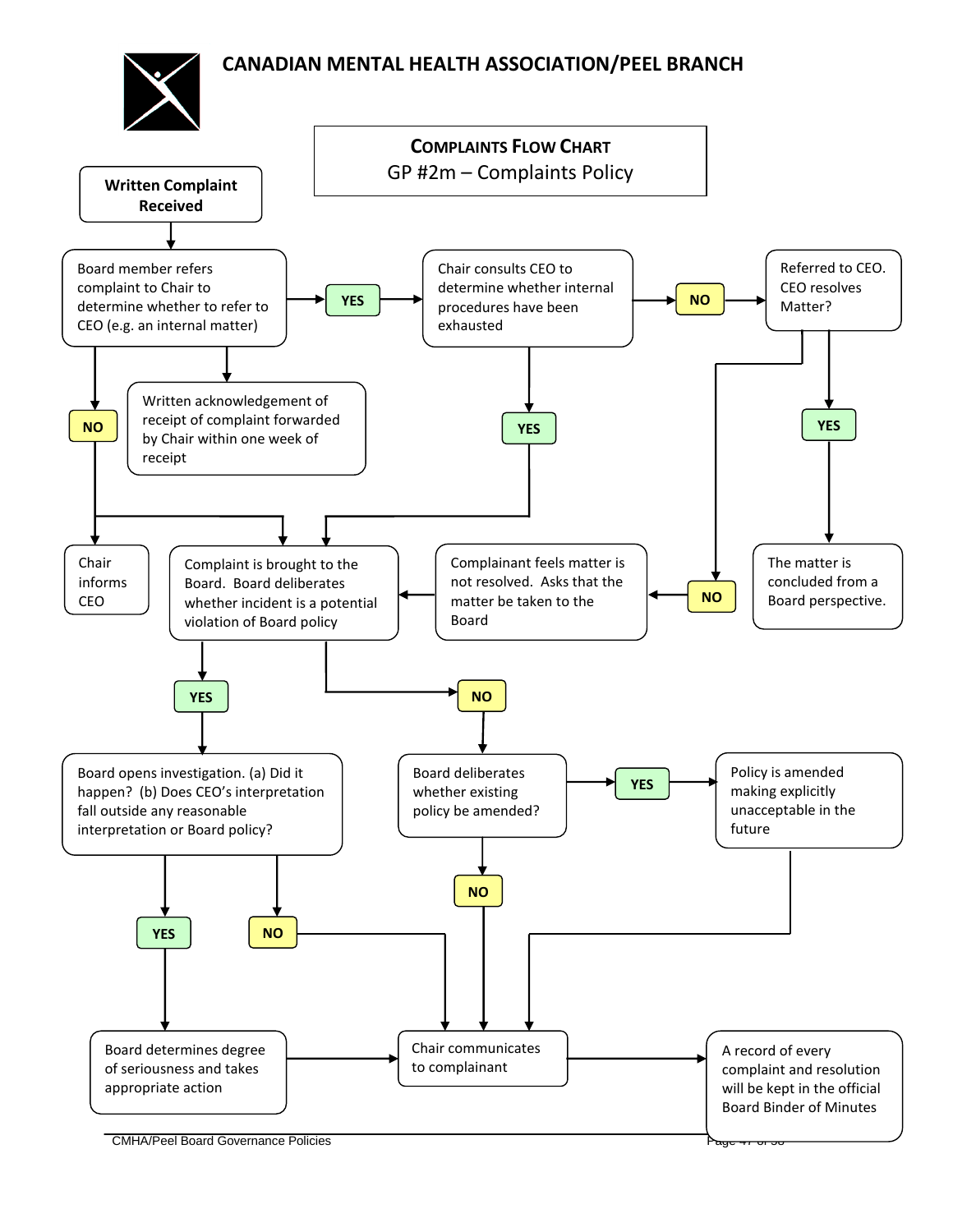

### **POLICY TYPE: GOVERNANCE PROCESS**

<span id="page-47-0"></span>**GP#2n LINKAGE TO THE OWNERSHIP**

#### *Date Approved by Board: Motion 7.05.22.12*

The "owners" of CMHA/Peel Branch are defined as all people who reside, work, learn, or spend time in Peel and benefit from a community that supports people impacted by mental illness.

The Board shall be accountable for the organization to its owners as a whole. The Board shall act on behalf of the owners as a whole, rather than being advocates for specific geographic areas or interest groups.

- 1. When making governance decisions, Board members shall maintain a distinction between their personal interests as "customers" of the organization's services, and their obligation to speak for others as a representative of the "owners" as a whole. As the agent of the owners, the Board is obligated to identify and know what the owners want and need.
- 2. The Board shall gather data in a way that reflects the diversity of the ownership. It shall meet with, gather input form, and otherwise interact with owners in order to understand the diversity of their perspectives.
- 3. The Board will establish and maintain an ownership linkage plan, in order to ensure that the Board has intention and constructive dialogue and deliberation with owners, primarily around the organization's Ends. The plan will include selection of owners that reflect the ownership's diversity for dialogue, methods to be used, and questions to be asked of the owners. The information obtained from this dialogue with owners will be used to inform the Board's policy deliberations.
	- 3.1 All Board members are accountable to the Board for participating in the linkage with owners as identified in the plan.
- 4. The Board will consider its ownership linkage successful if, to a continually increasing degree:
	- When developing or revising Ends, the Board has access to diverse viewpoints that are reflective of the ownership regarding what benefits this organization should provide, for whom, and the relative priority of those benefits.
	- The owners are aware that the Board is interested in and seriously considers their perspective.
	- If asked, the owners would say that they have had opportunity to let the Board know their views.
	- The owners are aware of how the Board has used the information they provided.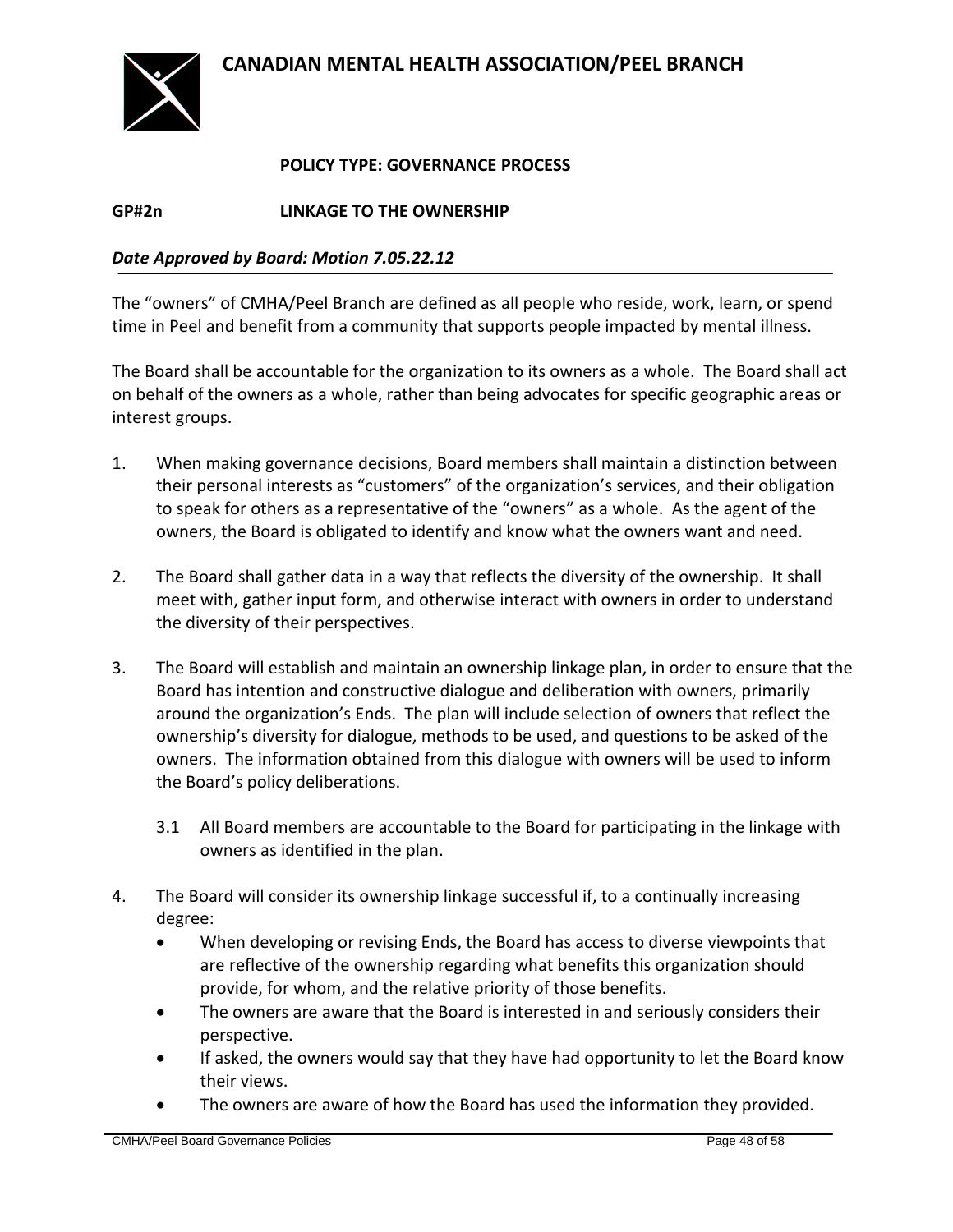

### **POLICY TYPE: GOVERNANCE PROCESS**

#### <span id="page-48-0"></span>**GP#2o COMMITMENT TO COLLABORATION AND EDUCATION**

#### *Date Approved by Board: Motion 4.3.24.09*

The Board of CMHA/Peel Branch recognizes its important obligation to represent the interests of the community, its moral ownership, by building relationships within our community. To fulfill this responsibility, one of the Board's mechanisms is to develop a plan to collaborate with our Central West LHIN and with other boards in the Central West Region, with the goal of increased transfer of knowledge, and opportunities for integration.

Accordingly, we will:

- 1. Understand the other HSPs, categorize and prioritize (based on predetermined criteria) their work as it relates and is similar to ours;
- 2. Identify and prioritize which HSP's we could potentially collaborate with in the upcoming review period;
- 3. Invite relevant organizations to, engage with in board education sessions, focusing on:
	- a) Brief description of the organization;
	- b) Detailed description of client groups (demographics, geography, acuity) and outcomes (measurement).
	- c) Explore opportunities to collaborate/integrate services and operations
- 4. Maintain a summary presentation representing our own business to share with others.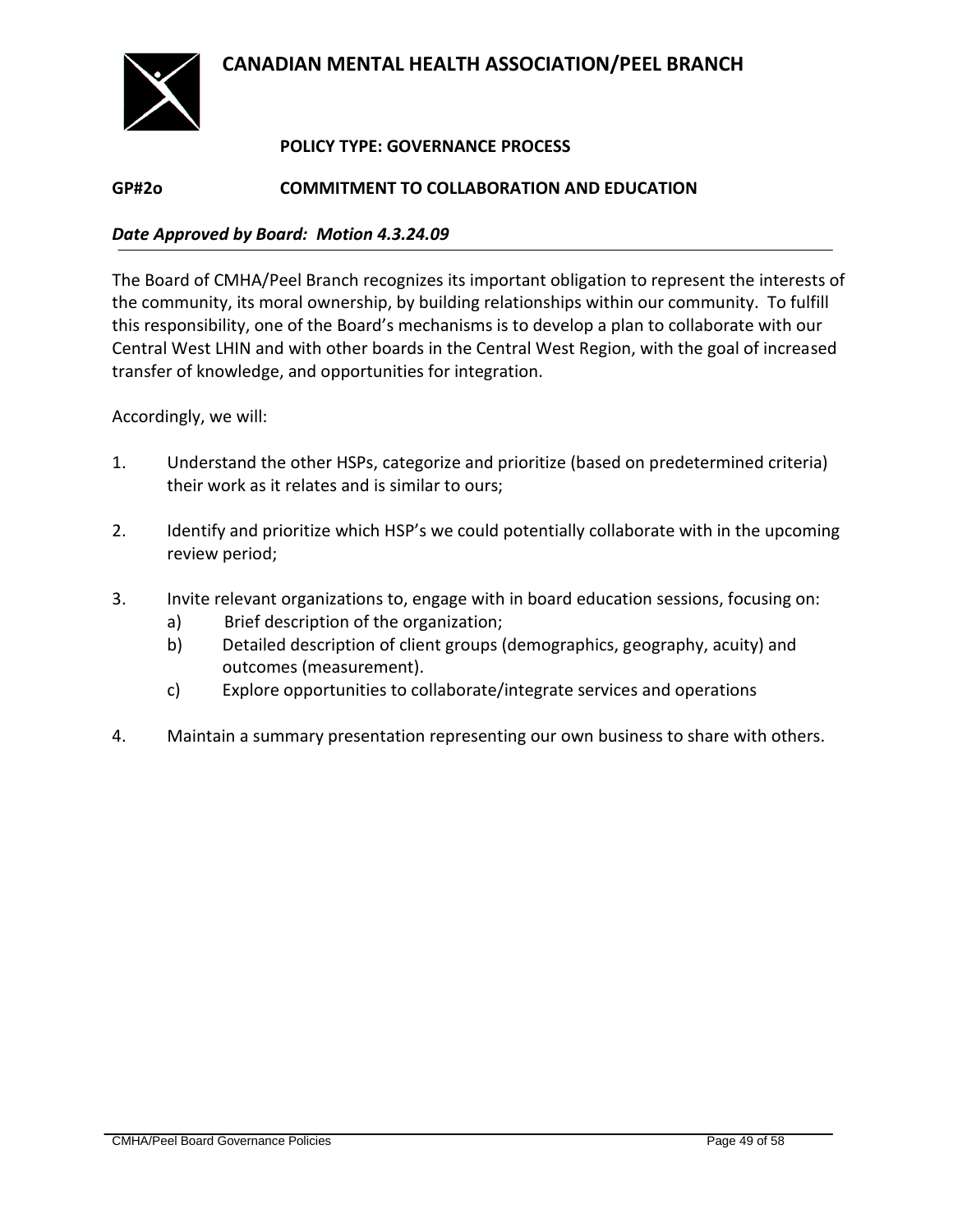

**POLICY TYPE: GOVERNANCE PROCESS**

<span id="page-49-0"></span>**GP# 2p ROLE OF PAST CHAIR**

### *Date Approved by Board: Motion 3.01.25.11*

The role of Past Chair is to assist the incoming Chair with their new role and responsibilities. The Past Chair will - continue to provide support and guidance to the Board of Directors of CMHA/Peel. The Past Chair will continue to assist the organization in achieving its stated mission and goals in the most effective and prudent manner.

Past Chair is defined as: "that Board member who was most recently Chair".

Responsibilities:

- Provide support to the Chair as required (mentor role);
- Be a member of the Nominating Committee during their term as Past Chair.

Reports to:

• The CMHA/Peel Board of Directors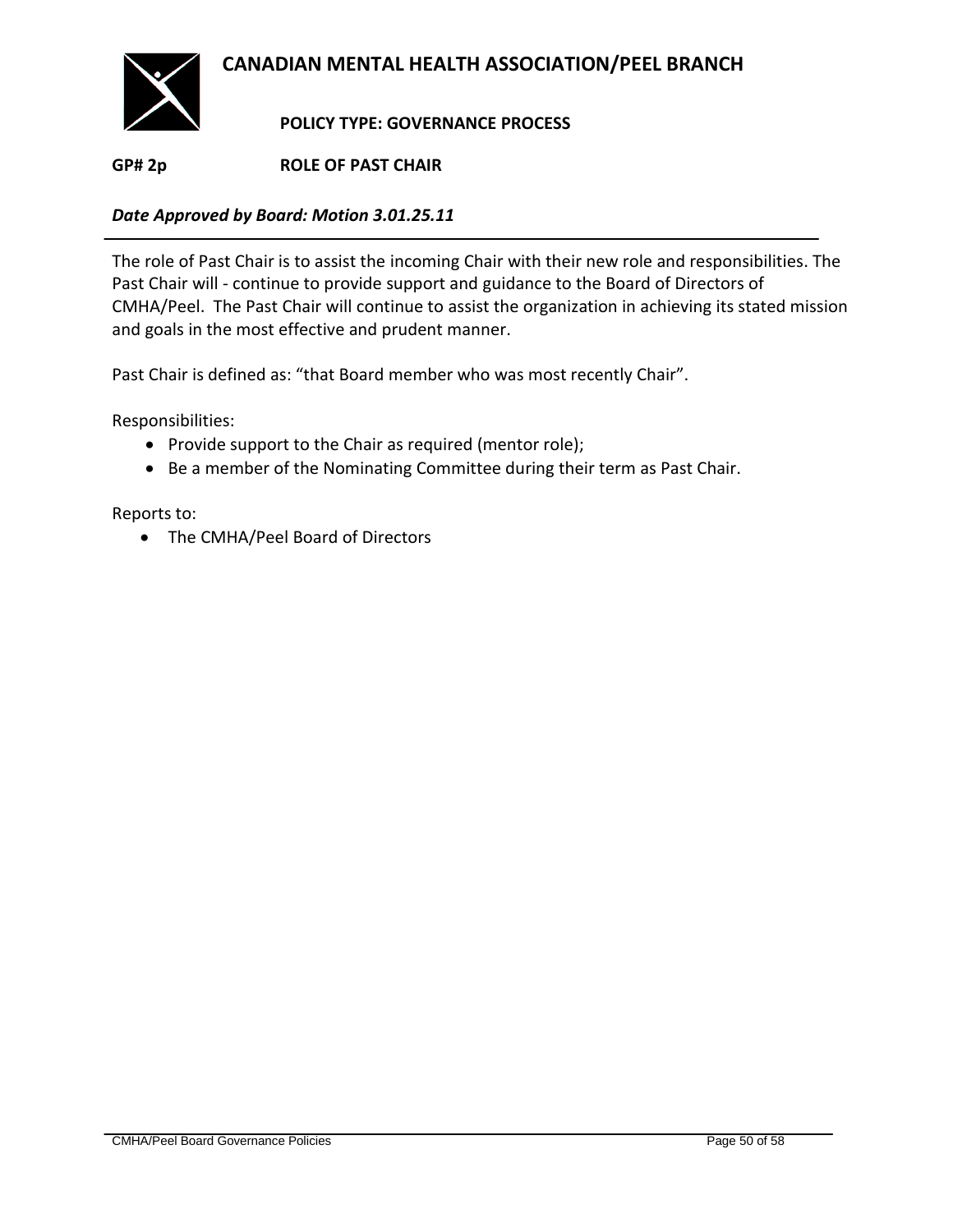

**POLICY TYPE: BOARD-STAFF RELATIONSHIP**

<span id="page-50-1"></span><span id="page-50-0"></span>**BSR #1 GLOBAL BOARD-STAFF RELATIONSHIP**

*Date Approved by Board: Motion 3.03.23.04*

The Board's sole official connection to the operational organization, its achievements, and conduct will be through the Chief Executive Officer.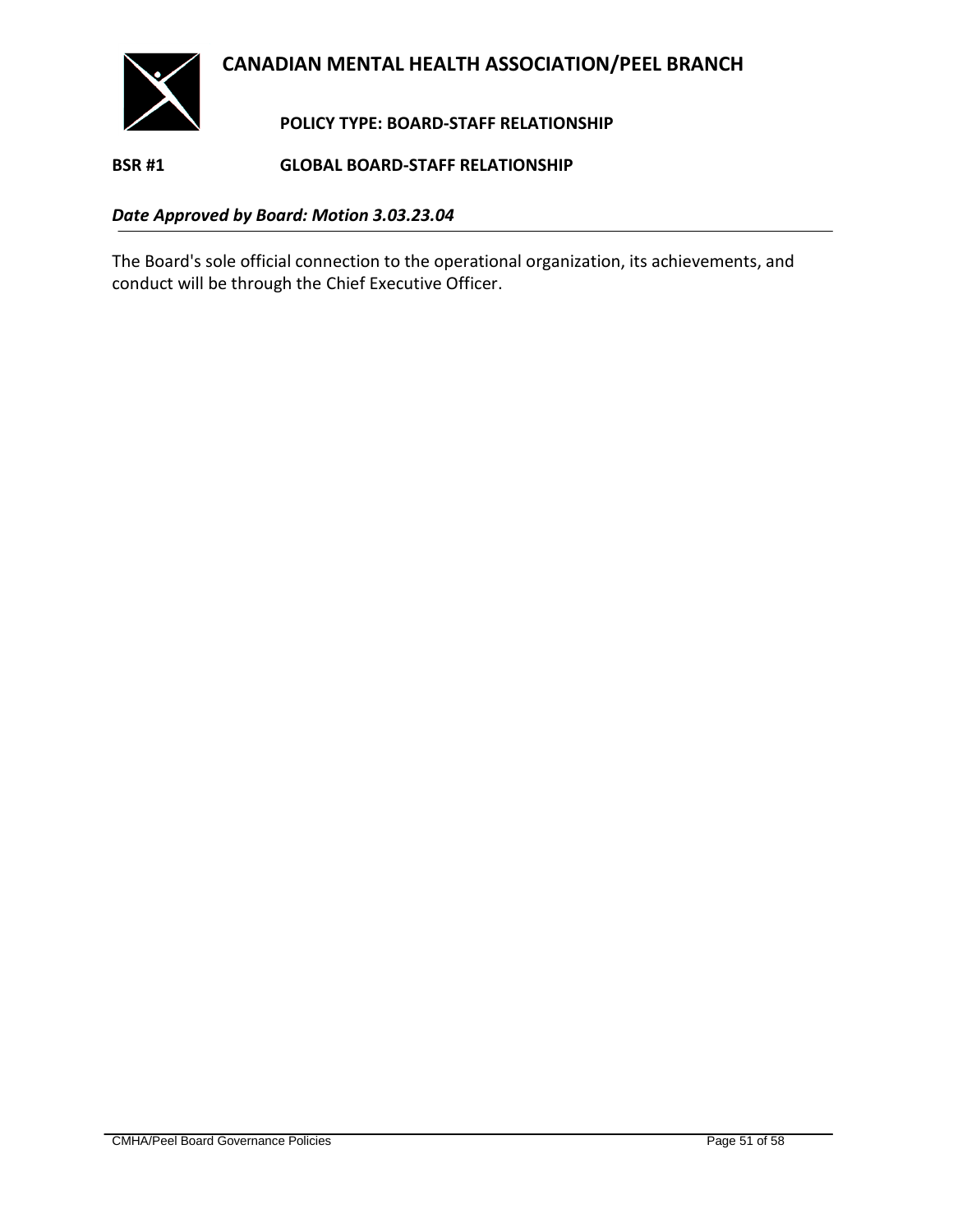

### **POLICY TYPE: BOARD-STAFF RELATIONSHIP BSR**

<span id="page-51-0"></span>**BSR #2a UNITY OF CONTROL**

*Date Approved by Board: Motion 3.03.23.04*

Only decisions of the Board acting as a body are binding on the Chief Executive Officer

- 1. Decisions or instructions of individual Board members, officers, or committees are not binding on the Chief Executive Officer.
- 2. In the case of Board members or committees requesting information or assistance without Board authorization, the Chief Executive Officer can refuse such requests that require, in the Chief Executive Officer's opinion, a material amount of staff time or funds, or are disruptive.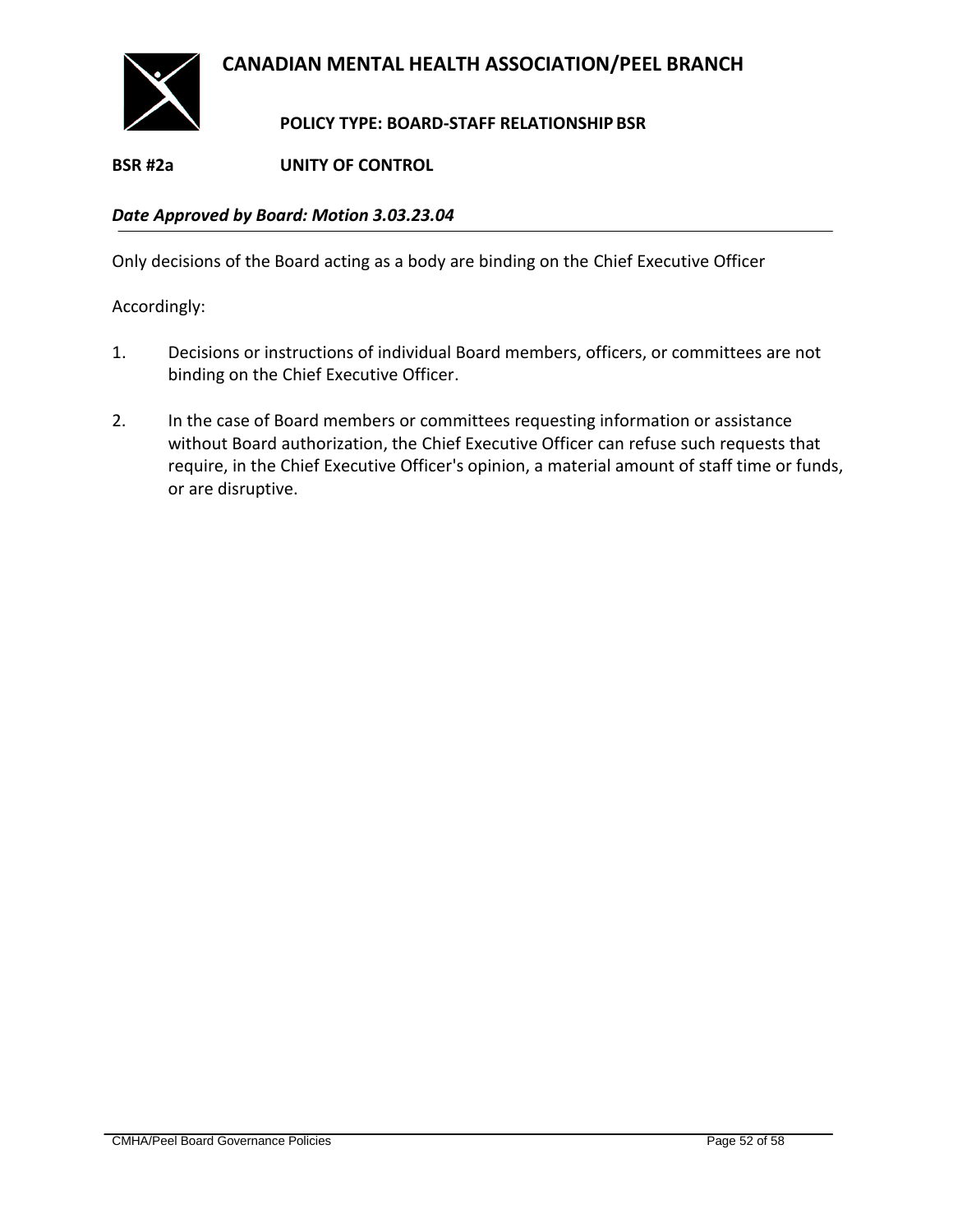

### **POLICY TYPE: BOARD-STAFF RELATIONSHIP BSR**

#### <span id="page-52-0"></span>**BSR #2b ACCOUNTABILITY OF THE CHIEF EXECUTIVE OFFICER**

#### *Date Approved by Board: Motion: 6.04.25.06*

The Chief Executive Officer is the Board's link to operational achievements and conduct, so that all authority and accountability of staff, as far as the Board is concerned, the authority and accountability of the Chief Executive Officer.

- 1. The Board will never give instructions to persons who report directly or indirectly to the Chief Executive Officer.
- 2. The Board will refrain from evaluating, either formally or informally, any staff other than the Chief Executive Officer unless approved by the Chief Executive Officer.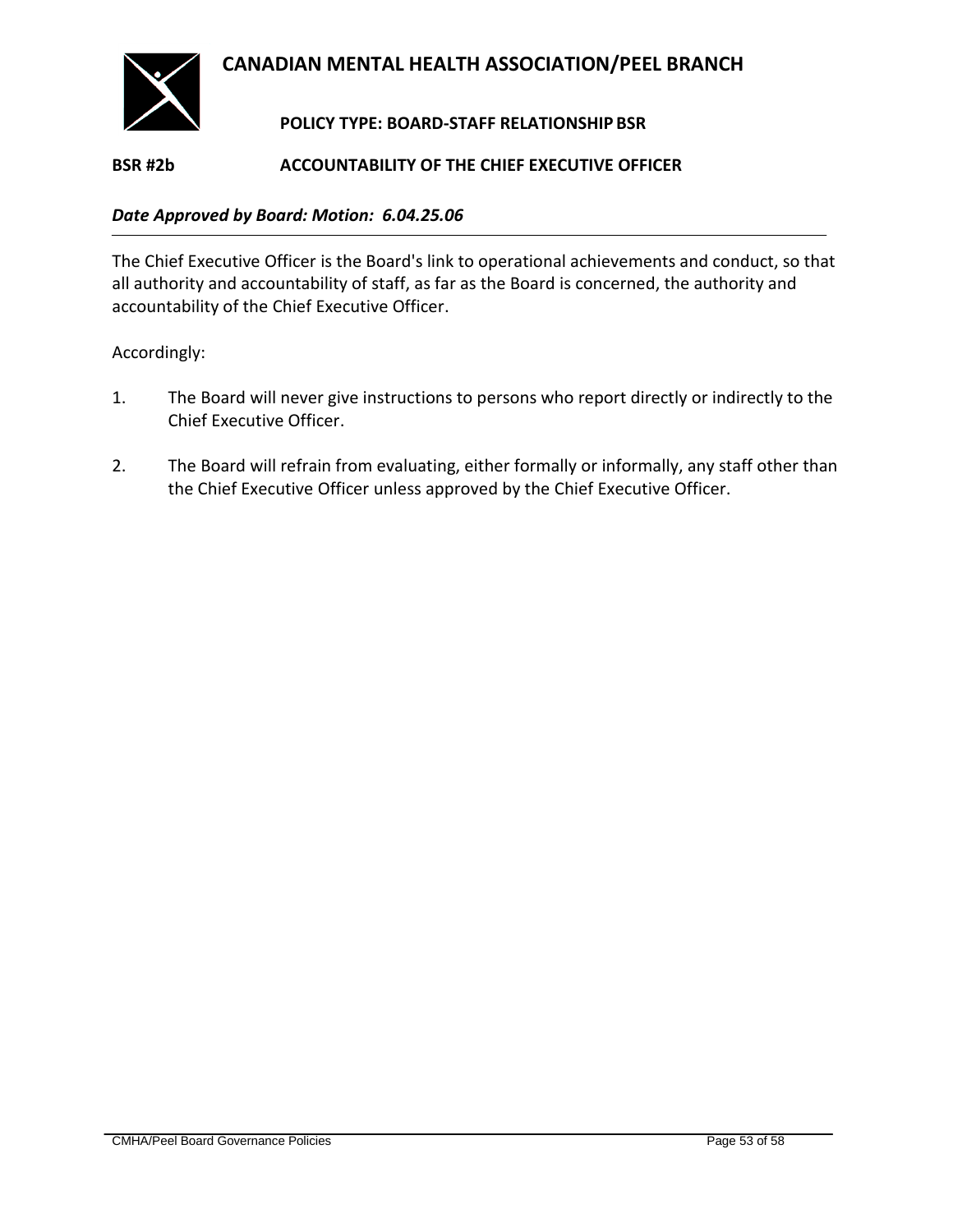

### **POLICY TYPE: BOARD-STAFF RELATIONSHIP BSR**

### <span id="page-53-0"></span>**BSR #2c DELEGATION TO THE CHIEF EXECUTIVE OFFICER**

#### *Date Approved by Board: Motion 3.03.23.04*

The Board will instruct the Chief Executive Officer through written policies that prescribe the organizational Ends to be achieved and describe organizational situations and actions to be avoided, allowing the Chief Executive Officer to use any reasonable interpretation of these policies.

- 1. ENDS POLICIES: The Board will develop policies instructing the Chief Executive Officer to achieve certain results, for certain recipients, at a specified cost. These policies will be developed systematically from the broadest, most general level to more defined levels, and will be called Ends policies.
- 2. EXECUTIVE LIMITATIONS POLICIES: The Board will develop policies that limit the latitude that the Chief Executive Officer may exercise in choosing the organizational means. These policies will be developed systematically from the broadest, most general level to more defined levels, and they will be called Executive Limitations policies.
- 3. As long as the Chief Executive Officer uses any reasonable interpretation of the Board's Ends and Executive Limitations policies, the Chief Executive Officer is authorized to establish all further policies, make all decisions, take all actions, establish all practices and develop all activities.
- 4. The Board may change its Ends and Executive Limitations policies, thereby shifting the boundary between Board and Chief Executive Officer domains. By so doing, the Board changes the latitude of choice given to the Chief Executive Officer. But so long as any particular delegation (policy) is in place, the Board and its members will respect and support the Chief Executive Officer's choices.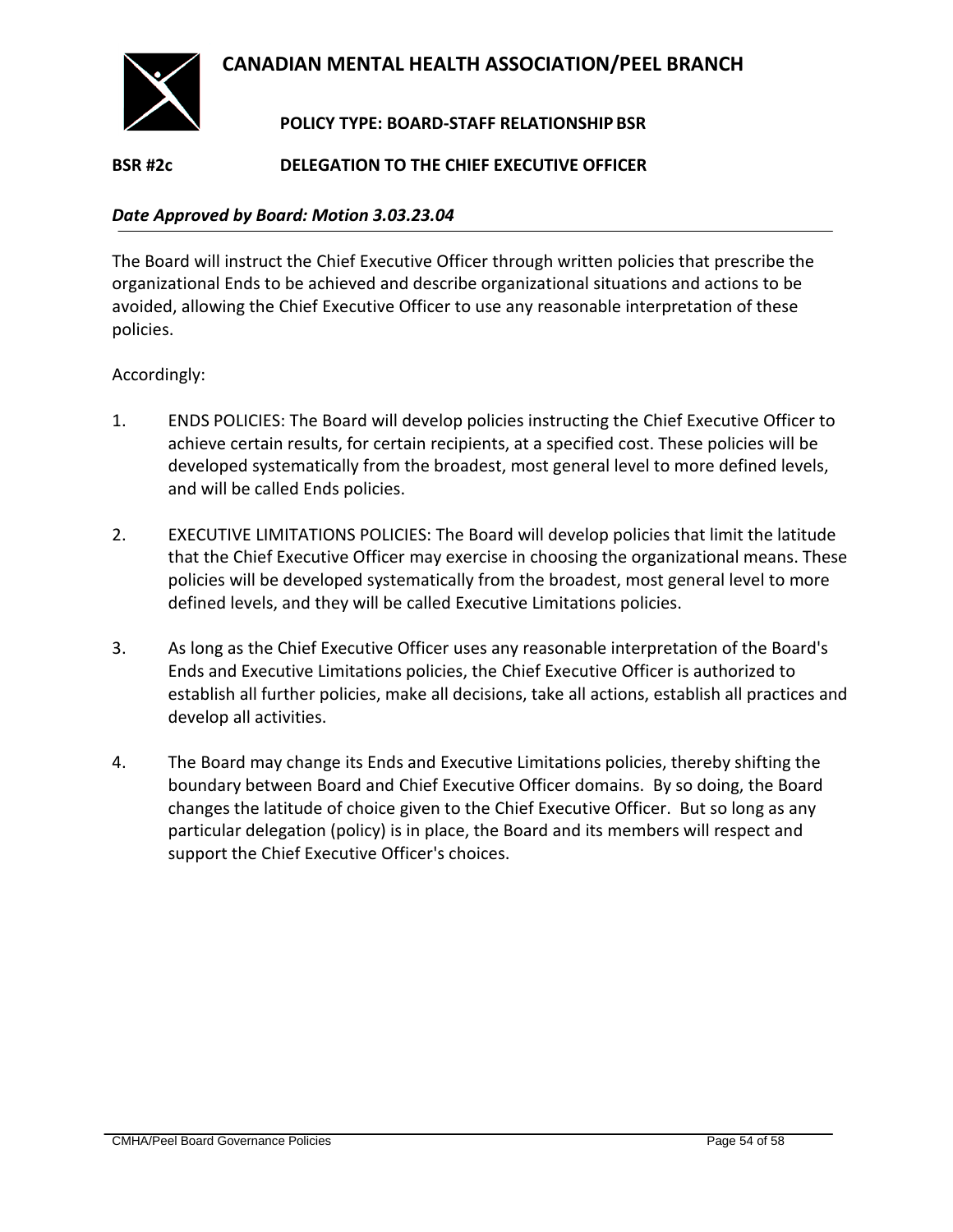

### **POLICY TYPE: BOARD-STAFF RELATIONSHIP BSR**

### <span id="page-54-0"></span>**BSR #2d MONITORING EXECUTIVE PERFORMANCE**

#### *Date Approved by Board: Motion 12.09.23.08*

Systematic and rigorous monitoring of Chief Executive Officer job performance will be solely against the only expected Chief Executive Officer job products: organizational accomplishment of Board policies on Ends and organizational operation within the boundaries established in Board policies on Executive Limitations.

- 1. The purpose of monitoring is simply to determine the degree to which Board policies are being met. Data, which does not do this, will not be considered to be monitoring data. Monitoring will be as automatic as possible, using a minimum of Board time so that meetings can be used to create the future rather than to review the past.
- 2. The Board will acquire monitoring data by one or more of three methods:
	- (a) by INTERNAL REPORT: in which the Chief Executive Officer discloses compliance information to the Board,
	- (b) by EXTERNAL REPORT: in which an external, disinterested 3rd party selected by the Board assesses compliance with Board policies,
	- (c) by DIRECT BOARD INSPECTION: in which a designated board member or members of the Board assess compliance with the appropriate policy criteria.
- 3. In every case, the standard for compliance shall be any reasonable Chief Executive Officer interpretation of the Board policy being monitored.
- 4. All policies that instruct the Chief Executive Officer will be monitored at a frequency and by a method chosen by the Board. The Board can monitor any policy at any time by any method, but will ordinarily depend on a routine schedule as follows: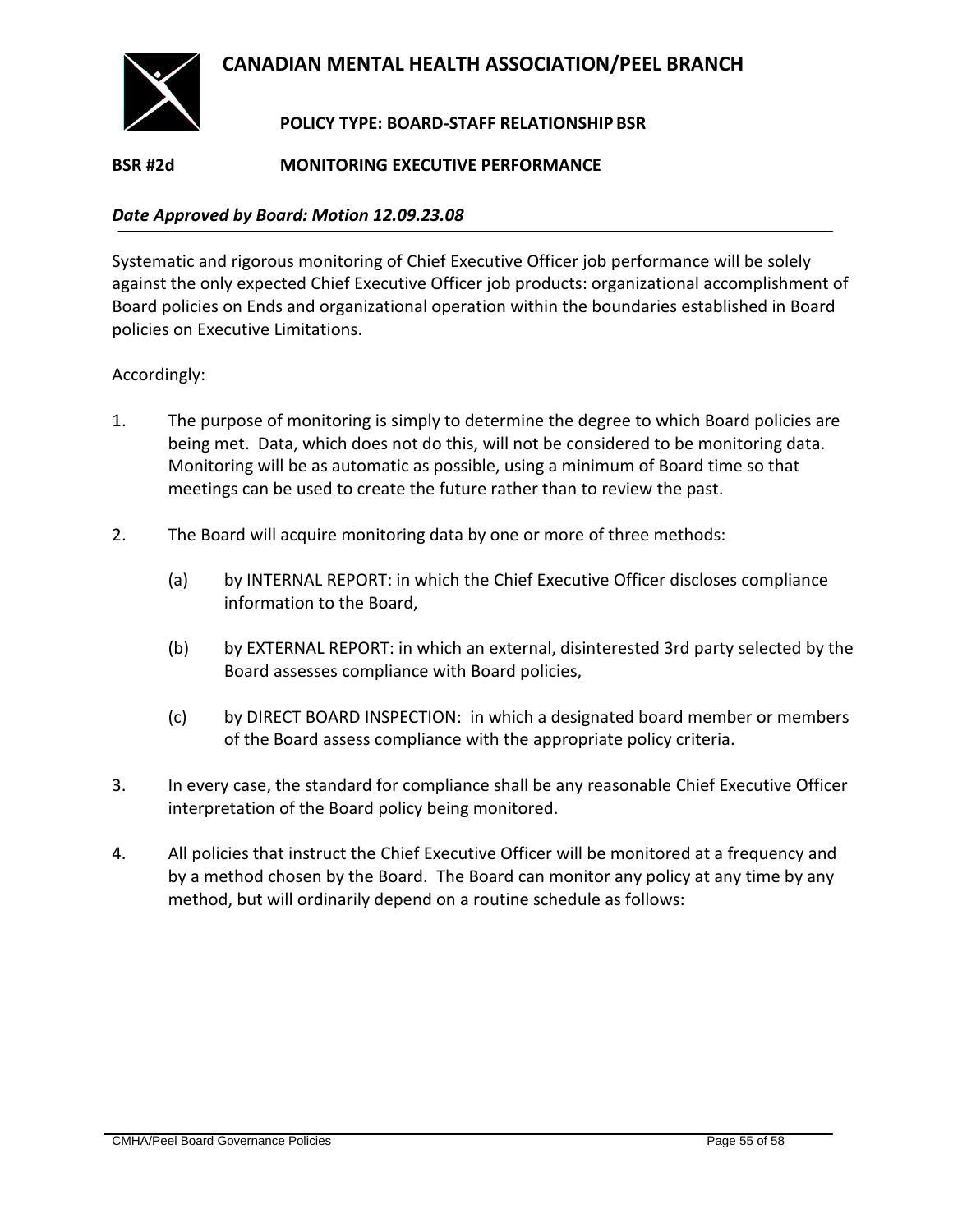

G O V E R N A N C E C O N S U L T I N G w w w . C M R a s o . c o m

## **MONITORING PROCESS Instructions for the Board**

Monitoring is very important to *manage risk*, for *liability issues* and for fulfilling a board's *fiduciary responsibility*

#### **Executive Limitations and Ends Monitoring**

#### *Steps:*

- 1. **Board creates the policies** (performance expectations) as well as the reporting requirements (method and frequency) and records this in the see Board-Staff Relationship policy called Monitoring ED Performance.
- 2. **CEO is aware** of these performance requirements and operates the organization accordingly.
- 3. Monitoring reports (**MRs) are then submitted** to the board at the frequency that the board has determined. There are 3 different methods for MRs:
	- a. MR is from CEO if method is Internal Report
	- b. MR is from an external auditor if method is External Review
	- c. MR is from a board committee or board member if method Board Direct Inspection.
- 4. The **format** of the MR should be as follows:
	- a. The board's policy words re-stated
	- b. The CEO's interpretation and rationale
	- c. Data/Information to satisfy the board of compliance (Executive Limitations (EL) or achievement (Ends)
	- d. CEO's assertion of compliance or not.
- 5. The board's job is then to be **satisfied** that
	- a. the interpretation is reasonable **and**
	- b. to be satisfied that the data proves compliance (if EL) or achievement (if Ends policies)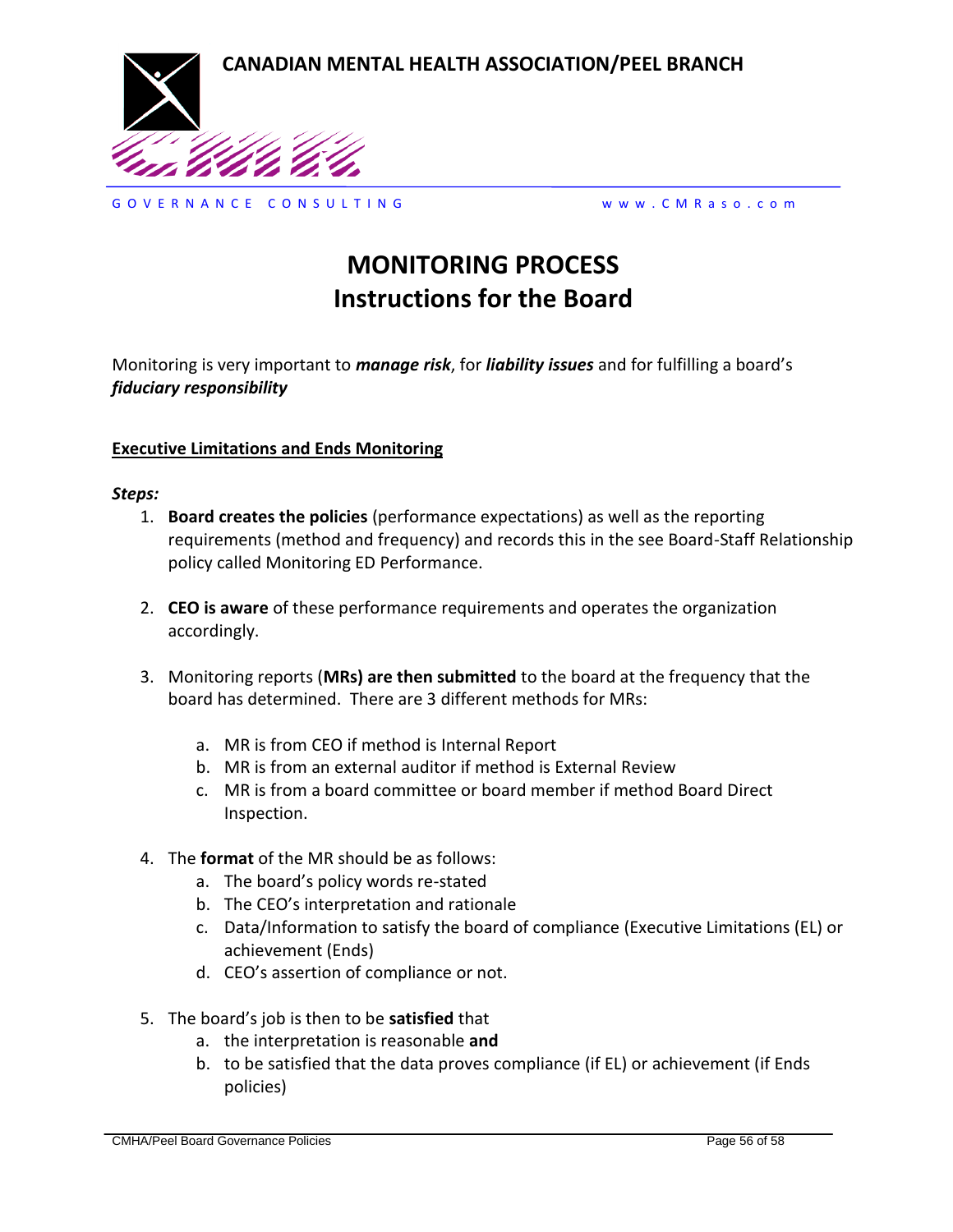

- 6. **At board meeting**, the following conversation is convened by the board chair:
	- a. Chair asks if everyone has received and read the monitoring reports being considered
	- b. Chair asks if everyone judges that the interpretations are reasonable
	- c. Chair asks if the data/information presented satisfies everyone of compliance (EL) or achievement (Ends)
- 7. **The decision/result is recorded** on a worksheet and in the minutes in the form of a motion. Some samples are:
	- a. Moved that the board received a MR for EL #2a Treatment of Consumers, determined that the interpretations are reasonable and that the data proves compliance.
	- b. Moved that the board received a MR for EL #2a Treatment of Consumers, determined that the interpretations are reasonable (except for clause #4) and that the data proves compliance. Follow-up report for clause #4 expected at May meeting of the board.
	- c. Moved that the board received a MR for EL #2a Treatment of Consumers, determined that the interpretations are reasonable and that the data proves compliance except for clause #4. Follow-up report expected at May meeting of the board.

8. Note that receiving MRs does not need to coincide with board meetings, and can occur between meetings electronically. The same process applies.

© CMR Governance Consulting 2007 Based entirely on the work of © John and Miriam Carver Policy Governance® is the registered service mark of John Carver